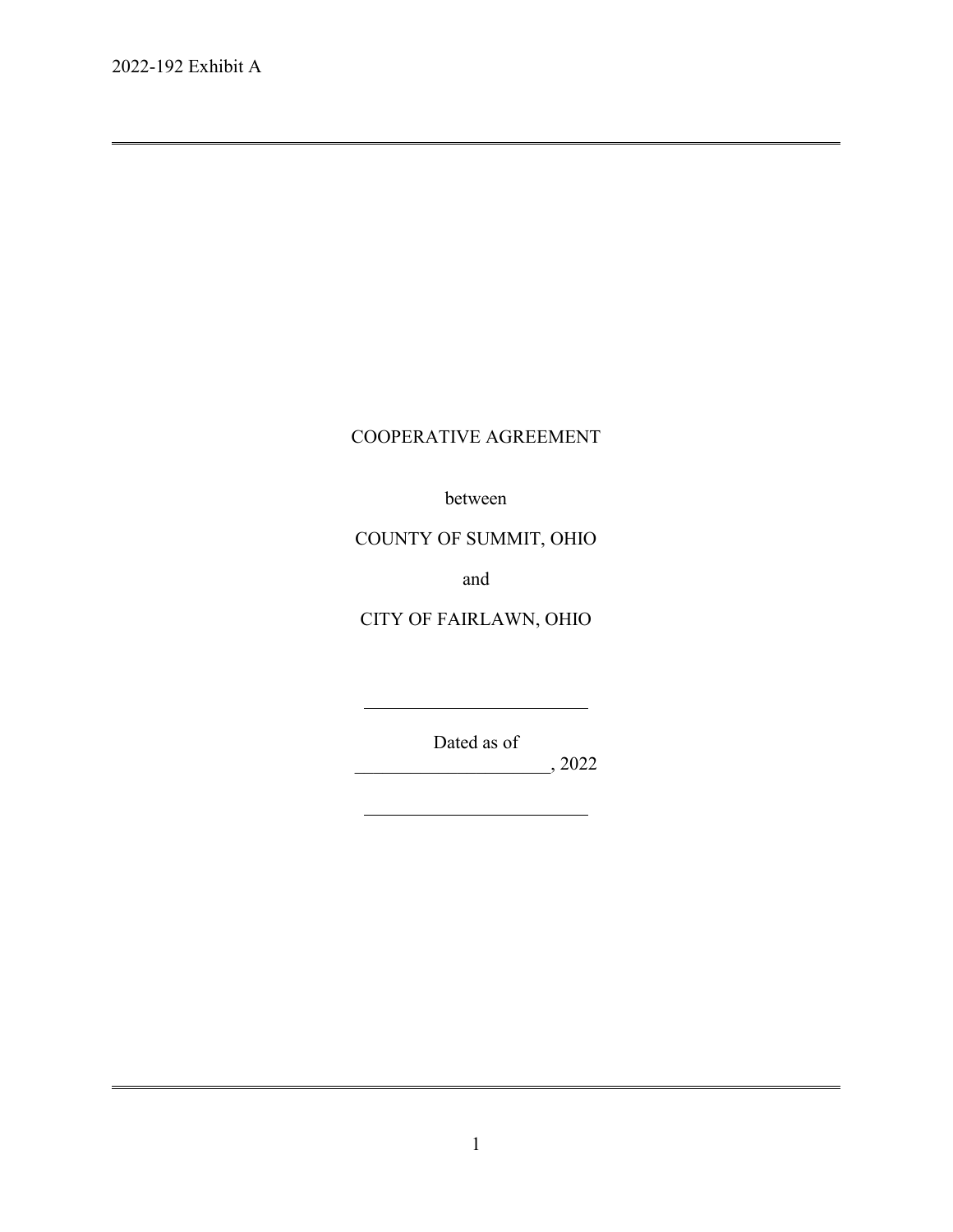2022-192 Exhibit A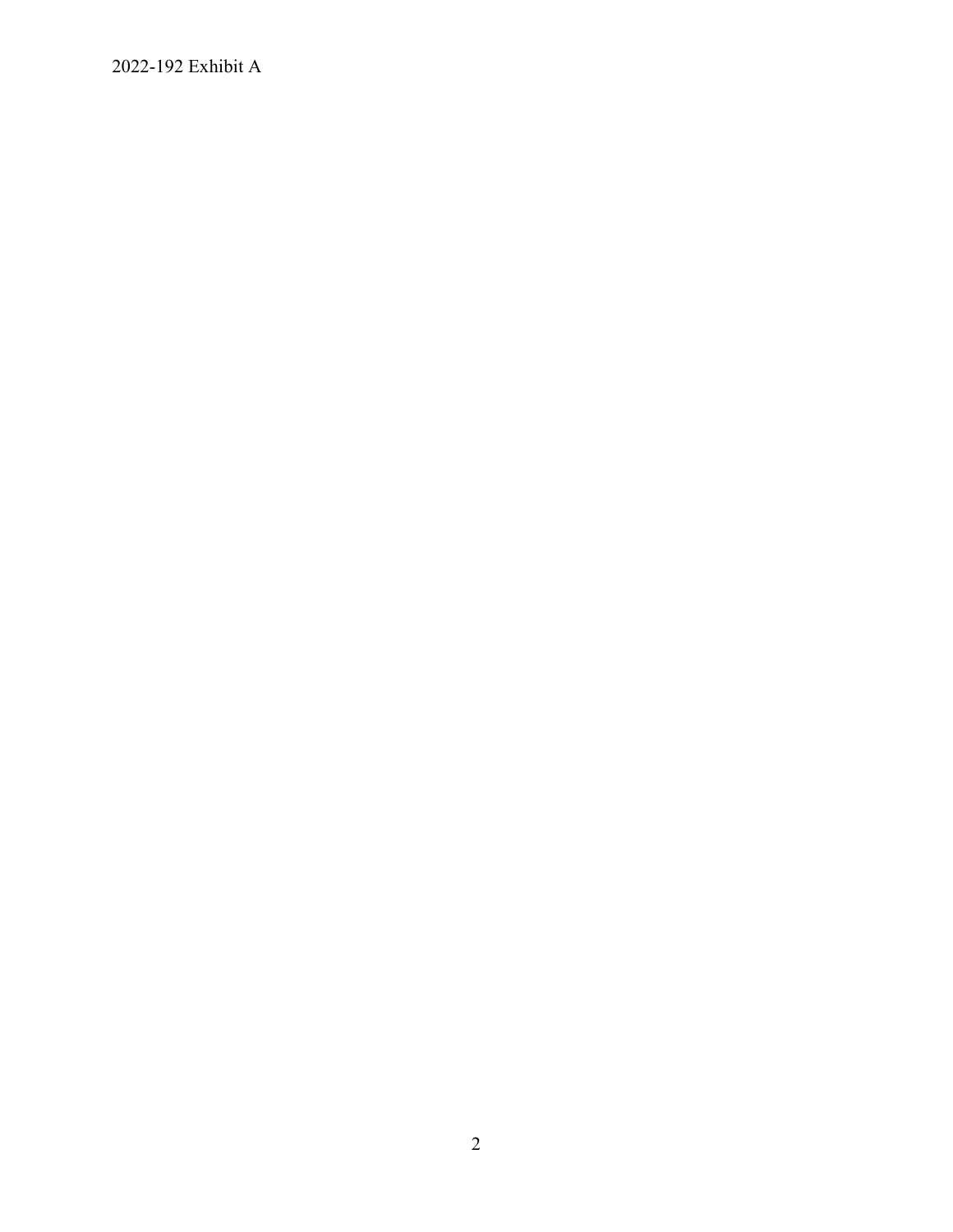## **COOPERATIVE AGREEMENT**

THIS COOPERATIVE AGREEMENT ("Agreement" or "Cooperative Agreement") is made and entered into as of  $\qquad \qquad$ , 2022 ("Effective Date") by and among the COUNTY OF SUMMIT, OHIO, an Ohio county duly organized and validly existing under the laws of the State and its Charter (the "County") and the CITY OF FAIRLAWN, OHIO, an Ohio municipality organized and validly existing under the laws of the State and its Charter (the "City"), under the circumstances summarized in the following recitals (the capitalized terms not defined in the recitals being used therein as defined in Article I hereof):

#### **Recitals:**

- A. WHEREAS, the City currently owns and operates a successful high-speed broadband utility service provided to its residents and businesses, as well as a limited number of customers outside of the City, known as the FairlawnGig; and
- B. WHEREAS, the City currently operates a data center in the City whereby it hosts the FairlawnGig, and houses the services and other necessary equipment to operate the FairlawnGig; and
- C. WHEREAS, during its operation of the FairlawnGig, the City has developed certain technological expertise concerning the design and operation of broadband utilities, highspeed broadband networks, fiber cabling, and data centers; and
- D. WHEREAS, the City is also the owner of 5.48 acres of vacant real property, which is further depicted in Exhibit A, attached hereto and incorporated herein by reference, and which is located in the Fairlawn Corporate Park ("Data Center Site"); and
- E. WHEREAS, the County is the recipient of \$105 million in State and Local Fiscal Recovery Funds from the American Rescue Plan Act, which amended Title VI of the Social Security Act, 42 U.S.C. 801, et seq. to create Section 603 ("ARPA" and the funds received by the County being the "ARPA Funds") to be used pursuant to the ARPA and the Final Rule adopted by the Department of Treasury, which authorizes the use of such ARPA Funds for broadband infrastructure investments to address challenges with broadband access, affordability, and reliability; and
- F. WHEREAS, the County and City desire to utilize the ARPA Funds, the Data Center Site, and the technological expertise of the City, together with such other resources as further set forth in this Agreement, to undertake, construct and operate an approximately 125-130 mile high-speed fiber optic ring within the County ("Fiber Ring") and a secure, 20,000+/ square feet data center for public-use and private-use, together with associated improvements ("Data Center Improvements") on the Data Center Site, as the same are more fully described in this Agreement; and
- G. WHEREAS, to effectuate the development of the Fiber Ring and Data Center Improvements, the County and City desire to enter into this Agreement, which further provides for the following: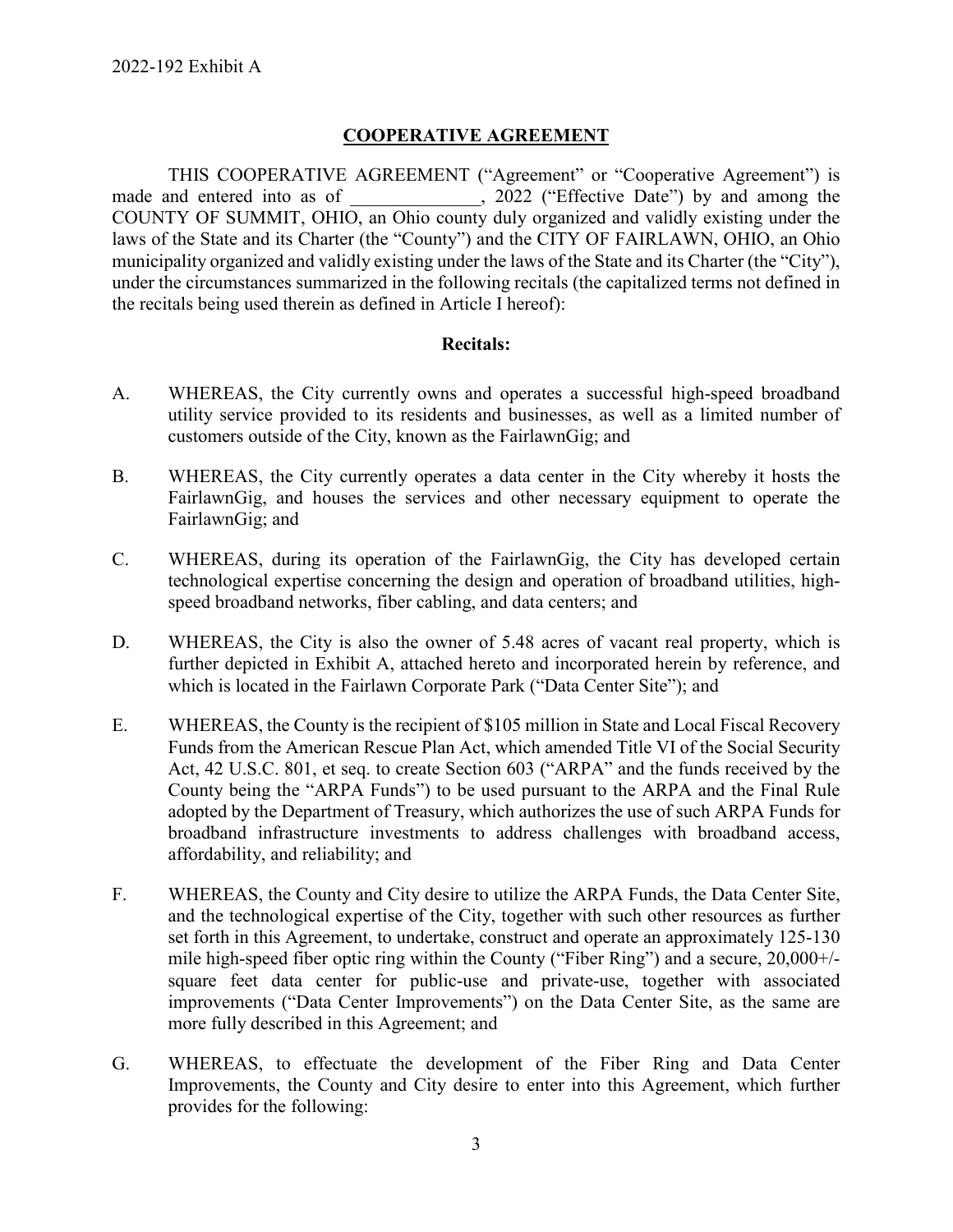- i. The County and the City will enter into an intergovernmental agreement and such other documents necessary to create the Summit-Fairlawn Broadband Council of Governments ("COG").
- ii. The County will design and construct the Fiber Ring utilizing ARPA Funds, including any necessary equipment.
- iii. The County will design and construct the Data Center Improvements utilizing funds available to the County suitable for such purpose, which the County primarily anticipates will be from its General Fund. The County will further equip the Data Center Improvements with necessary and appropriate furniture, fixtures and equipment, including all necessary cabling, switching, routing, racking, security and other information technology equipment, as further set forth herein (the "Data Center Equipment") utilizing the same funds utilized to construct the Data Center Improvements.
- iv. The City will lease the Data Center Site to the COG for an initial term of thirty (30) years, plus the period of time necessary to construct the Data Center Improvements, pursuant to the terms set forth herein.
- v. The County will lease the Data Center Improvements to the COG for an initial term of thirty (30) years, commencing upon the completion of construction of the Data Center Improvements, and will lease the Data Center Equipment purchased by the County and located within the Data Center Improvements for a term of ten (10) years, which is the estimated useful life of the Data Center Equipment, each such lease pursuant to the terms set forth herein.
- vi. The County will lease the Fiber Ring to the COG for a term of ninety-nine (99) years pursuant to the terms set forth herein, including any necessary equipment.
- vii. The COG and City will enter into an operating, management and maintenance agreement whereby the City will operate, manage and maintain the Data Center Improvements and the Data Center Equipment on behalf of the COG.
- viii. The COG and City will enter into an operating, management and maintenance agreement whereby the City will operate, manage and maintain the Fiber Ring on behalf of the COG.
- ix. The County and City will further set forth in this Agreement the general order of priority of payment of the lease, operating and capital costs of the Data Center Improvements, Data Center Equipment and Fiber Ring by the COG.
- x. The County and City will set forth in this Agreement the terms upon which each will contribute to the COG additional funds towards the lease, operating and capital costs of the Data Center Improvements, Data Center Equipment and Fiber Ring, and the repayment of the same by the COG to the County and City.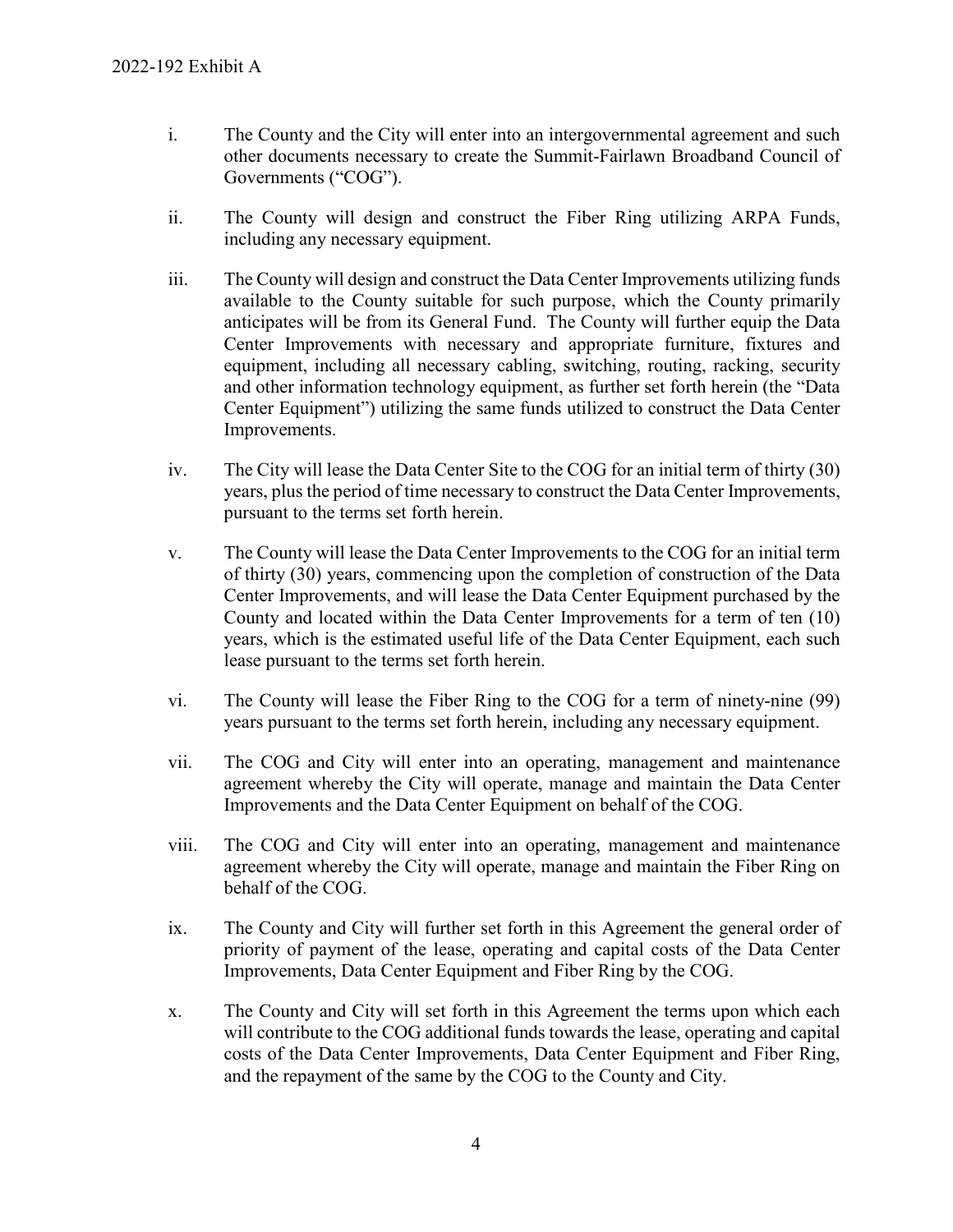- xi. The County and City will set forth in this Agreement the terms upon which the County will extend to the COG a credit line in the amount of \$2 million to be used by the COG for lease, operating and capital costs of the Data Center Improvements, Data Center Equipment and Fiber Ring.
- xii. The County will serve as the Fiscal Agent to the COG, the City will primarily procure goods and services on behalf of the COG, and the County will manage the payment of invoices for such goods and services.
- xiii. The COG will enter into agreements with the City and County for the lease, use and storage of data in the Data Center Improvements and Data Center Equipment and the lease, use and transportation of data on the Fiber Ring.
- xiv. The County and City will undertake such other agreements as are set forth in this Agreement.
- H. The County and City believe that the undertakings of each contemplated by this Agreement will support governmental functions and enhance and promote the public health, safety and welfare of the residents of the County and City, and each of the County and City have full right and lawful authority to enter into this Cooperative Agreement and to perform and observe the provisions hereof on its respective part to be performed and observed.

NOW THEREFORE, in consideration of the promises and the mutual representations and agreements hereinafter contained, and subject to the terms and limitations of this Cooperative Agreement, the Cooperative Parties agree as follows:

[Balance of page intentionally left blank.]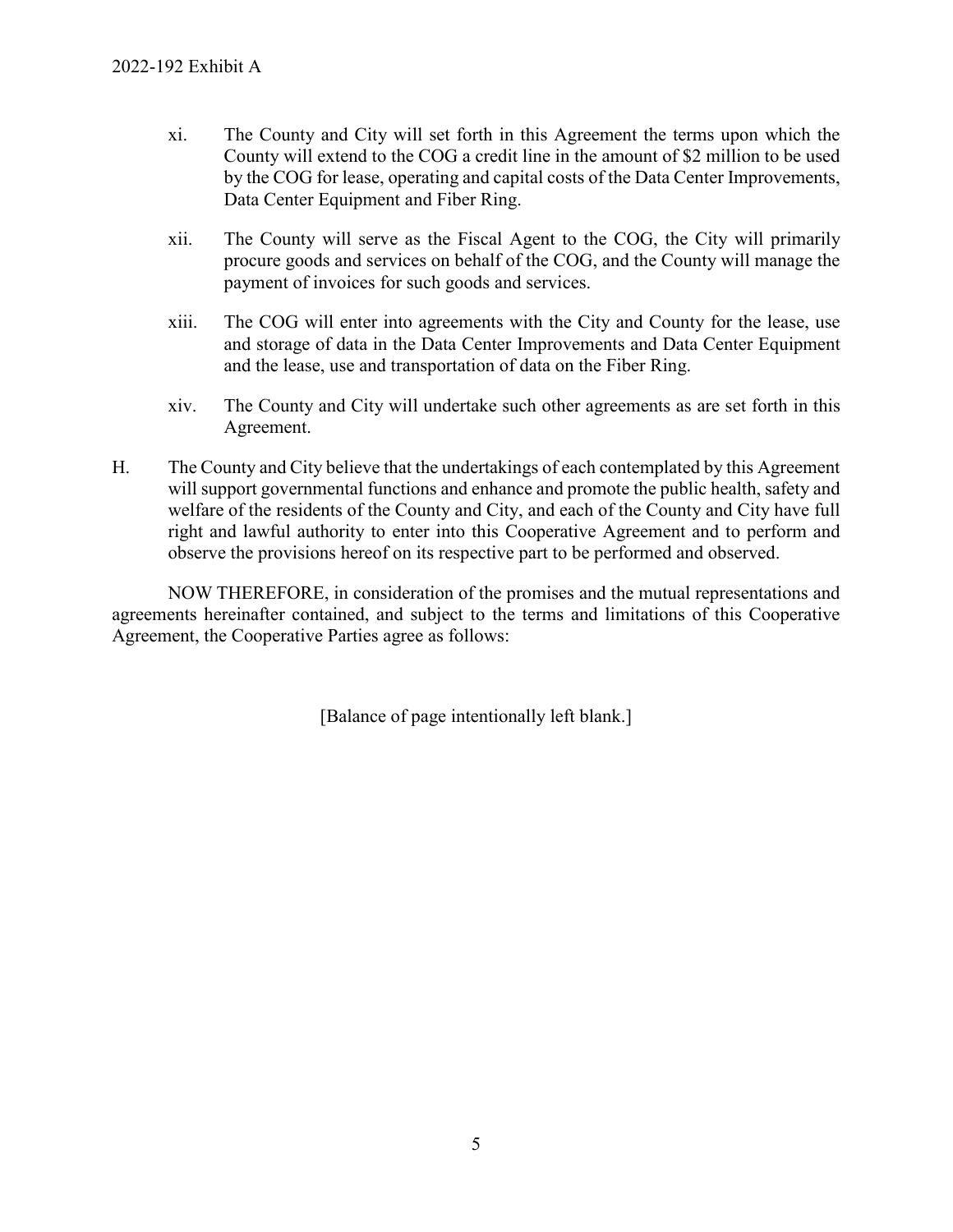## ARTICLE I

#### Definitions

Section 1.1 Use of Defined Terms. In addition to the words and terms defined elsewhere in this Agreement or by reference to another document, the words and terms set forth in Section 1.2 hereof shall have the meanings set forth therein unless the context or use clearly indicates another meaning or intent. Such definitions shall be equally applicable to both the singular and plural forms of any of the words and terms defined therein.

Section 1.2 Definitions. As used herein:

"Agreement" or "Cooperative Agreement" means this Cooperative Agreement as amended and supplemented from time to time.

"Cooperative Parties" means, collectively, the County and the City.

"Legislative Authority" means, (i) as to the County, the Council of the County and (ii) as to the City, the Council of the City of Fairlawn.

"Notice Address" means:

| as to the County: | County of Summit, Ohio<br>Ohio Building, 8th Floor |
|-------------------|----------------------------------------------------|
|                   | 175 South Main Street                              |
|                   | Akron, Ohio 44308                                  |
|                   | Attn: Ilene Shapiro, County Executive              |
| with a copy to:   | County of Summit, Ohio                             |
|                   | Ohio Building, 8th Floor                           |
|                   | 175 South Main Street                              |
|                   | Akron, Ohio 44308                                  |
|                   | Attn: Deborah S. Matz, Director of Law and         |
|                   | Risk Management                                    |
| as to Fairlawn:   | City of Fairlawn                                   |
|                   | 3487 South Smith Road                              |
|                   | Fairlawn, OH 44333                                 |
|                   | Attn: William J. Roth, Mayor                       |
| with a copy to:   | City of Fairlawn                                   |
|                   | 3487 South Smith Road                              |
|                   | Fairlawn, OH 44333                                 |
|                   | Attn: R. Bryan Nace, Director of Law               |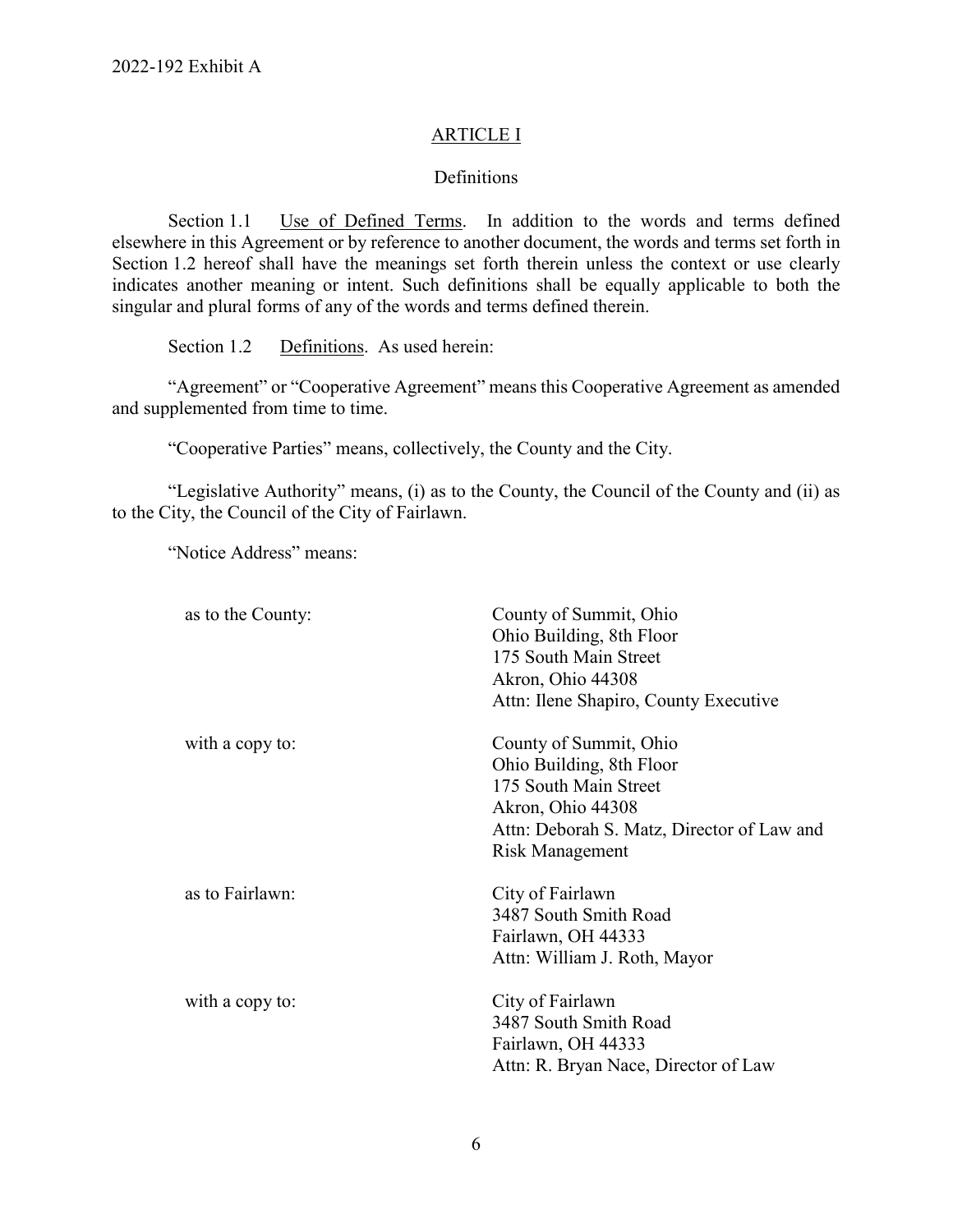or such additional or different address, notice of which is given under Section 4.1 of this Agreement.

"Person" or words importing persons means firms, associations, partnerships (including without limitation general and limited partnerships), limited liability companies, joint ventures, societies, estates, trusts, corporations, public or other governmental bodies, other legal entities and natural persons.

"State" means State of Ohio.

Section 1.3 Interpretation. Any reference herein to the County or the City, or to a Legislative Authority or to any member or officer of the same includes entities or officials succeeding to their respective functions, duties or responsibilities pursuant to or by operation of law or lawfully performing their functions.

Any reference to a section or provision of the Constitution of the State, or to a section, provision or chapter of the Ohio Revised Code or any other legislation or to any statute of the United States of America, includes that section, provision or chapter as amended, modified, revised, supplemented or superseded from time to time; provided, that no amendment, modification, revision, supplement or superseding section, provision or chapter shall be applicable solely by reason of this provision, if it constitutes in any way an impairment of the rights or obligations of the Cooperative Parties under this Agreement.

Unless the context indicates otherwise, words importing the singular number include the plural number and vice versa; the terms "hereof," "hereby," "herein," "hereto," "hereunder" and similar terms refer to this Agreement; and the term "hereafter" means after, and the term "heretofore" means before, the date of this Agreement. Words of any gender include the correlative words of the other genders, unless the sense indicates otherwise.

Section 1.4 Captions and Headings. The captions and headings in this Agreement are solely for convenience of reference and in no way define, limit or describe the scope or intent of any Articles, Sections, subsections, paragraphs, subparagraphs or clauses hereof.

[End of Article I - Balance of page intentionally left blank.]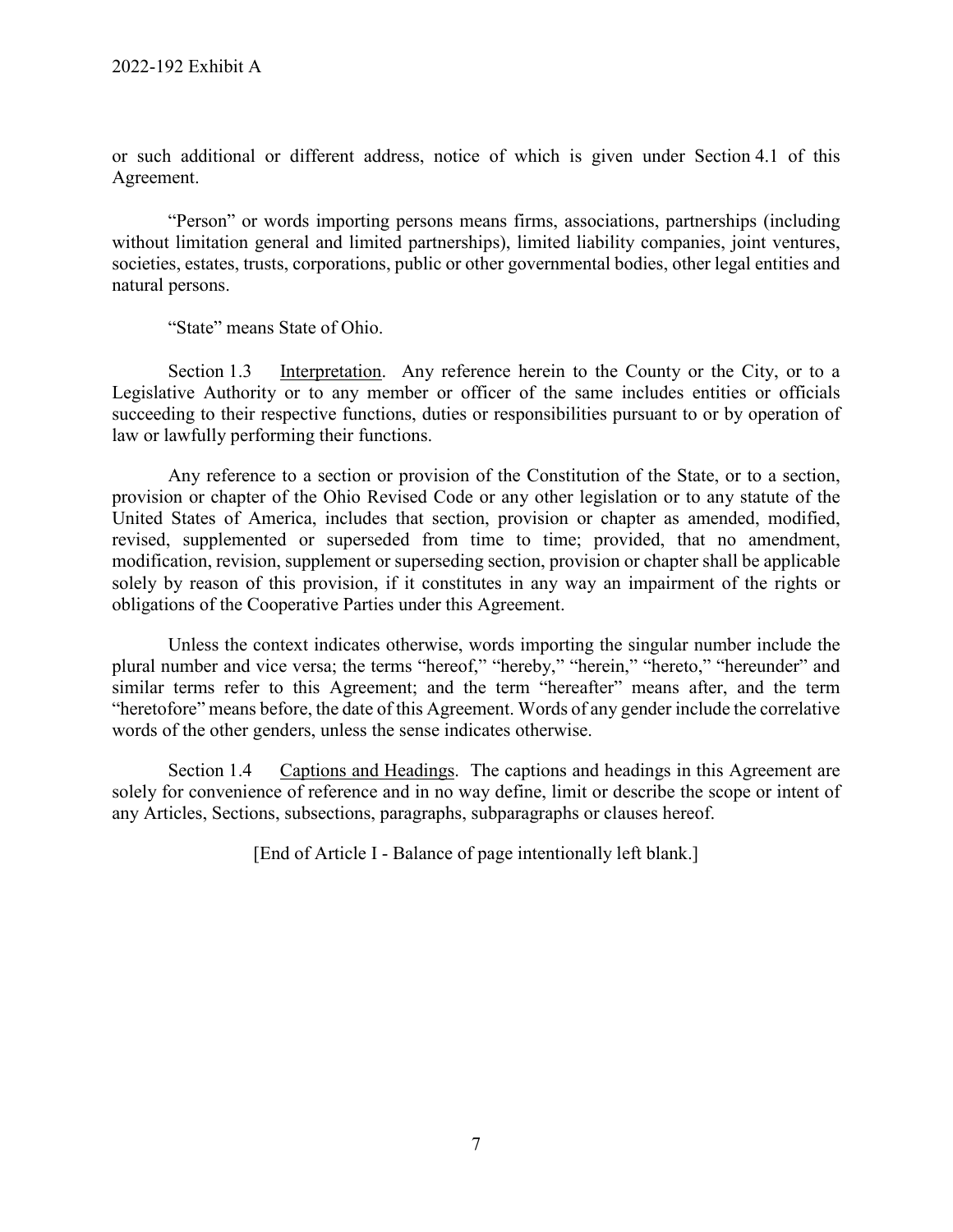## ARTICLE II

#### Representations and Covenants

Section 2.1 Representations of the County. The County represents that: (a) it is a county duly organized and validly existing under the laws of the State and its Charter; (b) it is legally empowered to enter into and perform the transactions contemplated by this Agreement; (c) the execution, delivery and performance of this Agreement does not and will not violate or conflict with any provision of law applicable to the County, and does not, and will not, conflict with or result in a default under any agreement or instrument to which the County is a party or by which it is bound which would have an adverse effect on the County's ability to perform its obligations under this Agreement (other than such adverse effect which is not material); (d) its Legislative Authority has duly authorized the execution, delivery and performance of this Agreement; and (e) this Agreement, when executed and delivered by the County, will constitute the legal, valid and binding obligations of the County, enforceable against it in accordance with the respective terms thereof.

Section 2.2 Representations of the City. The City represents that: (a) it is a municipal corporation duly organized and validly existing under the laws of the State and its Charter; (b) it is legally empowered to enter into and perform the transactions contemplated by this Agreement; (c) the execution, delivery and performance of this Agreement does not and will not violate or conflict with any provision of law applicable to the City, and does not, and will not, conflict with or result in a default under any agreement or instrument to which the City is a party or by which it is bound which would have an adverse effect on the City's ability to perform its obligations under this Agreement (other than such adverse effect which is not material); (d) its Legislative Authority has duly authorized the execution, delivery and performance of this Agreement; and (e) this Agreement, when executed and delivered by the City, will constitute the legal, valid and binding obligations of the City, enforceable against it in accordance with the respective terms thereof.

[End of Article II - Balance of page intentionally left blank.]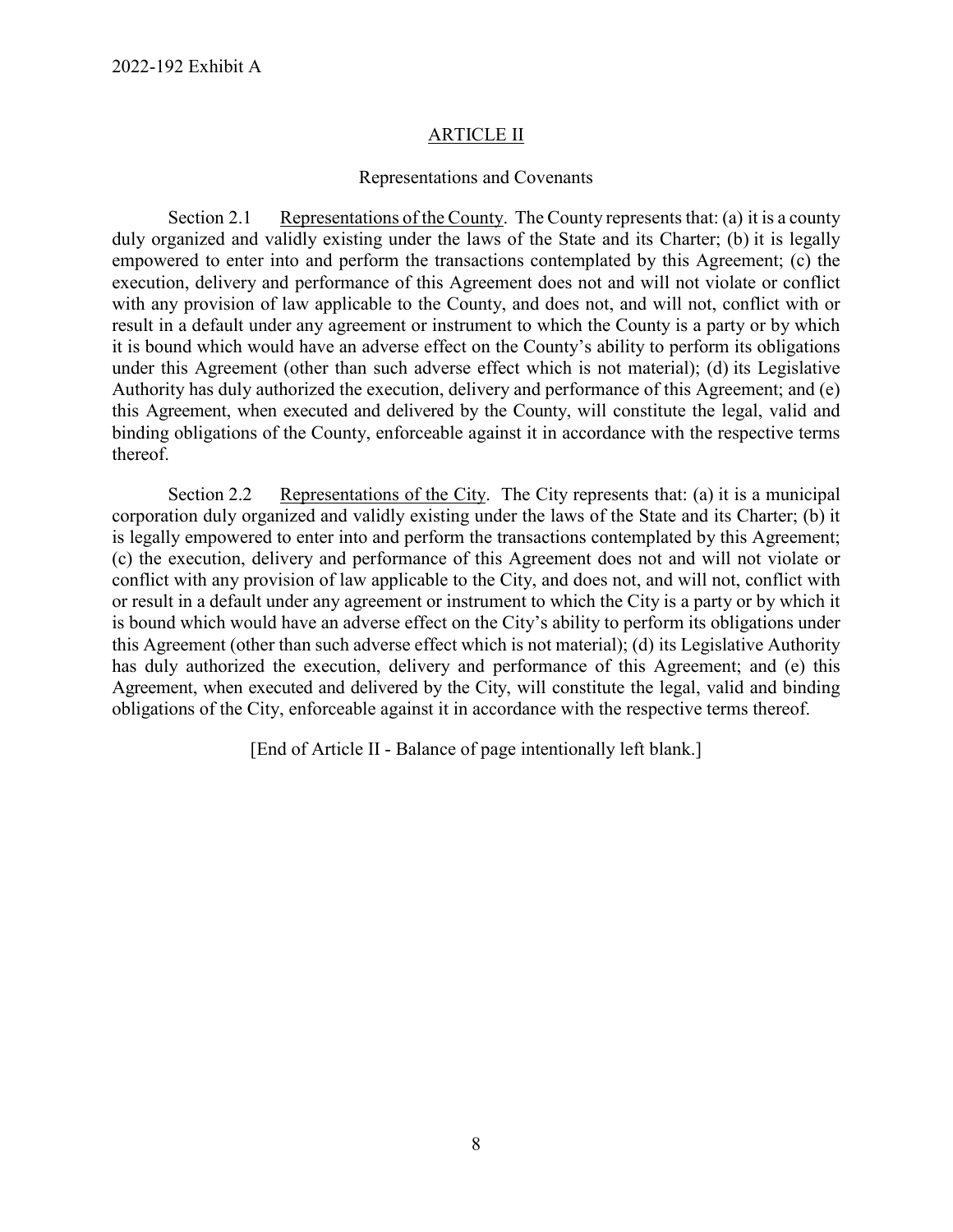## ARTICLE III

#### Cooperative Arrangements Regarding Establishment of COG

Section 3.1 Cooperative Arrangements. For the reasons set forth in the Recitals to this Agreement, the Cooperative Parties have determined to cooperate with one another in accordance with the terms of this Agreement.

 Section 3.2 Establishment and Organization of the COG. Concurrently upon the execution of this Cooperative Agreement, the Cooperative Parties shall enter into an Intergovernmental Agreement, attached hereto as Exhibit B and incorporated herein by reference (the "COG Intergovernmental Agreement"), to create the COG, which shall be called the *Summit-Fairlawn Broadband Council of Governments*, and which shall be responsible for the ongoing operation of the Data Center Improvements, Data Center Equipment and Fiber Ring as set forth herein. In addition to the COG Intergovernmental Agreement, the terms of this Cooperative Agreement shall govern the ongoing operation of the COG as the same is appropriate and as the same may be amended from time to time.

The Cooperative Parties shall take all steps necessary to create the COG as set forth under Chapter 167 of the Ohio Revised Code, and upon formation, each of those Cooperative Parties shall ensure that their respective members on the Board of Trustees of the COG vote in the affirmative to adopt initial Bylaws for the COG in materially the same form as set forth on Exhibit C, attached hereto and incorporated by reference (the "COG Bylaws"). Otherwise, the Cooperative Parties agree to generally cooperate with one another and take all other necessary and reasonable actions in commencing the COG operations and continuing the same pursuant to the COG Intergovernmental Agreement and COG Bylaws.

The COG Intergovernmental Agreement and COG Bylaws shall provide that the City and the County are the sole members of the COG and that additional members may only be permitted to join the COG upon a unanimous vote of the City and County. The Mayor of the City and the Executive of the County shall be the two, and only, Trustees representing their respective entities on the COG Board of Trustees, and each shall have the right to appoint a designee in the event of absence. Furthermore, the COG Intergovernmental Agreement and COG Bylaws shall prohibit any member of the COG from voting against the payment of any rent or other sums due under the Data Center Site Lease and Data Center Site Sublease, Data Center Improvements Lease or Data Center Equipment Lease, Fiber Ring Lease, Data Center OMM Agreement and Fiber Ring OMM Agreement, or this Cooperative Agreement or any other agreement entered into by or on behalf of the COG as set forth herein, or, in lieu of payment, executing the appropriate loan documents to the City or County for any payments due under the same, as the same are set forth and defined herein, and shall provide the COG and the other member(s) the right to specifically enjoin such member from voting against such payment or loan.

[End of Article III - Balance of page intentionally left blank.]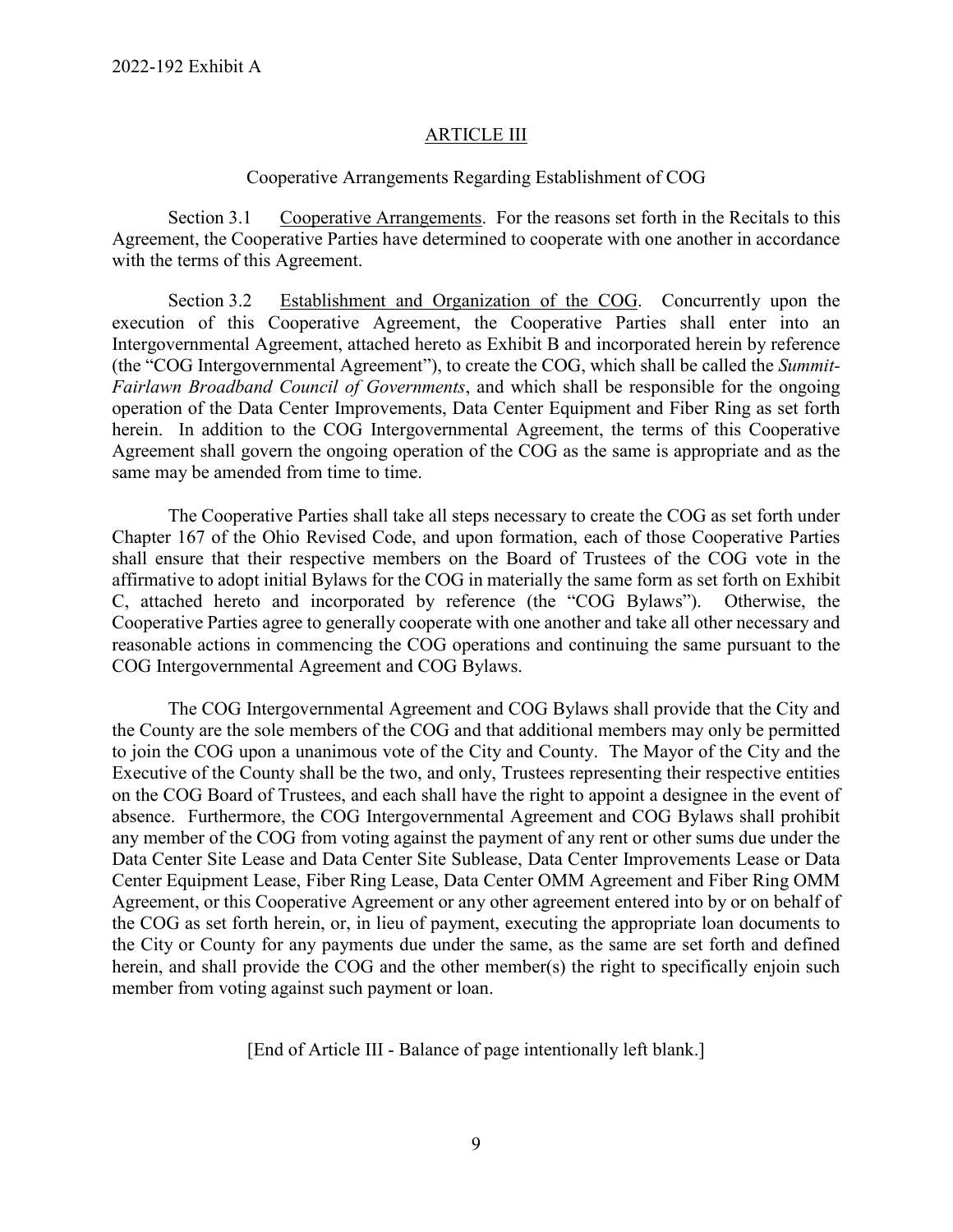#### ARTICLE IV

#### Cooperative Arrangements Regarding Data Center

Section 4.1 Lease of the Data Center Site to the County; Sublease of Data Center Site to COG. Immediately upon execution of this Agreement, the City shall take all steps necessary, at its own cost, to split and/or subdivide the Data Center Site from the remainder of the parcel of real property to which the Data Center Site is attached. Following the creation of the COG and the split/subdivision of the Data Center Site into a separate parcel, the City and the County shall enter into a lease agreement in substantially the form set forth on Exhibit D, attached hereto and incorporated herein by reference ("Data Center Site Lease"), whereby the City shall lease to the County the Data Center Site for an initial term of thirty (30) years, plus the number of months necessary to design and construct the Data Center Improvements, as defined below, and install the Data Center Equipment, as defined below, not to exceed a total of thirty-two (32) years and six (6) months.

The Data Center Site Lease shall provide for base rent payments to be paid from the County to the City commencing in the sixty-first  $(61<sup>st</sup>)$  month of the initial term following completion of the Data Center Improvements and installation of the Data Center Equipment, with such monthly base rent payments being \$2,636.67 (\$175,000.00 per acre x 4.52 acres divided by 300 month). Additionally, as additional rent, the County shall be responsible for paying, or reimbursing the City for, all costs associated with its lease of the Data Center Site, including, but not limited to, maintenance, utilities, insurance, and taxes and assessments, if any. The County shall also be responsible under the Data Center Site Lease for undertaking and paying for all capital repairs and replacement to the Data Center Site.

Concurrently with the execution of the Data Center Site Lease, the County and the COG shall enter into a sublease agreement in substantially the form set forth on Exhibit E, attached hereto and incorporated herein by reference ("Data Center Site Sublease"), whereby the County shall sublease to the COG the Data Center Site for an initial term commensurate with the Data Center Site Lease. The Data Center Site Sublease shall assign all obligations under the Data Center Site Lease to the COG, and said assignment shall be acknowledged and accepted by the City. The Data Center Site Sublease shall provide for sublease base rent payments commensurate with the base rent payments set forth in the Data Center Site Lease, and shall further provide that the COG shall be responsible for paying or reimbursing the City directly for all costs associated with the lease and sublease of the Data Center Site, including, but not limited to, maintenance, utilities, insurance, and taxes and assessments, if any. The COG shall also assume and be responsible under the Data Center Site Sublease for undertaking and paying for all capital repairs and replacement to the Data Center Site that is otherwise the obligation of the County under the Data Center Site Lease.

The Data Center Site Lease and Data Center Site Sublease shall further provide that, in the event the COG has insufficient funds in any given calendar year to pay the full base rent required by the Data Center Site Lease and Data Center Site Sublease in that calendar year, given the order and priority of obligations set forth below and in the Data Center Site Lease and Data Center Site Sublease, then the same shall not constitute an event of default, and any unpaid base rent, or portion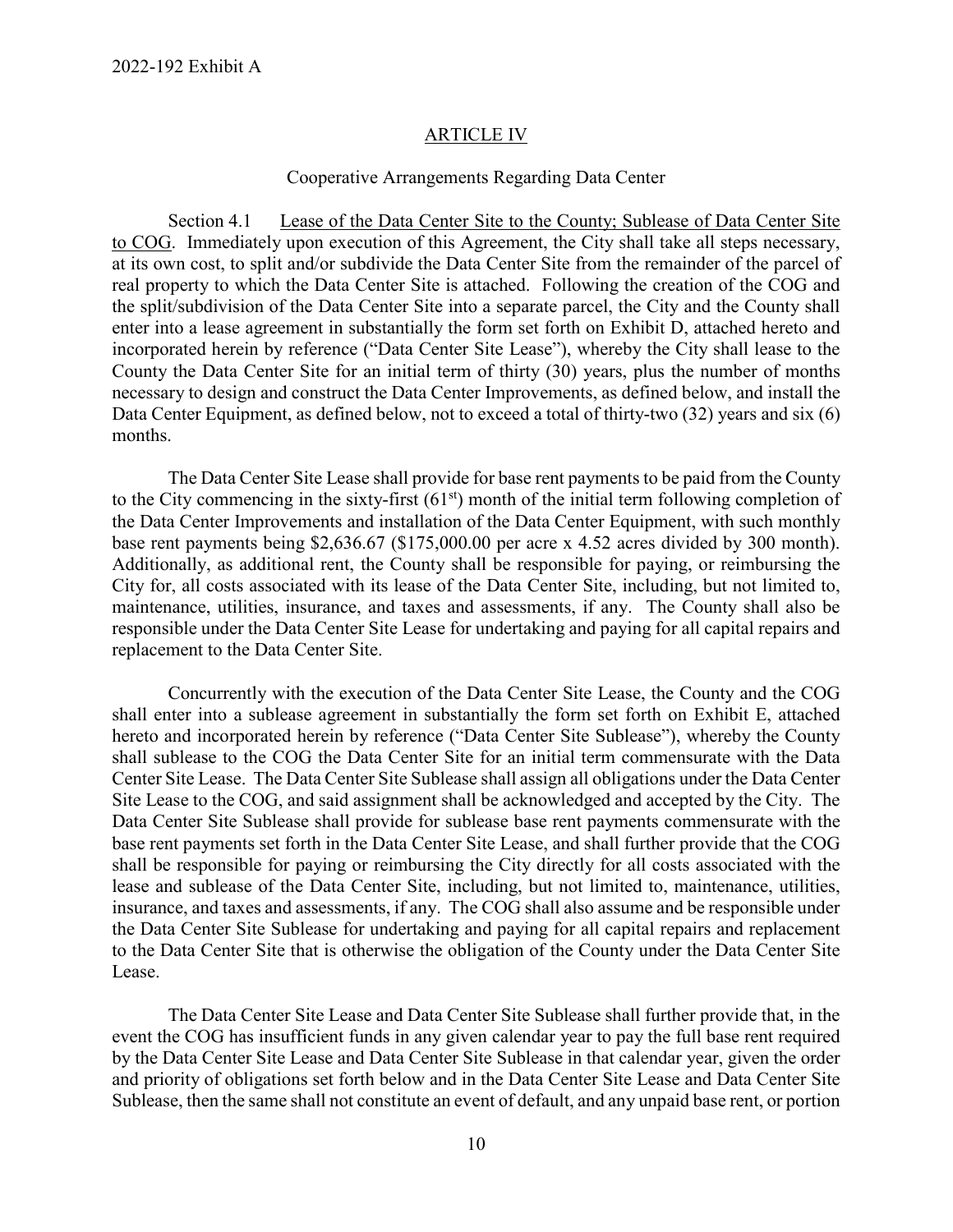thereof, still remaining due as of December  $15<sup>th</sup>$  of that calendar year shall, at the end of that calendar year, be deferred and carried forward, and divided equally among the then-remaining months in the initial term, in addition to the rent already due in those then-remaining months. No later than December  $31<sup>st</sup>$  of each calendar year, the City shall provide the County and COG an updated rent schedule reflecting any deferrals as set forth in this paragraph.

The Data Center Site Lease and Data Center Site Sublease shall further provide that, prior to the commencement of the final twelve (12) months of the initial term, the COG shall elect to either (i) pay all base rent due and owing in the twelve (12) months of the initial term (including all deferred payments), plus a nominal sum of \$100.00 to purchase the Data Center Site, (ii) renew the Data Center Site Lease and Data Center Site Sublease for a renewal term of five (5) years, and to defer all base rent amounts not paid in full during the final twelve (12) months of the initial term to be paid during such renewal term in sixty (60) equal monthly installments, each equal to  $1/60<sup>th</sup>$ of the outstanding amount of base rent at the conclusion of the initial term, or (iii) require the City and County to sell both the Data Center Site and the Data Center Improvements to the same purchaser and to remit any sums paid as consideration by said purchaser to the COG, less any unpaid base rent owed to the City under the Data Center Site Lease and the County under the Data Center Improvements Lease, and further less any sums owed to the County and City to repay Operating Cost Advances and the County-COG Credit Line Note, as defined below. Prior to the commencement of the final year of the renewal term, the COG shall make the same election as required to be made prior to the commencement of the final year of the initial term, as set forth above. The COG shall not make an election for the Data Center Site Lease and Data Center Site Sublease that is contrary to the election made for in the Data Center Improvements Lease, as set forth below.

At any time during the initial or any renewal term of the Data Center Site Lease and Data Center Site Sublease, the COG may purchase the Data Center Site from the City by paying any unpaid rental sums due for the balance of the term. Such Data Center Site Lease and Data Center Site Sublease shall operate upon such other terms and conditions as set forth in the attached Exhibits D1 and D2. As further set forth herein, all base rent and other sums due under the Data Center Site Lease and Data Center Site Sublease shall be included in the COG's operating expenses and paid by the COG as set forth herein.

Section 4.2 Undertaking the Data Center Project. Upon execution of this Cooperative Agreement, the County shall undertake the development of the Data Center Project, which includes, but shall not be limited to:

a. Designing and constructing certain improvements to the Data Center Site, including the construction of a secure, 20,000+/- square feet data center for public-use and privateuse,, parking lot improvements, substation, redundant utility connections, redundant fiber connections, security fencing and other security-related improvements ("Data Center Improvements"). The Cooperative Parties understand and agree that the Data Center Improvements are subject to design and input from the Cooperative Parties. In undertaking the design and construction of the Data Center Improvements, the County shall procure and contract with an engineering/architectural firm for the design of the Data Center Improvements, and, after the same have been fully designed, a construction firm or firms to construct the Data Center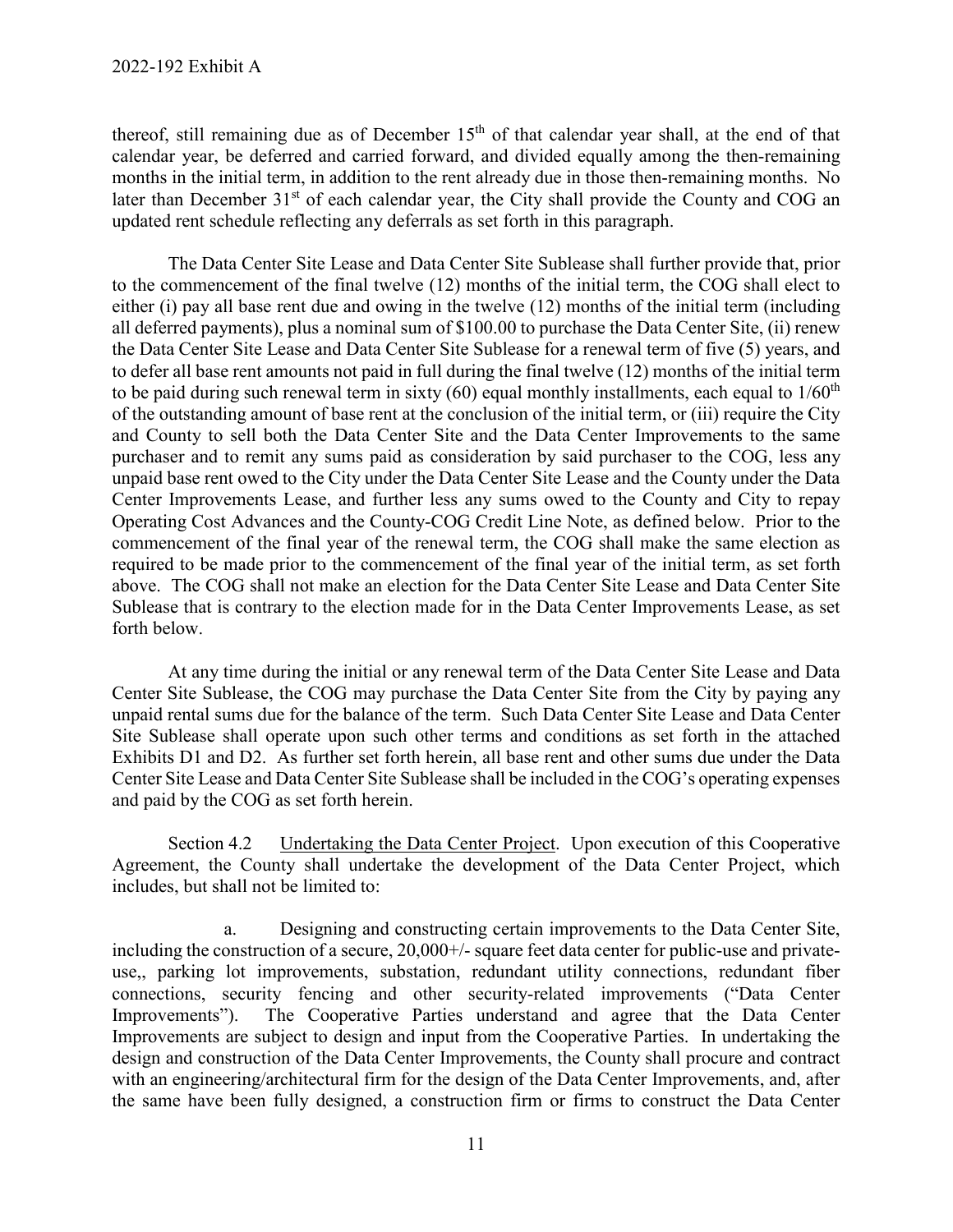Improvements. The County may, in its discretion, hire a construction manager to manage the construction of the Data Center Improvements. The County shall procure each contract necessary for the design, construction and management of the Data Center Improvements in accordance with all applicable laws governing the County's procurement of the same, and shall be assisted in the review of proposals and bids obtained through its procurement process by the City.

 b. Identifying, acquiring and installing all necessary and appropriate furniture, fixtures and equipment, including all necessary cabling, switching, routing, racking, security and other information technology equipment, as further described on Exhibit F, necessary for the operation of the Data Center Improvements ("Data Center Equipment" and collectively with the Data Center Improvements, the "Data Center Project"). The Cooperative Parties understand and agree that the Data Center Equipment described and set forth on Exhibit F are preliminary in nature and are subject to further identification, design and input from the Cooperative Parties. In undertaking the identification, acquisition and installation of the Data Center Equipment, the County shall procure and contract with any necessary engineering firms for the design and/or identification of the same, and, after the same have been fully designed and/or identified, with vendors that can supply the Data Center Equipment. The County shall procure each contract necessary for the identification, acquisition and installation of the Data Center Equipment in accordance with all applicable laws governing the County's procurement of the same, and shall be assisted in the review of proposals and bids obtained through its procurement process by the City.

 c. All costs incurred and paid by the County in such design and construction contracts for the Data Center Improvements and the design and vendor contracts for the identification, acquisition and installation of the Data Center Equipment shall be considered costs of the Data Center Project and shall be recovered by the County as set forth below. The Cooperative Parties anticipate that the Data Center Project will be completed within twenty-four (24) months after the execution of this Cooperative Agreement. The Cooperative Parties will use reasonable efforts to complete and deliver the Data Center Project upon this schedule, but shall not have liability to the other Cooperative Parties for any delay in the same.

Section 4.3 Joint Management of the Data Center Project by the Cooperative Parties; MCM Consulting Group, Inc. as Contractor. The County and the City shall cooperate to jointly manage the Data Center Project, including all aforementioned aspects of the same. The County will further contract with MCM Consulting, Inc. ("MCM") to provide project management services to the Cooperative Parties, which include, but are not limited to, general project management and owner's representative services, participation in the procurement of all design, construction, and purchase contracts, oversight of the design and construction of the Data Center Improvements, and oversight of the design/identification, procurement and installation of the Data Center Equipment. MCM's services shall be procured by the County pursuant to all applicable laws governing the County's procurement of such services. All costs paid to MCM in the performance of such services shall be considered costs of the Data Center Project, allocated specifically as costs of the Data Center Improvements, and shall be recovered by the County as set forth below. The County and City shall not recover their in-kind staff costs contributed to the management of the Data Center Project, which is separate and apart from the City's ability to recover costs for the operation, management and maintenance of the Data Center Improvements and Fiber Ring after the same are constructed. The Cooperative Parties shall collectively retain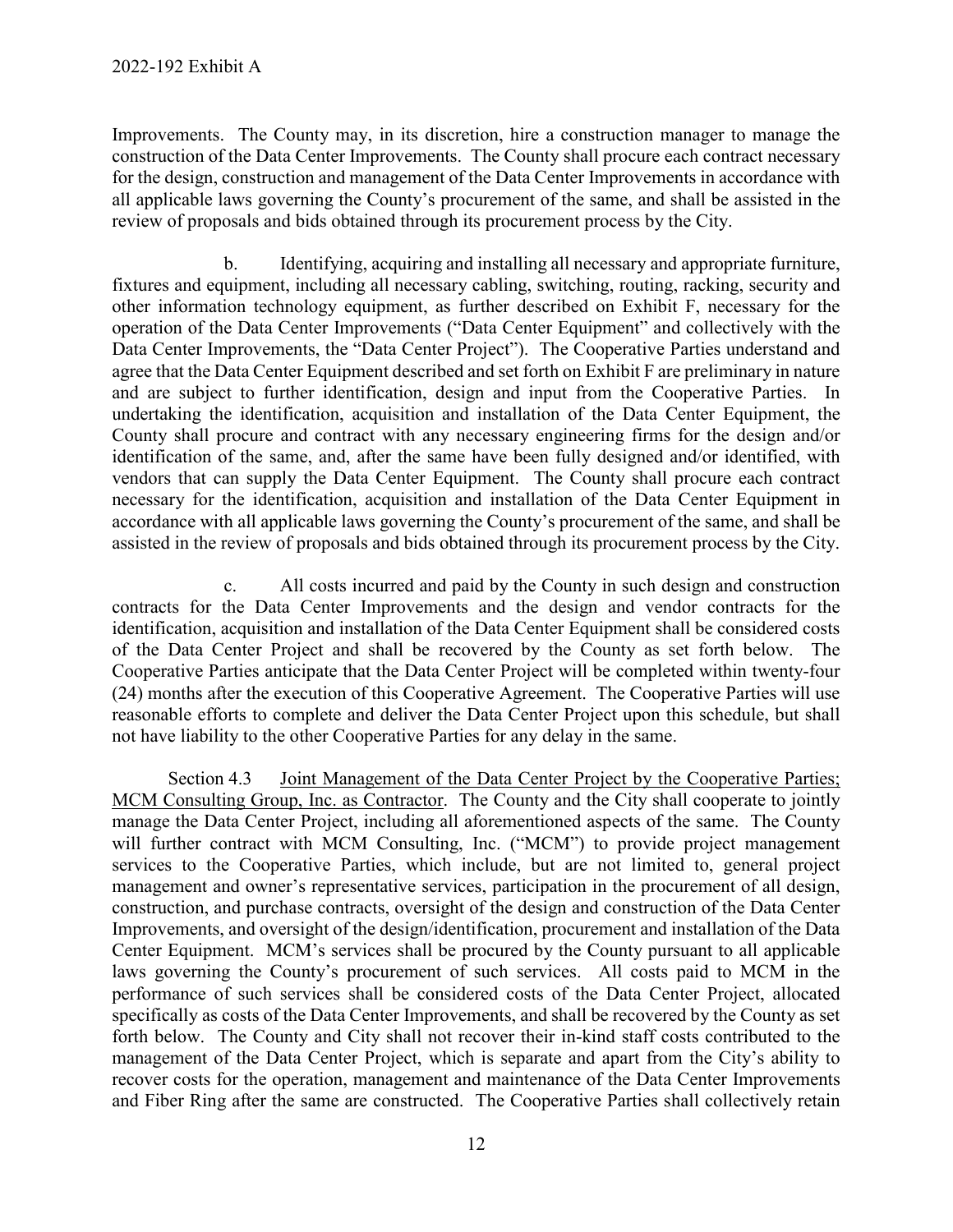ultimate decision-making authority for the Data Center Project, and MCM's role shall be advisory in nature. Nothing contained herein shall prohibit the Cooperative Parties from contracting with any other party to perform the services set forth herein to be performed by MCM, whether in addition to MCM or as a replacement to MCM.

Section 4.4 County to Pay all Data Center Project Costs. The County shall initially pay all costs associated with the undertaking of the Data Center Project, which are estimated to be \$20 million at the time of execution of this Agreement. The Cooperative Parties will use all reasonable efforts to complete the Data Center Improvements and identify, acquire and install the Data Center Equipment for a cost that is generally equal to or less than said \$20 million, provided, however, that the Cooperative Parties understand and agree that any reasonable and necessary increases in said costs may be incurred by the County and that the actual cost of the Data Center Project will be recovered by the County as set forth herein.

The County intends to pay for the Data Center Project initially out of its General Capital Improvements Fund, provided that the County may, in its discretion, utilize whatever funds it determines are suitable for the same, provided that the County has authority to expend said funds for the Data Center Project costs.

Section 4.5 County Recovery of Data Center Project Costs. As more fully set forth below, the County shall recover its costs for the Data Center Improvements through a lease with the COG, for an initial term of thirty (30) years (the "Data Center Improvements Lease"). The County shall further recover its costs for the Data Center Equipment through a lease with the COG for an initial term of ten (10) years ("Data Center Equipment Lease"). The County's right to recovery of its costs for the Data Center Project shall be limited to the revenue it derives from the Data Center Improvements Lease and the Data Center Equipment Lease, as set forth below, and the County shall not have any recourse to recover any costs of the Data Center Project directly from the City, except as provided herein and in said leases. The County's costs that it is entitled to recover through the Data Center Improvements Lease and Data Center Equipment Lease, include, but are not limited to:

a. The County's costs to design and construct the Data Center Improvements.

b. The County's costs to identify, acquire and install the Data Center Equipment.

c. The County's costs to MCM to assist in the management of the Data Center Project, which shall be entirely recoverable as costs of the Data Center Improvements.

d. Any other costs specifically identified in this Cooperative Agreement as being borne initially by the County and then subject to recovery by the County for the Data Center Project, which shall be entirely recoverable as costs of the Data Center Improvements.

e. The County's out-of-pocket costs related to the preparation of this Cooperative Agreement, and establishing the transactions that are necessary to complete the Data Center Project and Fiber Ring Project , including, but not limited to, County's outside legal fees and costs, which shall be entirely recoverable as costs of the Data Center Improvements.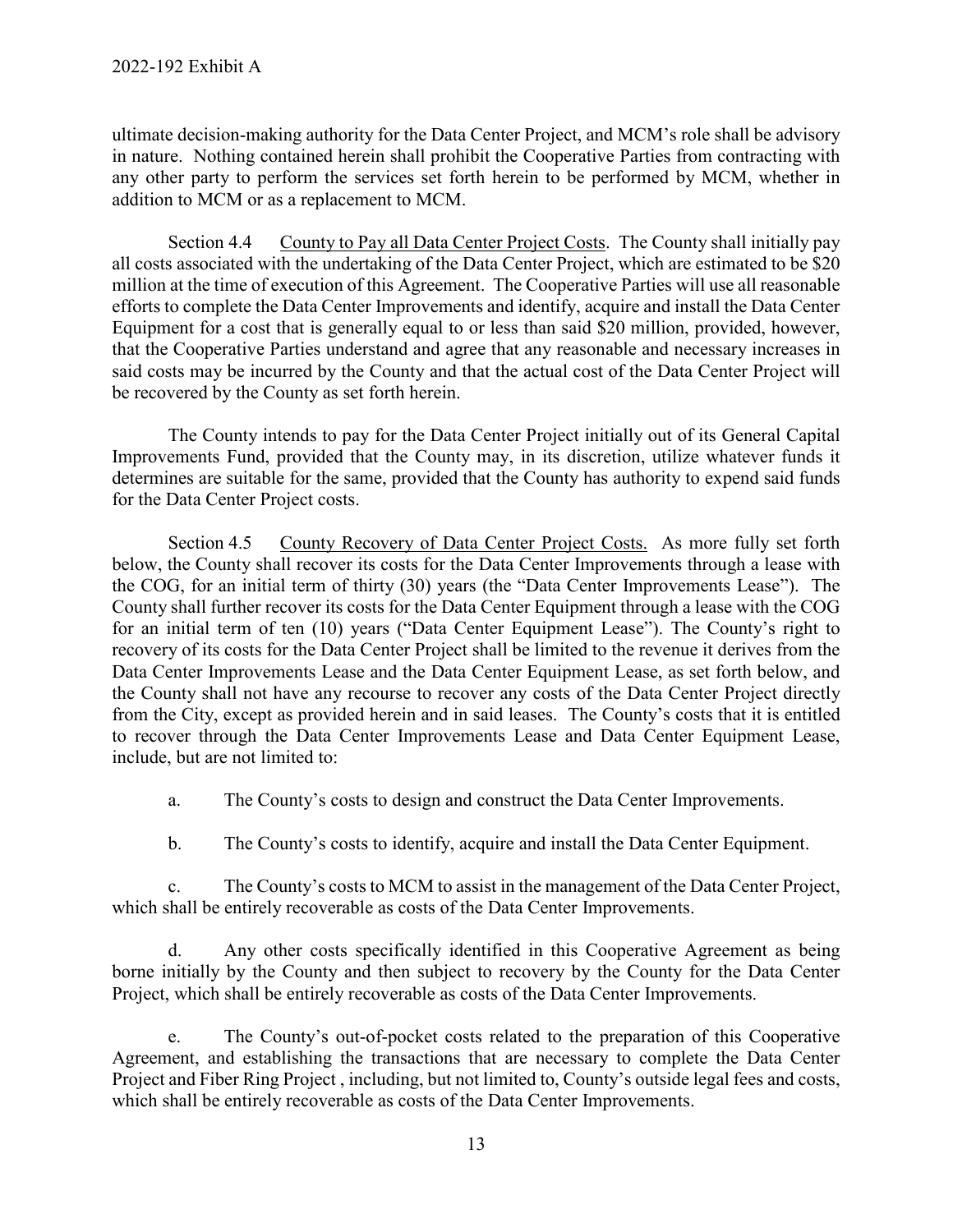As indicated above, \$20 million is the current estimate of the costs set forth in Section 4.5(a) to (e), above. The total amount recovered through the Data Center Improvements Lease and the Data Center Equipment Lease will be the actual amount expended by the County for Section 4.5(a) to (e), above. Upon all actual amounts being ascertained by the County and finalized, the County shall provide to the COG and the City a final statement setting forth such actual costs and the same shall become a schedule to this Cooperative Agreement.

Section 4.6 Lease of Data Center Improvements to COG. Following the creation of the COG, the County and the COG shall enter into a lease agreement in substantially the form set forth on Exhibit G, attached hereto and incorporated herein by reference ("Data Center Improvements Lease"), whereby the County shall lease to the COG the Data Center Improvements for an initial term of thirty (30) years, commencing upon the substantial completion of the Data Center Improvements and installation of the Data Center Equipment. The Data Center Improvements Lease shall require the County to design and construct the Data Center Improvements as set forth above and to deliver possession of the same to within thirty (30) months of execution of the Data Center Improvements Lease. The COG shall be responsible pursuant to the Data Center Improvements Lease for the operation, management and maintenance of the Data Center Improvements.

The Data Center Improvements Lease shall provide for base rent to be paid from the COG to the County commencing in the sixty-first  $(61<sup>st</sup>)$  month of the initial term, with such monthly base rent payments being an equal share of  $1/300^{th}$  of the cost of the Data Center Improvements, as provided for and set forth in Section 4.5, above. Additionally, as additional rent, the COG shall be responsible for paying, or reimbursing the County for, all costs associated with its lease of the Data Center Improvements, including, but not limited to, maintenance, utilities, insurance, and taxes and assessments, if any. The COG shall also be responsible for undertaking and paying for all capital repairs and replacement of the Data Center Improvements.

The Data Center Improvements Lease shall further provide that, in the event the COG has insufficient funds in any given calendar year to pay the full base rent required by the Data Center Improvements Lease in that calendar year, given the order and priority of obligations set forth below and in the Data Center Improvements Lease, then the same shall not constitute an event of default, and any unpaid base rent, or portion thereof, still remaining due as of December  $15<sup>th</sup>$  of that calendar year shall, at the end of that calendar year, be deferred and carried forward, and divided equally among the then-remaining months in the initial term, in addition to the rent already due in those then-remaining months. No later than December  $31<sup>st</sup>$  of each calendar year, the County shall provide the COG an updated rent schedule reflecting any deferrals as set forth in this paragraph.

The Data Center Improvements Lease shall further provide that, prior to the commencement of the final twelve (12) months of the initial term, the COG shall elect to either (i) pay all base rent due and owing in the twelve (12) months of the initial term (including all deferred payments), plus a nominal sum of \$100.00 to purchase the Data Center Improvements, (ii) renew the Data Center Improvements Lease for a renewal term of five (5) years, and to defer all base rent amounts not paid in full during the final twelve (12) months of the initial term to be paid during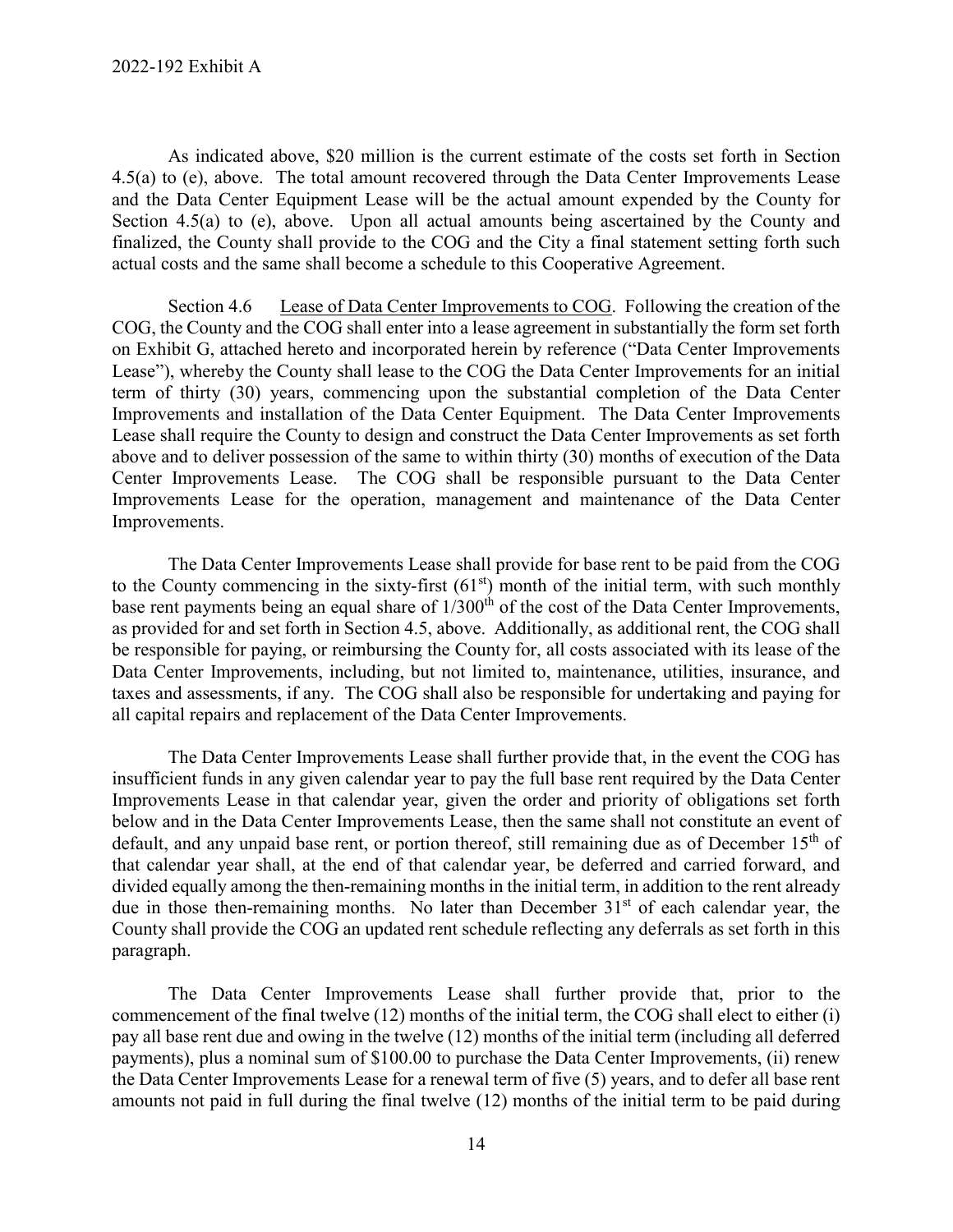such renewal term in sixty (60) equal monthly installments, each equal to  $1/60<sup>th</sup>$  of the outstanding amount of base rent at the conclusion of the initial term, or (iii) require the City and County to sell both the Data Center Site and the Data Center Improvements to the same purchaser and to remit any sums paid as consideration by said purchaser to the COG, less any unpaid base rent owed to the City under the Data Center Site Lease and Data Center Site Sublease and the County under the Data Center Improvements Lease, and further less any sums owed to the County and City to repay Operating Cost Advances and the County-COG Credit Line Note, as defined below. Prior to the commencement of the final year of the renewal term, the COG shall make the same election as required to be made prior to the commencement of the final year of the initial term, as set forth above. The COG shall not make an election for the Data Center Improvements Lease that is contrary to the election made for in the Data Center Site Lease and Data Center Site Sublease, as set forth above.

At any time during the initial or any renewal term of the Data Center Improvements Lease, the COG may purchase the Data Center Improvements from the County by paying any unpaid rental sums due for the balance of the term. Such Data Center Improvements Lease shall operate upon such other terms and conditions as set forth in the attached Exhibit G. As further set forth herein, all base rent and other sums due under the Data Center Improvements Lease shall be included in the COG's operating expenses and paid by the COG as set forth herein.

Section 4.7 Lease of Data Center Equipment to COG. Following the creation of the COG, the County and the COG shall enter into a lease agreement in substantially the form set forth on Exhibit H, attached hereto and incorporated herein by reference agreement ("Data Center Equipment Lease"), whereby the County shall lease to the COG the Data Center Equipment for an initial term of ten (10) years, commencing upon the substantial completion of the Data Center Improvements and installation of the Data Center Equipment. The Data Center Equipment Lease shall require the County to identify/design, procure and install the Data Center Equipment as set forth above and to deliver possession of the same to within thirty (30) months of execution of the Data Center Equipment Lease. The COG shall be responsible pursuant to the Data Center Equipment Lease for the operation, management and maintenance of the Data Center Equipment.

The Data Center Equipment Lease shall provide for rental payments to be paid from the COG to the County commencing in the first  $(1<sup>st</sup>)$  month of the initial term, with such monthly lease payments being an equal share of  $1/120<sup>th</sup>$  of the cost of the Data Center Equipment, as provided for and set forth in Section 4.5, above. Additionally, as additional rent, the COG shall be responsible for paying, or reimbursing the County for, all costs associated with its lease of the Data Center Equipment, including, but not limited to, maintenance, utilities, and insurance. The COG shall also be responsible for undertaking and paying for all capital repairs and replacement of the Data Center Equipment.

The Data Center Equipment Lease shall further provide that, in the event the COG has insufficient funds in any given calendar year to pay the full base rent required by the Data Center Equipment Lease in that calendar year, given the order and priority of obligations set forth below and in the Data Center Equipment Lease, then the same shall not constitute an event of default, and any unpaid base rent, or portion thereof, still remaining due as of December  $15<sup>th</sup>$  of that calendar year shall, at the end of that calendar year, be deferred and carried forward, and divided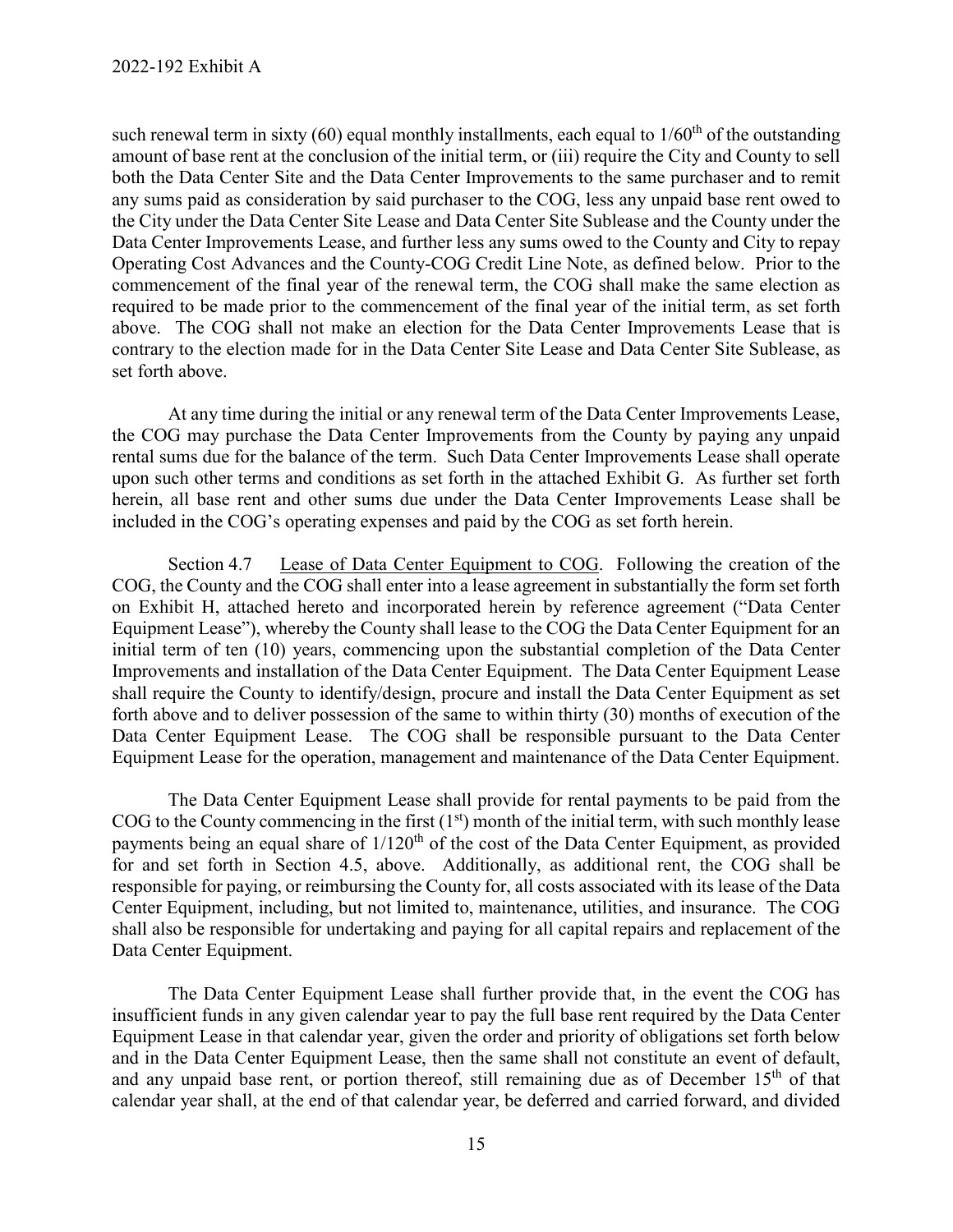equally among the then-remaining months in the initial term, in addition to the rent already due in those then-remaining months. No later than December  $31<sup>st</sup>$  of each calendar year, the County shall provide the COG an updated rent schedule reflecting any deferrals as set forth in this paragraph.

The Data Center Equipment Lease shall further provide that, prior to the commencement of the final twelve (12) months of the initial term, the COG shall elect to either (i) pay all base rent due and owing in the twelve (12) months of the initial term (including all deferred payments), plus a nominal sum of \$100.00 to purchase the Data Center Equipment, or (ii) renew the Data Center Equipment Lease for a renewal term of three (3) years, and to defer all base rent amounts not paid in full during the final twelve (12) months of the initial term to be paid during such renewal term in thirty-six (36) equal monthly installments, each equal to  $1/36<sup>th</sup>$  of the outstanding amount of base rent at the conclusion of the initial term. Prior to the commencement of the final year of the renewal term, the COG shall make the same election as required to be made prior to the commencement of the final year of the initial term, as set forth above.

At any time during the initial or any renewal term of the Data Center Equipment Lease, the COG may purchase the Data Center Equipment from the County by paying any unpaid rental sums due for the balance of the term. Such Data Center Equipment Lease shall operate upon such other terms and conditions as set forth in the attached Exhibit H. As further set forth herein, all base rent and other sums due under the Data Center Equipment Lease shall be included in the COG's operating expenses and paid by the COG as set forth herein.

[End of Article IV - Balance of page intentionally left blank.]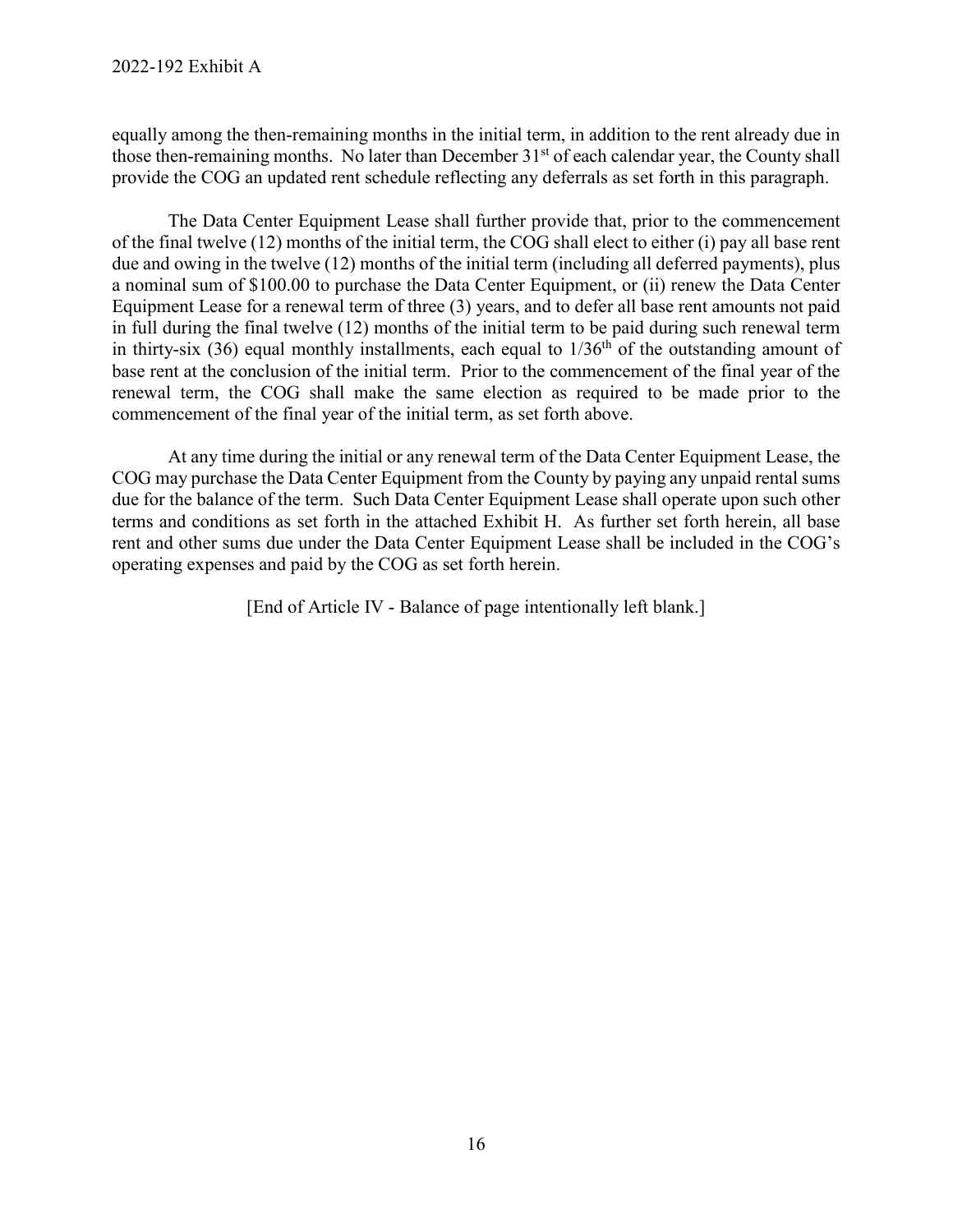## ARTICLE V

#### Cooperative Arrangements Regarding Fiber Ring

Section 5.1 Undertaking of the Development of the Fiber Ring. Upon execution of this Cooperative Agreement, the County shall undertake the development of the Fiber Ring ("the Fiber Ring Project), which includes, but shall not be limited to:

a. Designing and constructing certain improvements to install throughout Summit County an approximately 125-130 mile redundant high-speed fiber optic cable ring and associated equipment, including any equipment necessary for the operability of the ring but is located within the Data Center Improvements, which shall be separate and apart from the Data Center Equipment. (the "Fiber Ring"). In designing and constructing the Fiber Ring, the County shall include therein any such equipment necessary for the operation of the same, and such equipment shall be part and parcel of the Fiber Ring, rather than considered separate equipment as is the case for the Data Center Improvements and Data Center Equipment.

The Fiber Ring Project shall include the installation of the Fiber Ring upon a route to connect the locations set forth in Exhibit I, subject to appropriate revisions and adjustments necessary to complete the Fiber Ring. The parties understand and agree that the Fiber Ring and the locations set forth in Exhibit I, and the route to connect the locations set forth on Exhibit I are subject to design and input from the Cooperative Parties. In undertaking the Fiber Ring Project, the County shall procure and contract with an engineering firm or firms for the design of the Fiber Ring and, after completion of the design, a construction firm or firms to construct the Fiber Ring. The County may, in its discretion, hire a construction manager to manage the construction of the Fiber Ring. The County shall procure each contract necessary for the design and construction of the Fiber Ring in accordance with all applicable laws governing the County's procurement of the same, and shall be assisted in the review of proposals and bids obtained through its procurement process by the City.

 b. In undertaking the Fiber Ring Project, the County shall install the necessary conduit, fiber and other equipment necessary to operate the same generally upon and within public rights of way and other government owned lands ("Public Lands"). In so doing, the County shall be responsible for (i) applying for and obtaining any necessary permits to construct or install part of the Fiber Ring from any political subdivision within or upon such Public Lands, (ii) entering into any agreements with any political subdivision necessary to construct or install part of the Fiber Ring within or upon such Public Lands, (iii) entering into any agreements with any utility provider for the use of such utility provider's assets for the construction or installation of part of the Fiber Ring, (iv) entering into any easements, licenses, purchase agreements or other agreements to obtain any interest in land, whether it be Public Lands or otherwise, necessary for the construction or installation of part of the Fiber Ring, (v) undertaking and prosecuting any eminent domain proceedings necessary to obtain an interest in real property necessary for the construction or installation of part of the Fiber Ring, and (vi) generally taking all other actions necessary to obtain the legal right to construct and install the Fiber Ring throughout Summit County (collectively, the "Fiber Ring Access Rights," which, for the purposes of this Agreement shall be included in the definition of "Fiber Ring." The County may, to the extent possible, contract out to an appropriate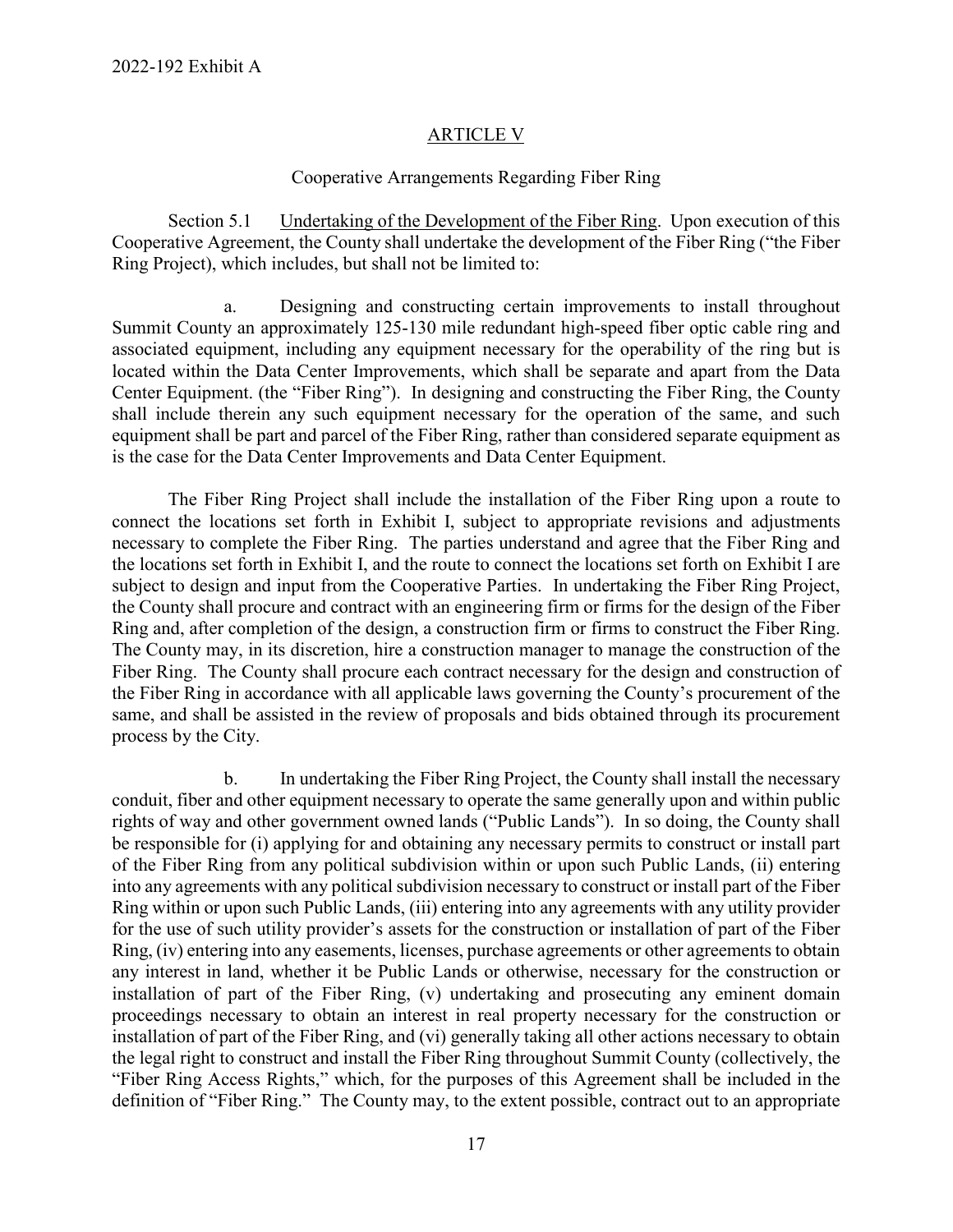third party, which may include the firm or firms hired to design or construct the Fiber Ring, for the undertaking of the County's obligations set forth in this subparagraph (b).

 c. All costs incurred and paid by the County in such design and construction contracts for the Fiber Ring, including the costs of the Fiber Ring Access Rights shall be considered costs of the Fiber Ring Project and shall be borne by the County as set forth in this Article. The Cooperative Parties anticipate that the Fiber Ring Project will be completed within thirty (30) months after the execution of this Cooperative Agreement. The Cooperative Parties will use reasonable efforts to complete and deliver the Fiber Ring Project upon this schedule, but shall not have liability to the other Cooperative Parties for any delay in the same.

Section 5.2 Joint Management of the Fiber Ring Project by the Cooperative Parties; MCM Consulting Group, Inc. as Contractor. The County and the City shall cooperate to jointly manage the Fiber Ring Project, including all aforementioned aspects of the same. The County will further contract with MCM to provide project management services to the Cooperative Parties following the commencement of this Cooperative Agreement, which include, but are not limited to, general project management and owner's representative services, participation in the procurement of all design and construction contracts, and oversight of the design and construction of the Fiber Ring Project. MCM's services shall be procured by the County pursuant to all applicable laws governing the County's procurement of such services. All costs paid to MCM in the performance of such services shall be considered costs of the Fiber Ring Project, and shall be paid by the County as set forth below. The County and City shall not recover their in-kind staff costs contributed to the management of the Fiber Ring Project, which is separate and apart from the City's ability to recover costs for the operation, management and maintenance of the Data Center Improvements and Fiber Ring after the same are constructed. The Cooperative Parties shall collectively retain ultimate decision-making authority for the Data Center Project, and MCM's role shall be advisory in nature. Nothing contained herein shall prohibit the Cooperative Parties from contracting with any other party to perform the services set forth herein to be performed by MCM, whether in addition to MCM or as a replacement to MCM.

Section 5.3 County to Pay Fiber Ring Project Costs. The County shall pay all costs associated with the undertaking of the Fiber Ring Project, which are estimated to be \$35 million at the time of execution of this Agreement. The Cooperative Parties will use all reasonable efforts to complete the Fiber Ring Project for costs that are generally equal to or less than said \$35 million, provided, however, that the Cooperative Parties understand and agree that any reasonable and necessary increases in said costs may be incurred by the County at the County's discretion.

The County intends to pay for the Fiber Ring Project entirely out of ARPA Funds in accordance with ARPA. As such, the Cooperative Parties understand and agree that the County will not finance any portion of the Fiber Ring Project and the County shall not be entitled to recovery of its costs incurred in paying for the Fiber Ring Project. The County will use ARPA Funds for the hard and soft construction costs related to the Fiber Ring Project, including payment of MCM for services it renders to the Fiber Ring Project, but neither the County nor the City shall be entitled to reimbursement from the ARPA Funds, or otherwise, for any in-kind services provided by each to the Fiber Ring Project.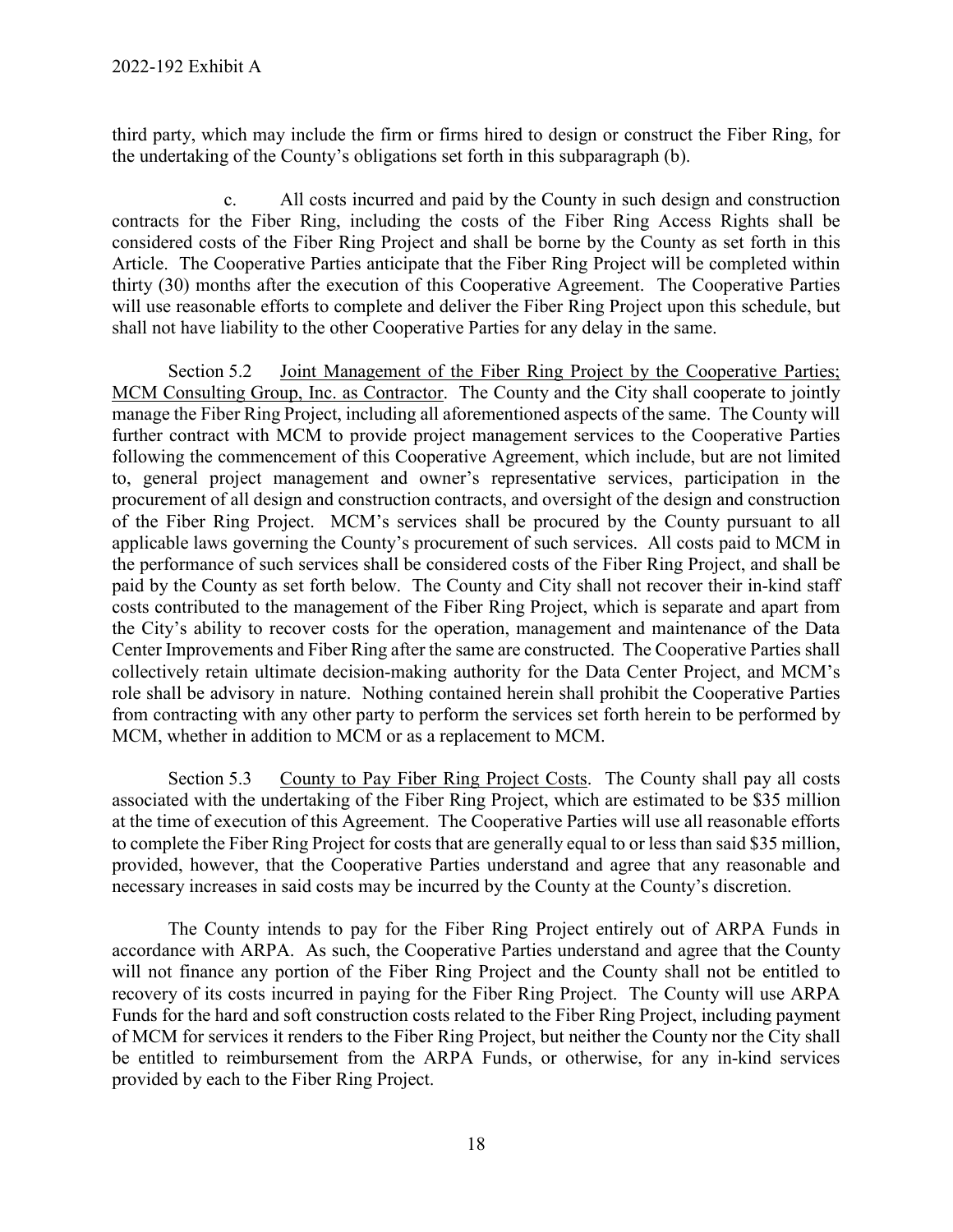Section 5.4 Lease of Fiber Ring to COG. Following the creation of the COG, the County and the COG shall enter into a lease agreement in substantially the form set forth on Exhibit J, attached hereto and incorporated herein by reference ("Fiber Ring Lease"), whereby the County shall lease to the COG the Fiber Ring for a term of ninety-nine years (99), commencing upon the substantial completion of the Fiber Ring. The Fiber Ring Lease shall require the County to undertake the Fiber Ring Project as set forth above and to deliver possession of the Fiber Ring to the COG upon substantial completion of construction of the Fiber Ring. The COG shall be responsible pursuant to the Fiber Ring Lease for the operation, management and maintenance of the Fiber Ring. The COG shall also be responsible for undertaking and paying for all capital repairs and replacement of the Fiber Ring.

The Fiber Ring Lease shall provide for base rent payments to be paid from the COG to the County commencing in the  $(1<sup>st</sup>)$  month of the term, with such monthly base rent payments being the amount of \$1.00 per month, for a total base rent amount of \$1,188.00, which may be pre-paid by the COG at any time. Additionally, as additional rent, the COG shall be responsible for paying, or reimbursing the County for, all costs associated with its lease of the Fiber Ring and the operation management and maintenance of the Fiber Ring, including, but not limited to, maintenance, utilities, insurance, and taxes and assessments, if any.

The Fiber Ring Lease shall further provide that, in the event the COG has insufficient funds in any given year to pay the full rent required by the Fiber Ring Lease, given the order and priority of obligations set forth below and in the Fiber Ring Lease, then then the same shall not constitute an event of default, and any unpaid base rent, or portion thereof, still remaining due as of December 15<sup>th</sup> of that calendar year shall, at the end of that calendar year, be deferred and carried forward, and divided equally among the then-remaining months in the initial term, in addition to the rent already due in those then-remaining months. No later than December  $31<sup>st</sup>$  of each calendar year, the County shall provide the COG an updated rent schedule reflecting any deferrals as set forth in this paragraph.

The Fiber Ring Lease shall further provide that the COG shall pay all base rent due and owing, including all deferred amounts, in the final twelve (12) months of the initial term of said lease.

Such Fiber Ring Lease shall operate upon such other terms and conditions as set forth in the attached Exhibit J. As further set forth herein, all rent and other sums due under the Fiber Ring Lease shall be included in the COG's operating expenses and paid by the COG as set forth herein.

[End of Article V - Balance of page intentionally left blank.]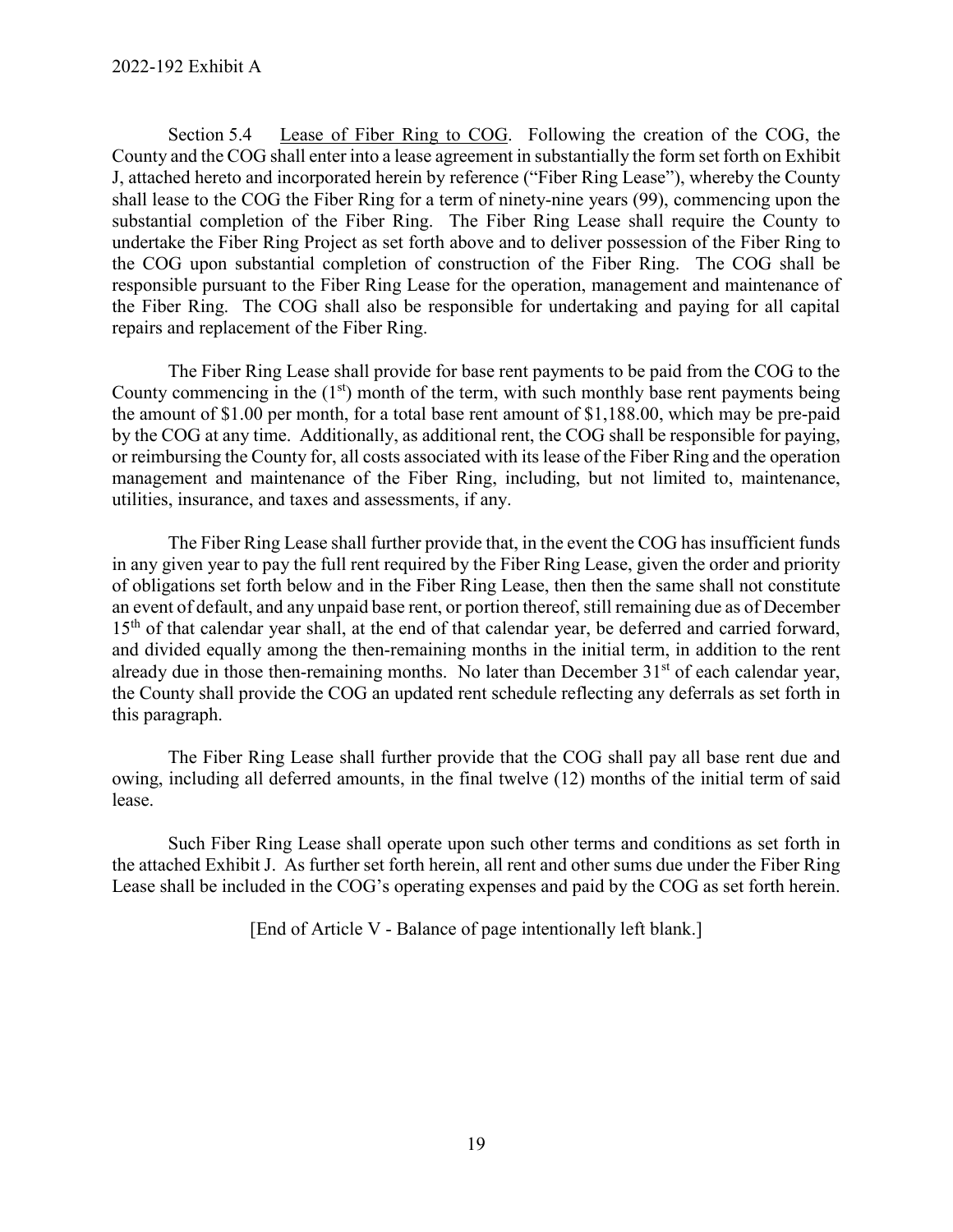## ARTICLE VI

- COG Operation of Data Center Improvements, Data Center Equipment and Fiber Ring; Cooperative Arrangements Regarding Payment of COG Obligations
	- 6.1 Operation, Management and Maintenance Agreements Between COG and City
		- (a) Operation, Management and Maintenance of the Data Center Improvements and Data Center Equipment. While the COG shall remain liable to the County under the terms of the Data Center Improvements Lease and Data Center Equipment Lease for the operation, management and maintenance of the Data Center Improvements and the Data Center Equipment, the COG shall enter into an Operation, Management and Maintenance Agreement ("Data Center OMM Agreement") with the City whereby the City will undertake the ongoing operation, management and maintenance of the Data Center Improvements and Data Center Equipment in the form attached hereto as Exhibit K and incorporated herein. The Data Center OMM Agreement shall provide for the type and nature of services to be provided by the City to the COG for the operation, management and maintenance of the Data Center Improvements and Data Center Equipment, which shall be provided by either City personnel or through contracting with third-party vendors for the provision of services. In addition to the services rendered by the City to the COG, the Data Center OMM Agreement shall anticipate that the City may, from time to time, obtain materials, supplies, equipment or other goods necessary and ancillary to the services it provides, and the OMM Agreement shall allow the reimbursement of the same from the COG to the City.

As consideration for the services provided by the City to the COG under the Data Center OMM Agreement, the COG shall pay to the City the following: (i) the City's actual staffing costs per month (including salary and all benefits, either for the entirety of an employee or a portion of that employee's employment costs) for all new employee positions hired by the City to fulfill its obligations to the COG under the Data Center OMM Agreement at any time after the execution of this Cooperative Agreement, plus an additional payment up to 10% of the actual staffing costs per month as reimbursement for the indirect costs associated with the management, supervision, oversight and support staff necessary for such employees ("City's Data Center New Employee Staffing Costs"); and (ii) the actual staffing costs per month (including salary and all benefits, either for the entirety of an employee or a portion of that employee's employment costs) for any other City employees existing on City's payroll at the time of the execution of the Cooperative Agreement who perform any services for the Data Center Improvements and Data Center Equipment under the Data Center OMM Agreement (except for any elected officials) plus an additional payment up to 10% of the actual staffing costs per month as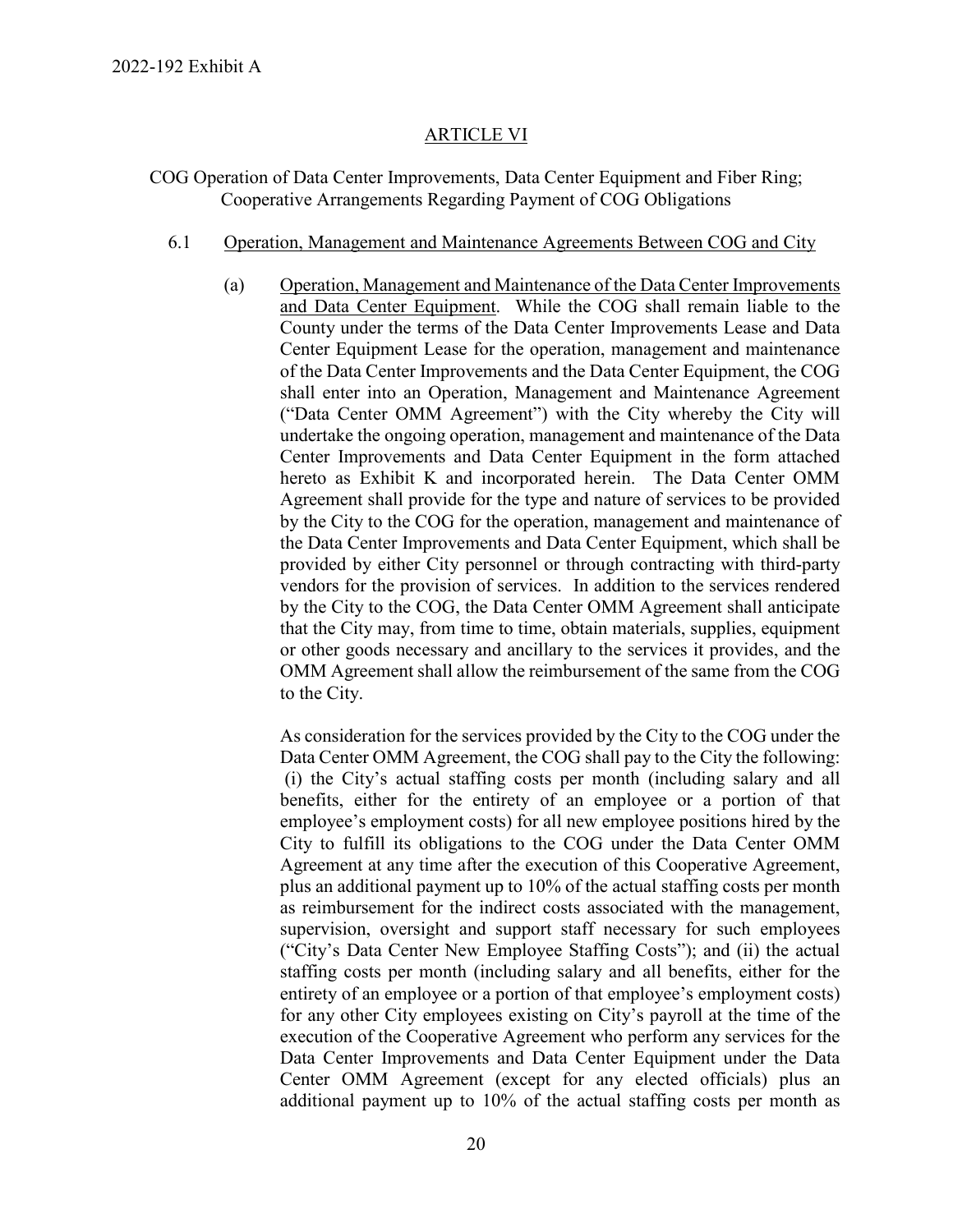reimbursement for the indirect costs associated with the management, supervision, oversight, and support staff necessary for such employees ("City's Data Center Existing Employee Staffing Costs"). This second category of compensation for City's Data Center Existing Employee Staffing Costs shall be approved by the COG Board and shall be paid only if there are sufficient revenues to pay such costs under the priority schedule set forth in Section 6.3 of this Agreement in the year for which the payment will be made.

The COG also shall agree to pay and/or to reimburse the City for the City's actual costs paid to third-party vendors to provide services to the COG on behalf of the City pursuant to the Data Center OMM Agreement, and pay or reimburse the City for the City's actual costs paid to third-party vendors to provide materials, supplies, equipment or other goods purchased by the City under the Data Center OMM Agreement ("Data Center OMM Third-Party Goods and Services Costs").

Nothing contained herein shall limit or prohibit the COG from entering into a separate agreement for the operation, maintenance and management of the Data Center Improvements and Data Center Equipment if the COG, in its sole discretion, determines it necessary and appropriate to do so.

(b) Operation, Management and Maintenance of the Fiber Ring. While the COG shall remain liable to the County under the terms of the Fiber Ring Lease for the operation, management and maintenance of the Fiber Ring, the COG shall enter into an Operation, Management and Maintenance Agreement ("Fiber Ring OMM Agreement") with the City whereby the City will undertake the ongoing operation, management and maintenance of the Fiber Ring in the form attached hereto as Exhibit L and incorporated herein. The Fiber Ring OMM Agreement shall provide for the type and nature of services to be provided by the City to the COG for the operation, management and maintenance of the Fiber Ring, which shall be provided by either City personnel or through contracting with third-party vendors for the provision of services. In addition to the services rendered by the City to the COG, the Data Center OMM Agreement shall anticipate that the City may, from time to time, obtain materials, supplies, equipment or other goods necessary and ancillary to the services it provides, and the OMM Agreement shall allow the reimbursement of the same from the COG to the City.

As consideration for the services provided by the City to the COG under the Fiber Ring OMM Agreement, the COG shall pay to the City the following: (i) the City's actual staffing costs per month (including salary and all benefits, either for the entirety of an employee or a portion of that employee's employment costs) for all new employee positions hired by the City to fulfill its obligations to the COG under the Fiber Ring OMM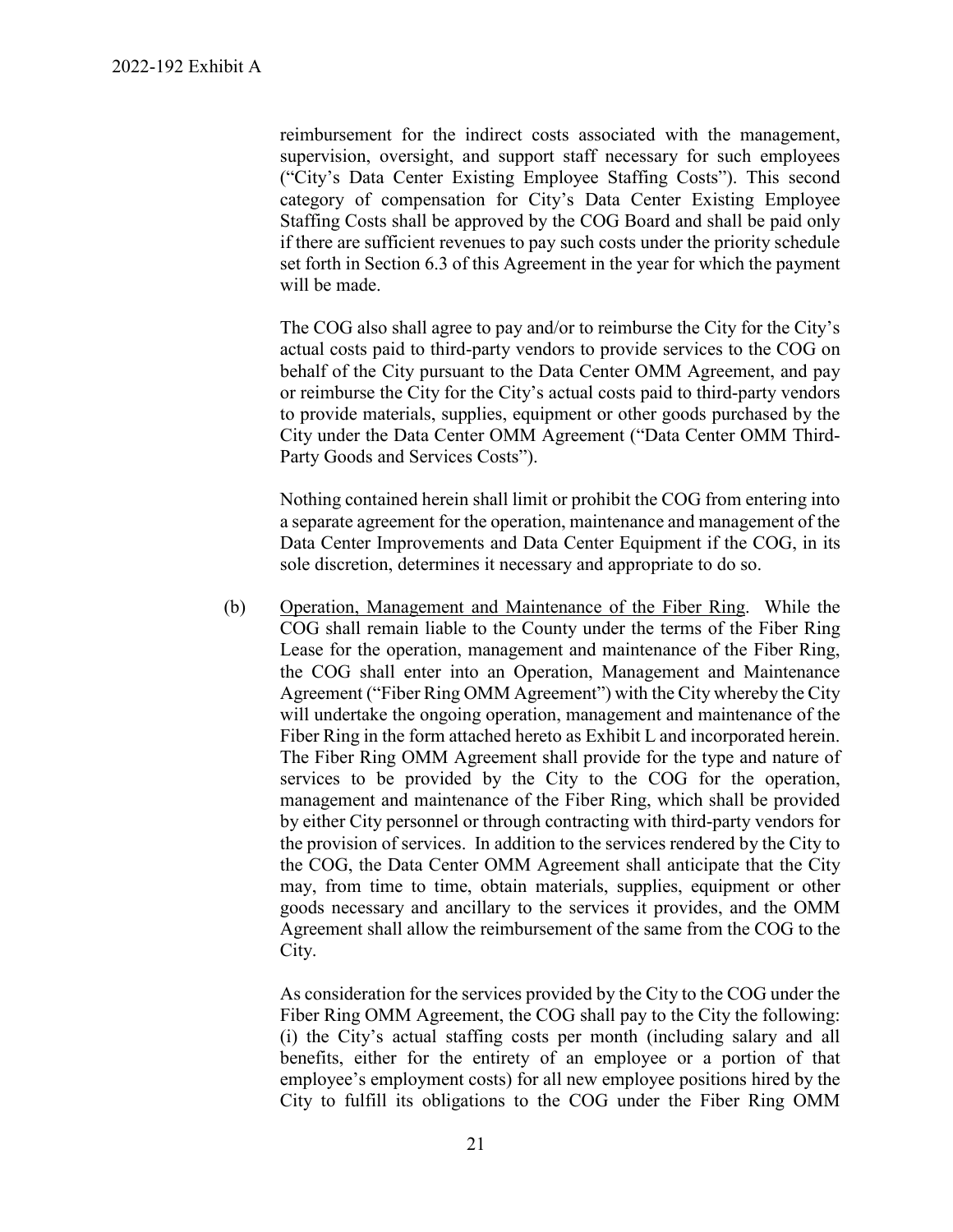Agreement at any time after the execution of this Cooperative Agreement, plus an additional payment up to 10% of the actual staffing costs per month as reimbursement for the indirect costs associated with the management, supervision, oversight, and support staff necessary for such employees ("City's Fiber Ring New Employee Staffing Costs"); and (ii) the City's actual staffing costs for per month (including salary and all benefits, either for the entirety of an employee or a portion of that employee's employment costs) for any other City employees existing on City's payroll at the time of the execution of the Cooperative Agreement who perform any OMM Services (except for any elected officials) plus an additional payment up to 10% of the actual staffing costs per month as reimbursement for the indirect costs associated with the management, supervision, oversight, and support staff necessary for such employees ("City's Fiber Ring Existing Employee Staffing Costs"). This second category of compensation for City's Fiber Ring Existing Employee Staffing Costs shall be approved by the COG Board and shall be paid only if there are sufficient revenues to pay such costs under the priority schedule set forth in Section 6.3 of this Agreement in the year for which the payment will be made.

The COG also shall be responsible to pay, or reimburse the City, for the City's actual costs paid to third-party vendors to provide services to the COG on behalf of the City pursuant to the Fiber Ring OMM Agreement, and to pay or reimburse the City for the City's actual costs paid to thirdparty vendors to provide materials, supplies, equipment or other goods purchased by the City under the Fiber Ring OMM Agreement ("Fiber Ring OMM Third-Party Goods and Services Costs").

Nothing contained herein shall limit or prohibit the COG from entering into a separate agreement for the operation, maintenance and management of the Fiber Ring if the COG, in its sole discretion, determines it necessary and appropriate to do so.

6.2 County Services Agreements. The COG may, from time to time, elect to enter into separate agreements with the County to provide additional services relating to the operation, maintenance, and management of the COG (the "County Service Agreements"). The County Service Agreements described in this Section shall be approved by the COG Board and are intended to cover services by the County that may be performed on behalf of the COG and are described more fully in a separate written service agreement.

As consideration for the services provided by the County to the COG under any County Services Agreements that may be entered into in the future under this Section, the COG shall pay to the County the following compensation: (i) the County's actual staffing costs per month (including salary and all benefits, either for the entirety of an employee or a portion of that employee's employment costs) for all new employee positions hired by the County to fulfill its obligations to the COG under the County Services Agreements at any time after the execution of this Cooperative Agreement, plus an additional payment up to 10% of the actual staffing costs per month as reimbursement for the indirect costs associated with the management, supervision,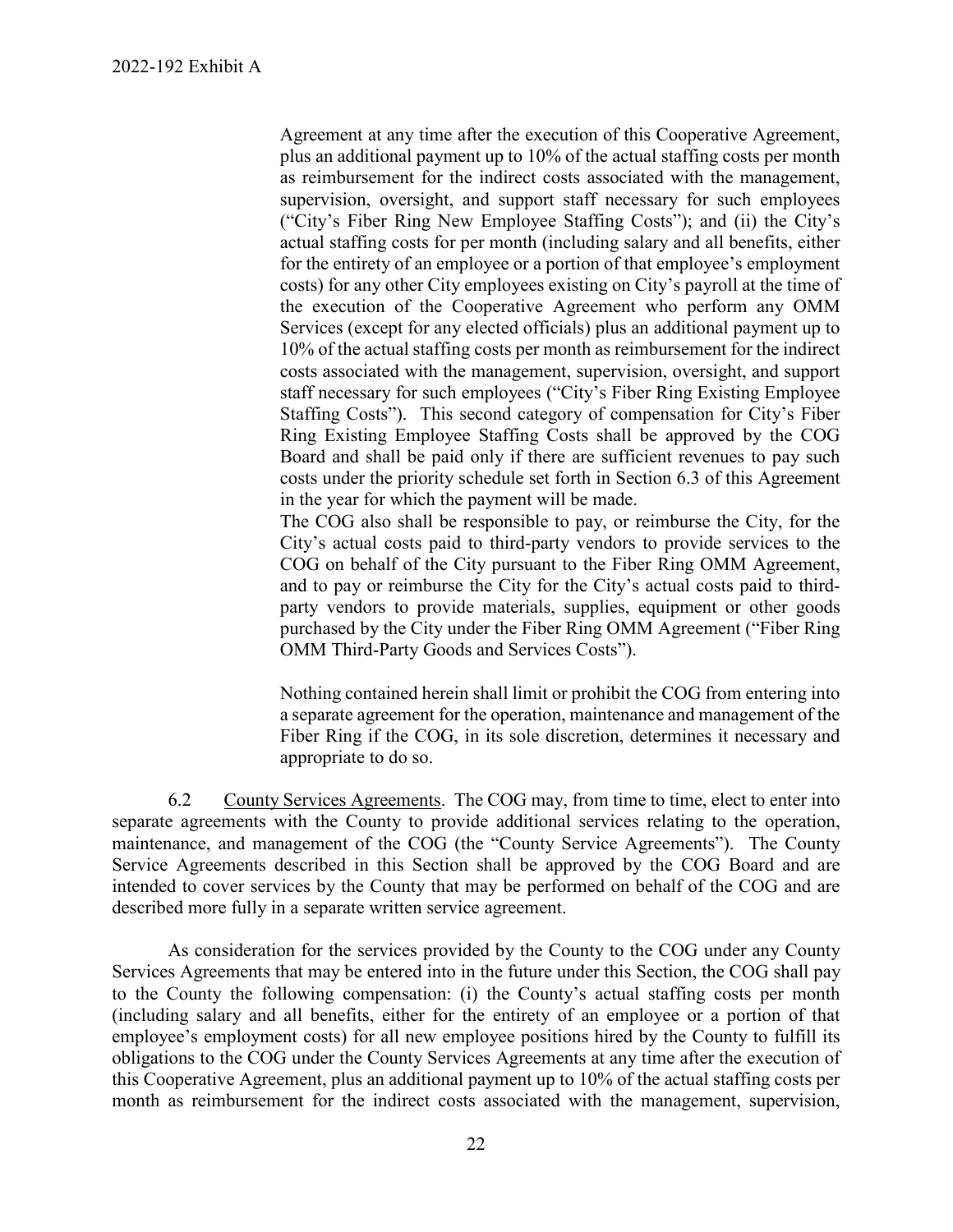oversight, and support staff necessary for such employees ("County's New Employee Staffing Costs"); and (ii) the County's actual staffing costs per month (including salary and all benefits, either for the entirety of an employee or a portion of that employee's employment costs) for any other County employees existing on the County's payroll at the time of the execution of the Cooperative Agreement (except any elected officials) who perform any services to the COG under the County Services Agreements, plus an additional payment up to 10% of the actual staffing costs per month as reimbursement for the indirect costs associated with the management, supervision, oversight, and support staff necessary for such employees ("County's Existing Employee Staffing Costs"). This second category for compensation for County's Existing Employee Staffing Costs shall be approved by the COG Board and shall be paid only if there are sufficient revenues to pay such costs under the priority schedule set forth in Section 6.3 of this Agreement in the year for which the payment will be made.

The COG also shall be responsible to pay, or reimburse the County, for the County's actual costs paid to third-party vendors to provide services to the COG on behalf of the County pursuant to the County Services Agreements, and to pay or reimburse the County for the County's actual costs paid to third-party vendors to provide materials, supplies, equipment or other goods purchased by the County under the County Services Agreements ("County's Third-Party Goods and Services Costs").

## 6.3 Payment of COG Obligations.

(a) Identification of costs. Annually, the Cooperative Parties anticipate that the COG will incur the following costs in regard to the operation of (i) the Data Center Site, Data Center Improvements and Data Center Equipment, and (ii) the Fiber Ring:

- (i) Data Center Site, Data Center Improvements and Data Center Equipment
	- (a) The base rent owed to the City pursuant to the Data Center Site Lease and Data Center Site Sublease.
	- (b) The base rent owed to the County pursuant to the Data Center Improvements Lease.
	- (c) The base rent owed to the County pursuant to the Data Center Equipment Lease.
	- (d) The charges incurred by the COG and payable to the City for the operation, management and maintenance of the Data Center Improvements and Data Center Equipment per the Data Center OMM Agreement, which include:
		- (1) the Data Center OMM Third-Party Goods and Services Costs
		- (2) the City's Data Center New Employee Staffing Costs
		- (3) the City's Data Center Existing Employee Staffing Costs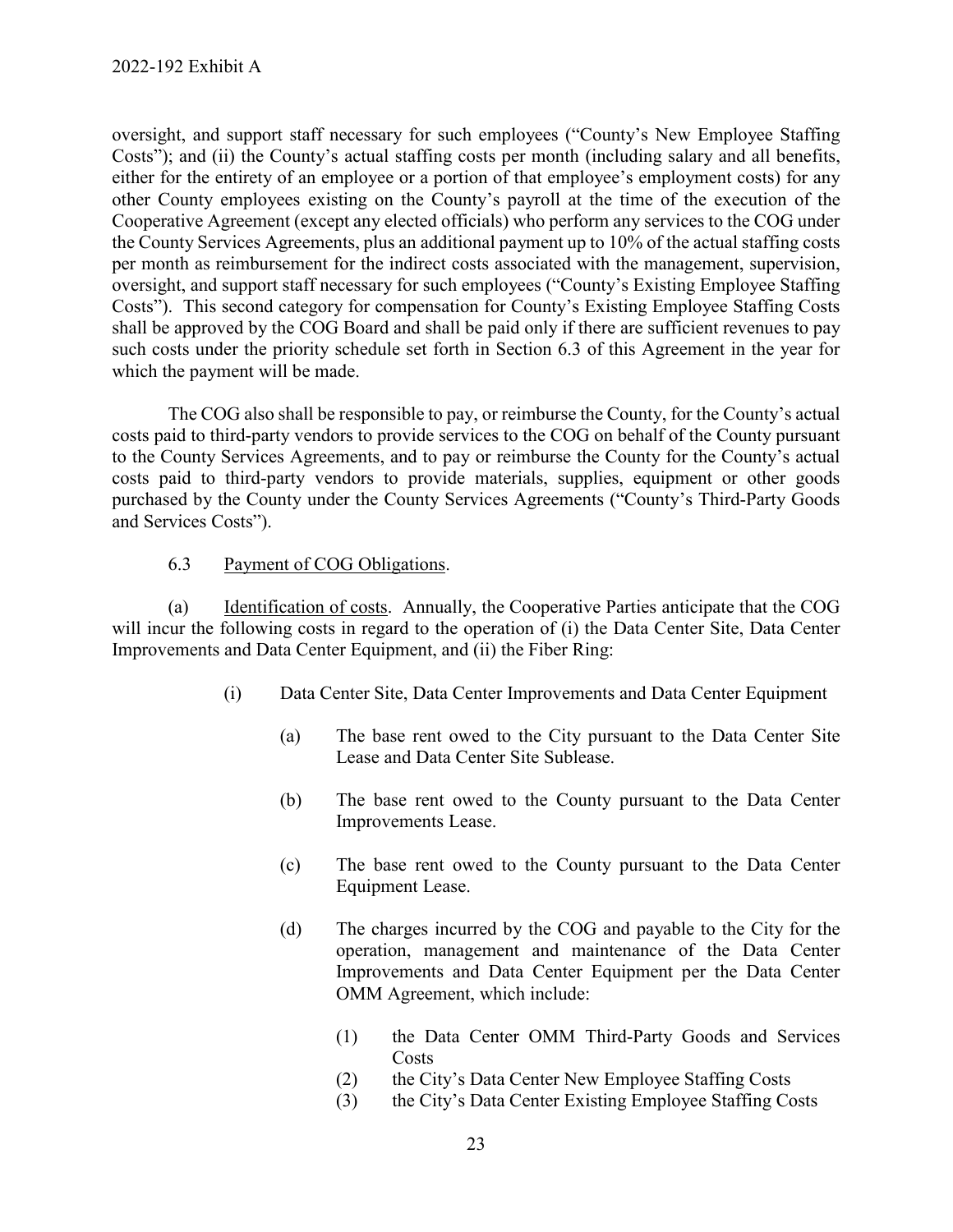(e) The costs incurred by the COG pursuant to the County Services Agreements related to the Data Center Improvements and Data Center Equipment, including:

(1) the County's Third-Party Services and Goods Costs (2) the County's New Employee Staffing Costs (3) the County's Existing Employee Staffing Costs

- (f) Other than the costs set forth in Sections  $6.3(a)(i)(d)(1)$  and  $6.3(a)(i)(e)(1)$ , the costs to external parties to operate the Data Center Improvements and Data Center Equipment, which include, but are not limited to, costs paid directly by the COG to third-parties for goods and services, the additional rent under the Data Center Site Lease and Data Center Site Sublease, Data Center Improvements Lease and Data Center Equipment Lease (utilities, maintenance, repair, insurance, taxes and assessments, if any). For the avoidance of doubt, these costs include the reimbursement to the County of any costs paid by the County towards items included as additional rent.
- (g) Capital replacement costs, in excess of the levels provided for in the Data Center OMM Agreement, for the components that comprise the Data Center Improvements and Data Center Equipment that must be replaced, repaired or renovated due to breakage, damage, age and obsolescence from time to time, including, but not limited, any capital repair and replacement costs required pursuant to the Data Center Site Lease, Data Center Site Lease, Data Center Improvements Lease and Data Center Equipment Lease.
- (ii) Fiber Ring
	- (a) The base rent owed to the County pursuant to the Fiber Ring Lease.
	- (b) The charges incurred by the COG and payable to the City for the operation, management and maintenance of the Fiber Ring per the Fiber Ring OMM Agreement, which include:
		- (1) the Fiber Ring OMM Third-Party Goods and Services Costs
		- (2) the City's Fiber Ring New Employee Staffing Costs
		- (3) the City's Fiber Ring Existing Employee Staffing Costs
	- (c) The costs incurred by the COG pursuant to the County Services Agreements related to the Fiber Ring, including:
		- (1) the County's Third-Party Goods and Services Costs
		- (2) the County's New Employee Staffing Costs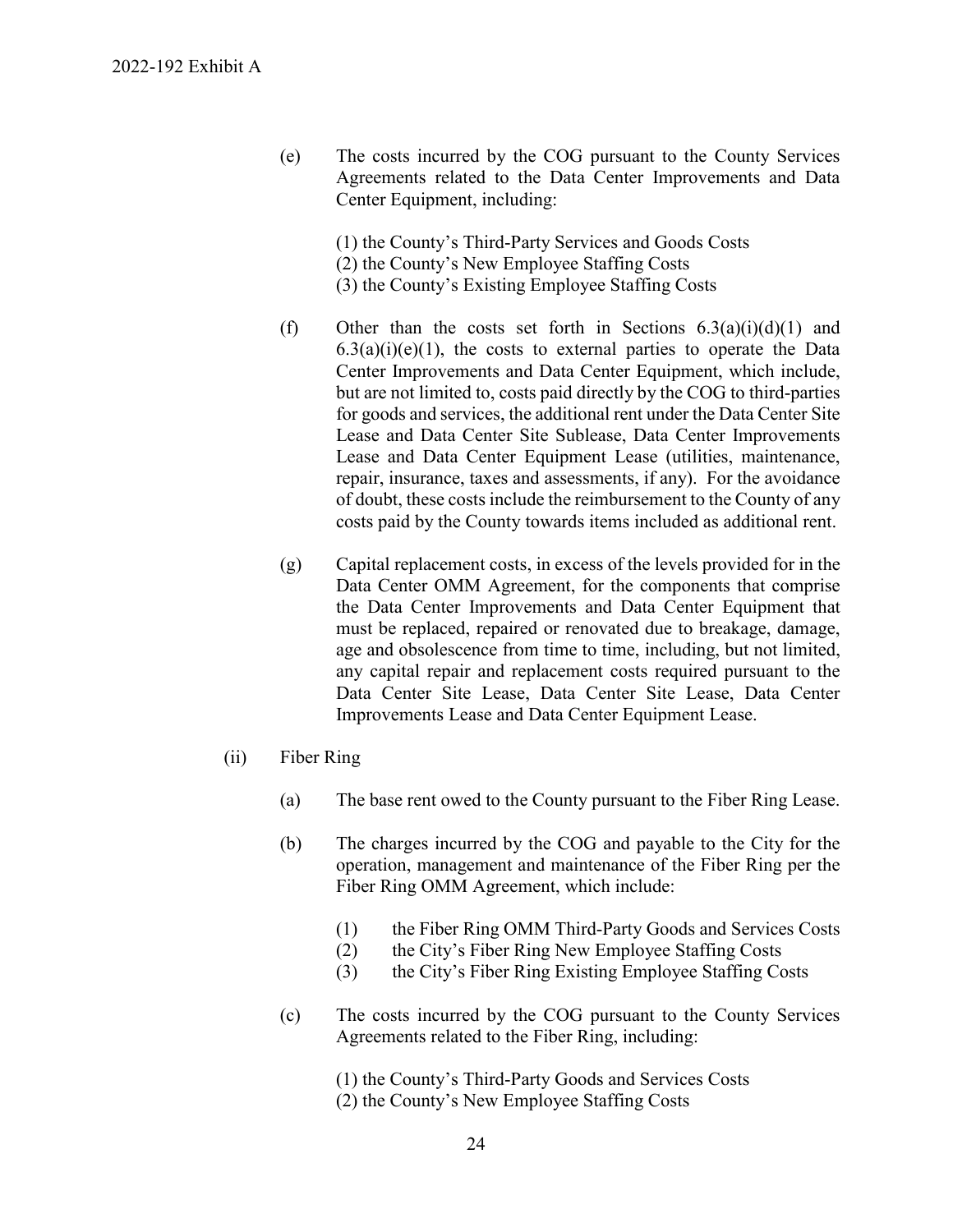- (3) the County's Existing Employee Staffing Costs
- (d) Other than the costs set forth in Sections  $6.3(a)(ii)(b)(1)$  and  $6.3(a)(ii)(c)(1)$ , the costs to external parties to operate the Fiber Ring, which include, but are not limited to, costs paid directly by the COG to third-parties for goods and services, and the additional rent under the Fiber Ring Lease (utilities, maintenance, repair, insurance, taxes and assessments, if any). For the avoidance of doubt, these costs include the reimbursement to the County of any costs paid by the County towards items included as additional rent.
- (e) Capital replacement costs, in excess of the levels provided for in the Data Center OMM Agreement, for the components that comprise the Fiber that must be replaced, repaired or renovated due to breakage, damage, age and obsolescence from time to time, including, but not limited to, any capital repair and replacement costs required pursuant to the Fiber Ring Lease.
- (iii) Other
	- (a) Other administrative and ancillary operational costs incurred by the COG, including, but not limited to, the costs of audits, legal expenses and directors and officers insurance.
	- (b) Repayment of any outstanding Operating Cost Advance Notes for Operating Cost Advances, as the same are defined and set forth below, previously contributed to the COG by the City and County.
	- (c) Repayment of any outstanding Credit Line Advances advanced under the County-COG Credit Line Loan, as the same are defined and set forth below, previously loaned to the COG by the County.

(b) Order of Priority and Payment. As the COG produces an annual operating and capital budget, generates revenue, incurs the aforementioned costs in Section 6.3(a), and reconciles its annual revenues against its annual costs, the COG shall budget for and pay such costs in the following order of priority:

- (i) First, the other administrative and ancillary operational costs incurred by the COG as set forth in Section  $6.3(a)(iii)(a)$ .
- (ii) Second, the following costs to external parties, which includes:
	- (a) the costs to external parties to operate the Data Center Improvements and Data Center Equipment, as set forth in Section  $6.3(a)(i)(f)$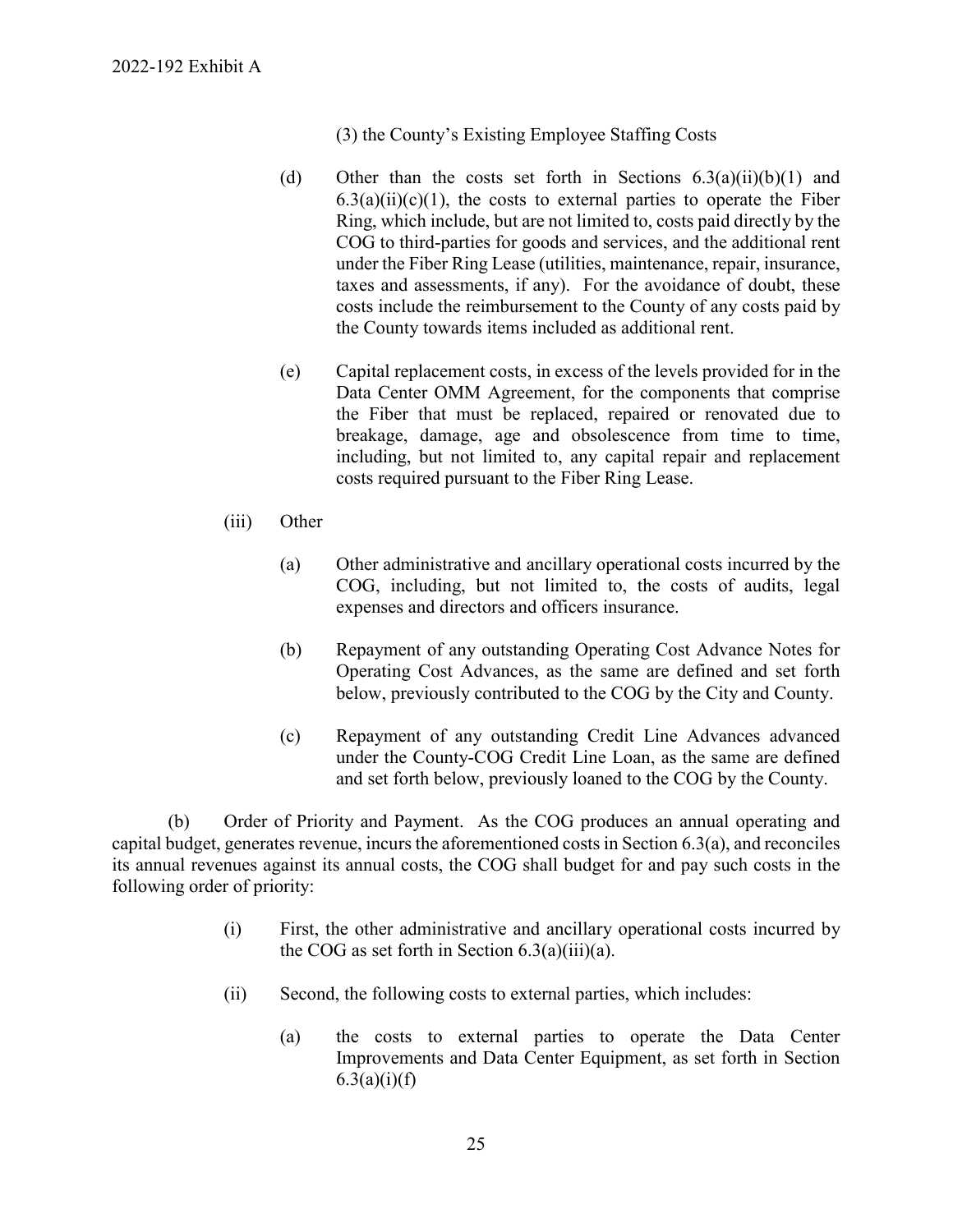- (b) the costs to external parties to operate the Fiber Ring, as set forth in Section  $6.3(a)(ii)(d)$
- (c) reimbursement to the City of the Data Center OMM Third-Party Goods and Services Costs, as set forth in Section  $6.3(a)(i)(d)(1)$ .
- (d) reimbursement to the City of the Fiber Ring OMM Third-Party Goods and Services Costs, as set forth in Section  $6.3(a)(ii)(b)(1)$ .
- (e) reimbursement to the County of the County's Third-Party Goods and Services Costs related to the Data Center Improvements and Data Center Equipment, as set forth in Section  $6.3(a)(i)(e)(1)$
- (f) reimbursement to the County of the County's Third-Party Goods and Services Costs related to the Fiber Ring, as set forth in Section  $6.3(a)(ii)(c)(1)$
- \*\*\* If there are not enough available funds to cover all of the costs set forth in subsections (c) to (f), above, then the COG shall pay any available funds to the City and County in proportion to what is owed to the City and County.
- (iii) Third, the capital repair and replacement costs for the Data Center Improvements and Data Center Equipment as set forth in Section  $6.3(a)(i)(g)$ , and the costs for capital repair and replacement for the Fiber Ring as set forth in Section  $6.3(a)(ii)(e)$ .
- (iv) Fourth, the following compensation owed to the City under the Data Center OMM Agreement and Fiber Ring OMM Agreement, and to the County under the County Services Agreements:
	- (a) The City's Data Center New Employee Staffing Costs, as set forth in Section 6.3(a)(i)(d)(2), and City's Fiber Ring New Employee Staffing Costs, as set forth in Section  $6.1(a)(ii)(b)(2)$ .
	- (b) The County's New Employee Staffing Costs for the performance of any County Services Agreements related to the Data Center and Fiber Ring, as set forth in Section  $6.3(a)(i)(e)(2)$  and  $6.3(a)(ii)(c)(2)$ , respectively.
	- \*\*\* If there are not enough available funds to cover all of the costs set forth in subsections (a) and (b), above, then the COG shall pay any available funds to the City and County in proportion to what is owed to the City and County.
- (v) Fifth, repayment of any outstanding Operating Cost Advance Notes for Operating Cost Advances, as set forth in Section 6.3(a)(iii)(b) previously contributed to the COG by the City and County in proportionate share to the amount outstanding and owed to the City and the County.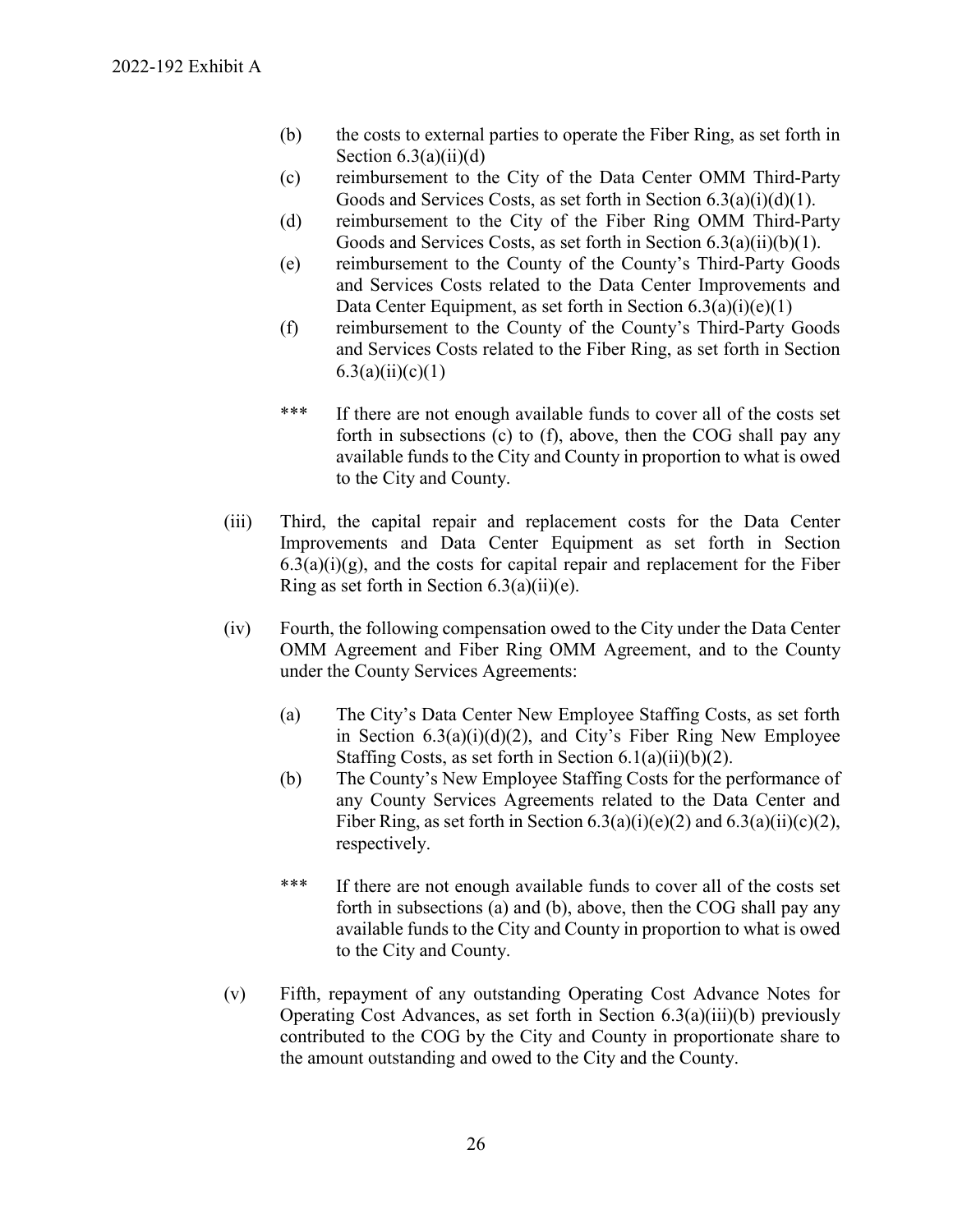- (vi) Sixth, repayment of any outstanding Credit Line Advances previously loaned to the COG by the County under the County-COG Credit Line Loan as set forth in Section  $6.3(a)(iii)(c)$ .
- (vii) Seventh, in shares proportionate to the costs actually incurred in that calendar year by the COG for the following (note that not all years will require payments under all four agreements to the City and County):
	- (a) The base rent to the City under the Data Center Site Lease and Data Center Site Sublease, as set forth in Section 6.3(a)(i)(a).
	- (b) The base rent to the County under the Data Center Improvements Lease, as set forth in Section  $6.3(a)(i)(b)$ .
	- (c) The base rent to the County under the Data Center Equipment Lease, as set forth in Section  $6.3(a)(i)(c)$ .
	- (d) The base rent to the County per the Fiber Ring Lease, as set forth in Section 6.3(ii)(a), provided, however, that the COG may, in its sole discretion, in any given year when all costs in Sections 6.3(b)(i) to (vii) are paid and operating revenue remains available, elect to pay any future base rent due on the Fiber Ring Lease in priority to the lease payments made under Section 6.3(b)(vii)(a)-(c).
- (viii) Eighth, and subject to the approval of the COG Board as set forth below, the following compensation owed to the City under the Data Center OMM Agreement and Fiber Ring OMM Agreement, and to the County under the County Services Agreements
	- (a) The City's Data Center Existing Employee Staffing Costs, as set forth in Section  $6.3(a)(ii)(b)(3)$ , and the City's Fiber Ring Existing Staffing Costs, as set forth in Section  $6.3(a)(ii)(b)(3)$ .
	- (b) The County's Existing Employee Costs for the performance of any County's Service Agreements related to the Data Center and Fiber Ring, as set forth in Section  $6.3(a)(i)(e)(3)$  and Section  $6.3(a)(ii)(c)(3)$ .

\*\*\*The costs set forth in subsections (a) and (b) shall be paid only if there are sufficient revenues to cover such costs in the calendar year in which they are incurred after all other costs of higher priority have been paid. If there are not enough available funds to cover all of the costs set forth in subsections (a) to (b), above, then the COG shall pay any available funds to the City and County in proportion to what is owed to the City and County. Additionally, any payment to the City and the County under this Section is subject to the approval of the COG, who may, in its discretion, determine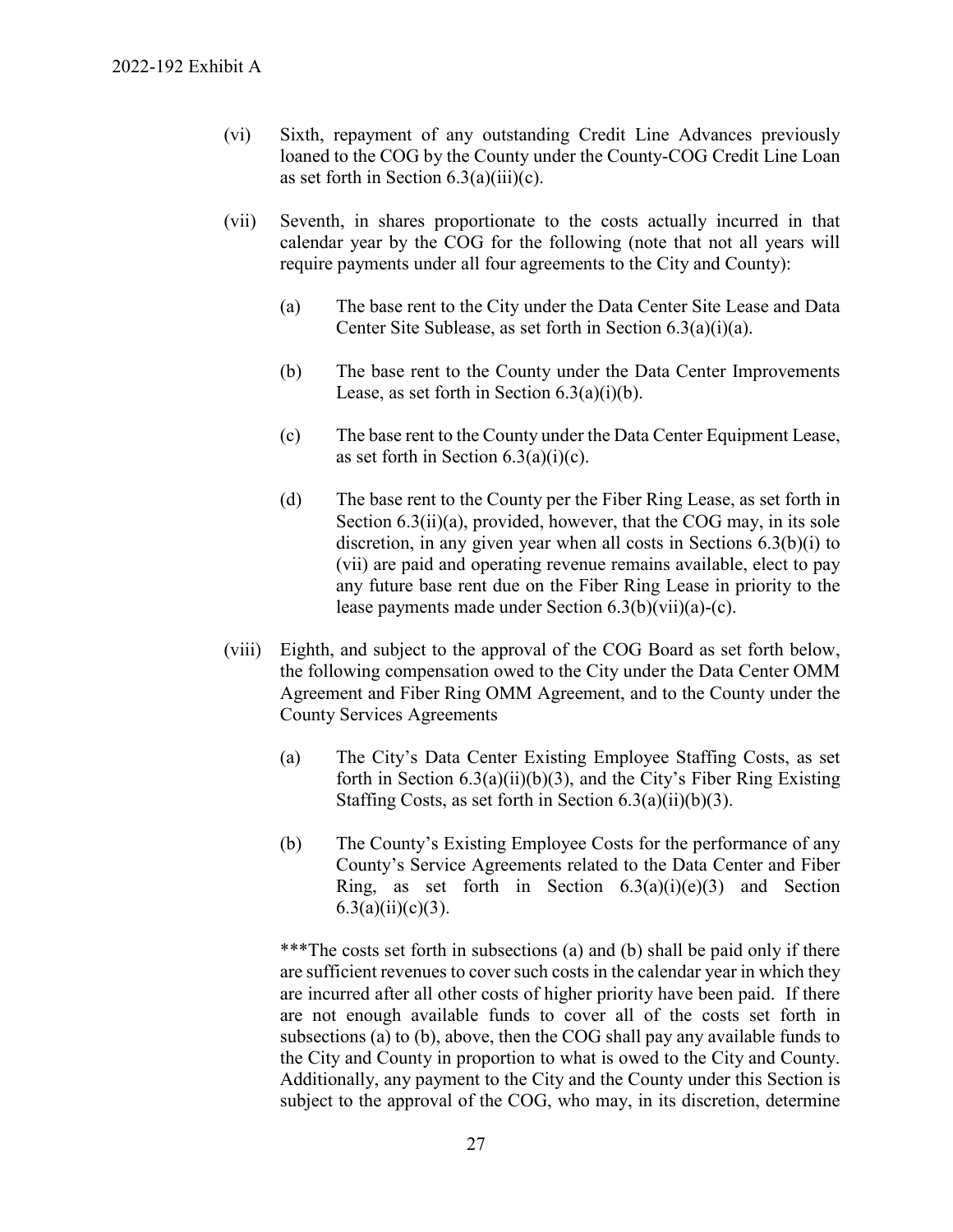that any remaining funds should be used by the COG for future operating expenses or otherwise, rather than to pay the costs set forth in this section.

(c) Shortfall in Revenue to Pay Obligations. In the event insufficient funds exist to pay any costs set forth in Section  $6.3(b)(i)$  to (iii), then the COG shall first draw upon any funds available under the County-COG Credit Line Loan, as defined and set forth in Section 6.3(f). In the event that funds are no longer available to be borrowed by the COG pursuant to the County-COG Credit Line Loan in any calendar year, for any reason whatsoever, to pay costs set forth in Section 6.3(b)(i) to (iii), then the City and County shall each contribute and pay to the COG onehalf of the funds necessary to pay such costs within thirty (30) days of notice from the COG of the same ("Operating Costs Advance"). In the event the City and the County must contribute any Operating Cost Advances to the COG as set forth in this Section, the COG shall deliver to the City and the County a Promissory Note in the form set forth hereto as Exhibit M ("Operating Costs Advance Note") in the principal amount of the Operating Cost Advance received from each Cooperative Party, wherein the COG shall agree to repay the Operating Costs Advance Note upon the availability of funds based on the order of priority of COG obligations set forth in Section 6.3(b), above. Said Operating Costs Advance Note shall bear interest at the rate of three percent (3%) per annum on any unpaid principal balance. For the sake of clarity, while the funds advanced under this Section are termed Operating Costs Advances, the same shall also be required for any capital repair and replacement necessary for the ongoing operation of the Data Center Improvements, Data Center Equipment and Fiber Ring.

In the event insufficient funds exist at the end of any calendar year to pay any costs set forth in Section 6.3(b)(iv) for costs associated with the Data Center OMM Agreement, Fiber Ring OMM Agreement and County Services Agreements, the COG shall either (i) deliver to the City and/or County an Operating Costs Advance Note in the principal amount of the amount unpaid by the COG to the City under the Data Center OMM Agreement and Fiber Ring OMM Agreement or the County under the County Services Agreements for that calendar year, wherein the COG shall agree to repay the Operating Costs Advance Note upon the availability of funds based on the order of priority of COG obligations set forth in Section 6.3(b), above, or (ii) draw funds from the County-COG Credit Line Loan to pay the same to the City and/or the County. In making its election under this paragraph, the COG may elect to provide an Operating Costs Advance Note for a portion of the costs owed to the City and/or County and to draw the remaining portion from the County-COG Credit Line Loan. Any Operating Costs Advance Note issued under this paragraph shall bear interest at the rate of three percent (3%) per annum on any unpaid principal balance.

In the event insufficient funds exist at the end of any calendar year to pay any costs set forth in Section 6.3(b)(v) and (vi), the terms of the Operating Costs Advance Notes (for costs under Section  $6.3(b)(v)$ ) and the County-COG Credit Line Note, as defined below (for costs under Section 6.3(b)(vi)) shall provide that the same will remain outstanding until the time that funds are available to pay the same.

In the event insufficient funds exist at the end of any calendar year to pay any costs set forth in Section 6.3(b)(vii), the terms of the Data Center Site Lease, Data Center Site Sublease, Data Center Improvements Lease, Data Center Equipment Lease, and Fiber Ring Lease provide for any unpaid base rent to be deferred and paid as set forth therein.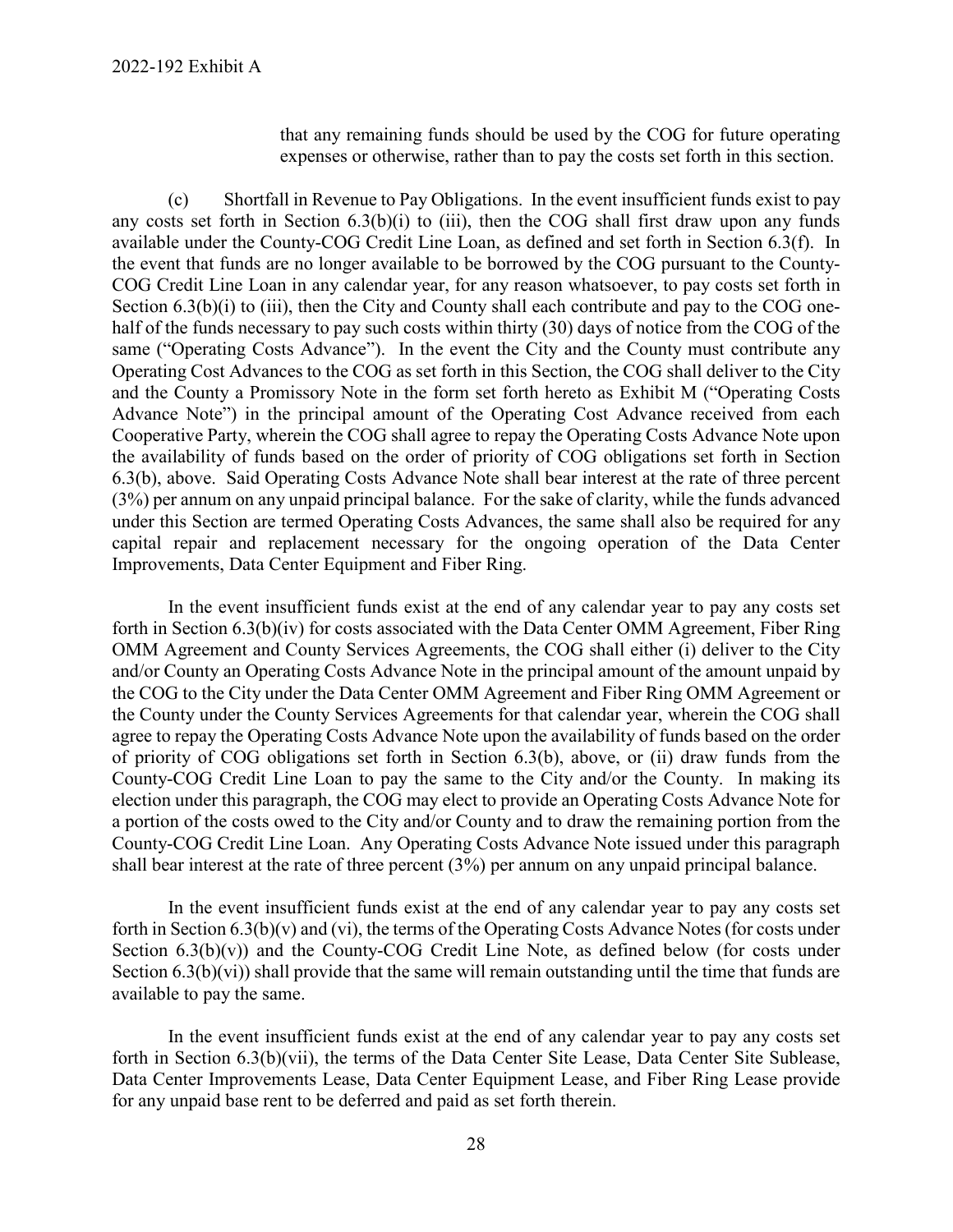In the event insufficient funds exist at the end of any calendar year to pay any costs set forth in Section 6.3(b)(viii), then such costs shall be discharged and shall not be further due and payable by the COG to either the City or the County.

(d) Annual Appropriations. The City and the County shall each annually appropriate a sum of at least \$500,000.00 in general funds to support its obligations to contribute funds under Section 6.3(c) of this Agreement towards the operating costs of the COG. Nothing contained herein is intended to limit the obligation of either the City or County to contribute funds pursuant to Section 6.3(c) of this Agreement to the \$500,000.00 appropriated by each party, and, in the event either party's obligation to contribute funds under Section 6.3(c) exceeds that amount, then such party shall appropriate such additional funds and contribute the same to the COG. The County's obligation to appropriate funds in the amount of at least \$500,000.00 shall be in addition to any appropriation made by the County to satisfy its obligations to fund the County-COG Credit Line Loan and any advances thereunder.

(e) Surplus Revenue. If, at the end of any calendar year, after payment in full of all due and owing obligations set forth in Section 6.3(a) and (b) for that year, which includes payment in full of any obligations set forth in Sections  $6.3(b)(v)$ -(viii), there exists surplus revenue in the COG's operating account, then the COG may take any of the following actions: (i) retain all or part of said surplus funds in its operating account, (ii) transfer all or part of said surplus funds to the COG's capital reserve account set forth in Section 6.3(e), (iii) pre-pay any future obligations due to the City or County as set forth in Section 6.3(b)(viii) in proportionate share, or (iv) distribute all or part of said surplus funds to the City and the County in equal shares.

(f) Capital Reserve Account. In addition to any operating funds maintained by the COG, the COG shall also maintain a capital reserve account for the fulfillment of its obligations under the Data Center Site Lease, Data Center Site Sublease, Data Center Improvements Lease, Data Center Equipment Lease and Fiber Ring Lease to repair and replace the real and personal property leased by the COG thereunder, and to otherwise make necessary capital repairs and replacements concerning the Data Center Improvements, Data Center Equipment and Fiber Ring. The COG may, from time to time, after the payment of its due and owing obligations set forth in Sections 6.3(a) and (b), deposit surplus revenue unto such capital reserve account as set forth in Section 6.3(e).

(g) County-COG Credit Line Loan. In order to facilitate the start-up of the operations of the COG, the Data Center Improvements and the Fiber Ring, and to provide for ongoing capital in the operation of the same, the County and the COG shall enter into a certain loan agreement and promissory note ("County-COG Credit Line Loan") and ("County-COG Credit Line Note"), attached hereto as Exhibit N and O, respectively, whereby the County will extend a revolving line of credit to the COG in the amount of \$2,000,000.00 to be repaid in accordance with the terms set forth therein and in accordance with the order of priority of the repayment of the COG's obligations. The COG may, from time to time, request advances under the County-COG Credit Line Loan ("Credit Line Advances") for its ongoing costs of operating the Data Center Improvements, Data Center Equipment and Fiber Ring, including, without limitation, the costs set forth in sections  $6.3(b)(i)$  to (iii). Additionally, the COG may, to the extent necessary, request advances to reimburse the City for costs incurred by the City under the Data Center OMM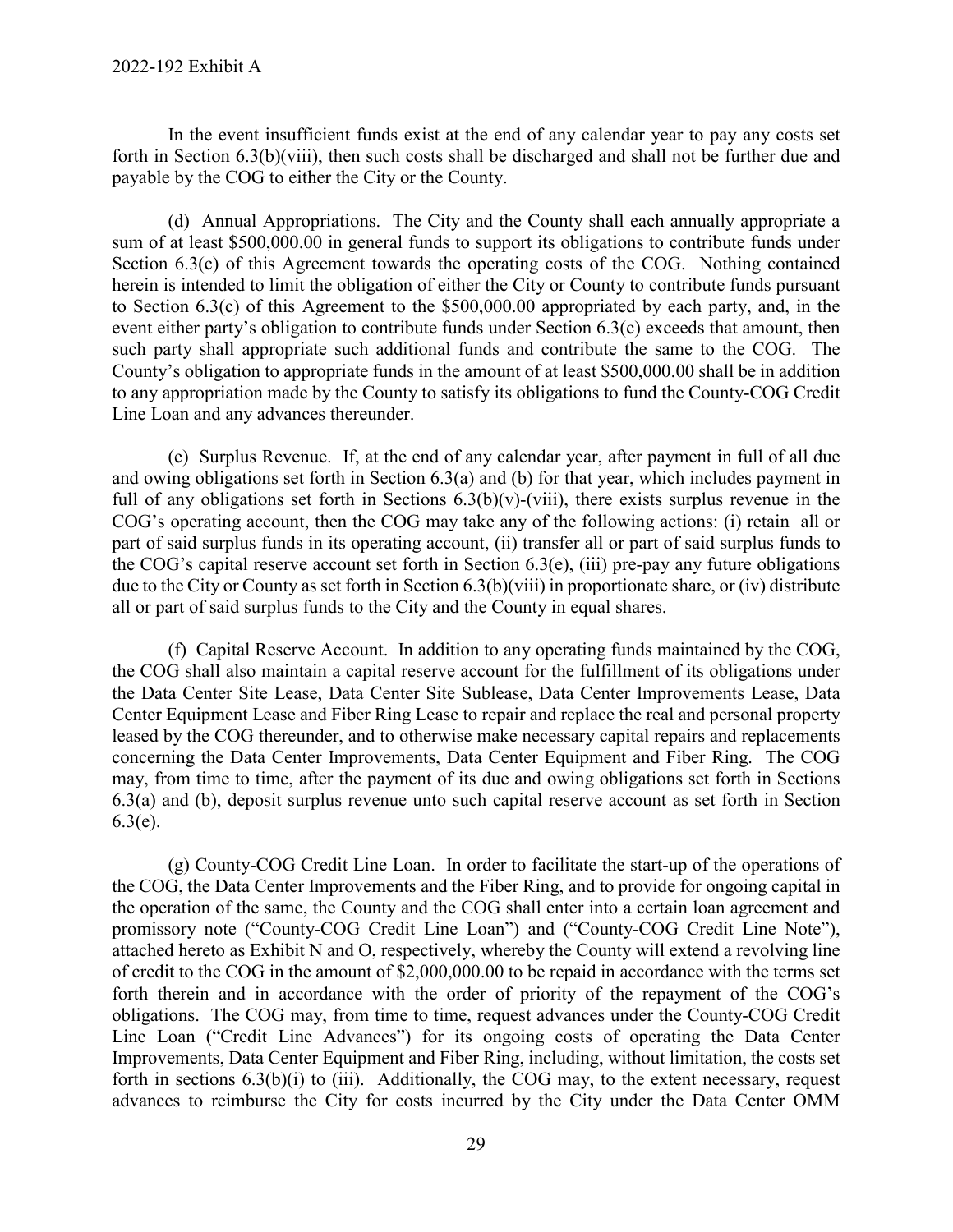Agreement and Fiber Ring OMM Agreement, or the County under the County Services Agreements, as set forth in Section 6.3(b)(iv), and as further provided in Section 6.3(c). Said County-COG Credit Line Loan and County-COG Credit Line Note shall bear interest at zero percent (0%) per annum on any unpaid principal balance for the first five years, and three percent (3%) per annum on any unpaid principal balance thereafter. Said County Credit Line Loan shall be available to the COG for a term of twenty (20) years.

(h) County to Serve as Fiscal Agent; Procurement of Goods and Services on Behalf of the COG; Payment for Goods and Services. The County shall serve as the fiscal agent of the COG and shall hold all operating and capital funds in County-held agency fund accounts in the name of the COG. Initially, the County shall create an operating fund account, capital fund account, revenue sweep account and credit line fund account. All revenues paid to the name of the COG shall be initially paid to the County and deposited in the sweep account and then transferred to the operating fund account. All operating expenses of the COG, whether identified above or otherwise, shall be paid from the operating fund account, and all capital expenses of the COG, whether identified above or otherwise, shall be paid from the capital fund account.

The County shall provide access to all agency fund accounts held in the name of the COG through the County's financial accounting system, which the parties anticipate shall by Munis upon the commencement of such agency fund accounts, but which may, in the County's sole discretion, change from time to time.

Generally, the City shall be responsible for procuring goods and services on behalf of the COG through the City's Director of Public Service, or some other City employee at the direction of the Mayor. In so doing, and except as modified herein or by purchasing policies adopted by the COG Board, the City shall comply with the City's Codified Ordinances and internal purchasing policies in making all purchases of goods and services. Except as set forth herein or by purchasing policies adopted by the COG Board, all contracts for goods and services procured for the COG shall be entered into in the name of the COG, and any purchase order for the same shall be approved by the Board of Directors of the COG if in the amount of \$50,000.00 or more, and, if less than \$50,000.00, upon the execution of a purchase order by either the Mayor of the City or the Executive of the County signing in their capacity as a member of the COG Board. No purchase of goods or services shall be made in excess of the funds available to the COG in the COG operating fund account, COG capital fund account and COG credit line account without the approval of the COG Board, regardless of the amount. Upon an affirmative vote of the COG Board, the County may also be utilized by the COG to procure goods and services on behalf of the COG, and, in such event, the County shall follow its Codified Ordinances and procurement policies, except as modified herein or by procurement policies adopted by the COG Board.

All invoices for charges incurred by the COG for the purchase of any goods or services procured as set forth herein shall be invoiced in the name of the COG and directed to the attention of the County's Department of Finance and Budget. Both the City and the County, in the event they receive any invoice for the COG shall forward the same to the County's Department of Finance and Budget for processing and payment. The County's Department of Finance and Budget shall process and pay all invoices to the COG pursuant to check, ACH, wire, or credit card, as the County determines appropriate, in accordance with the County's policies and procedures from the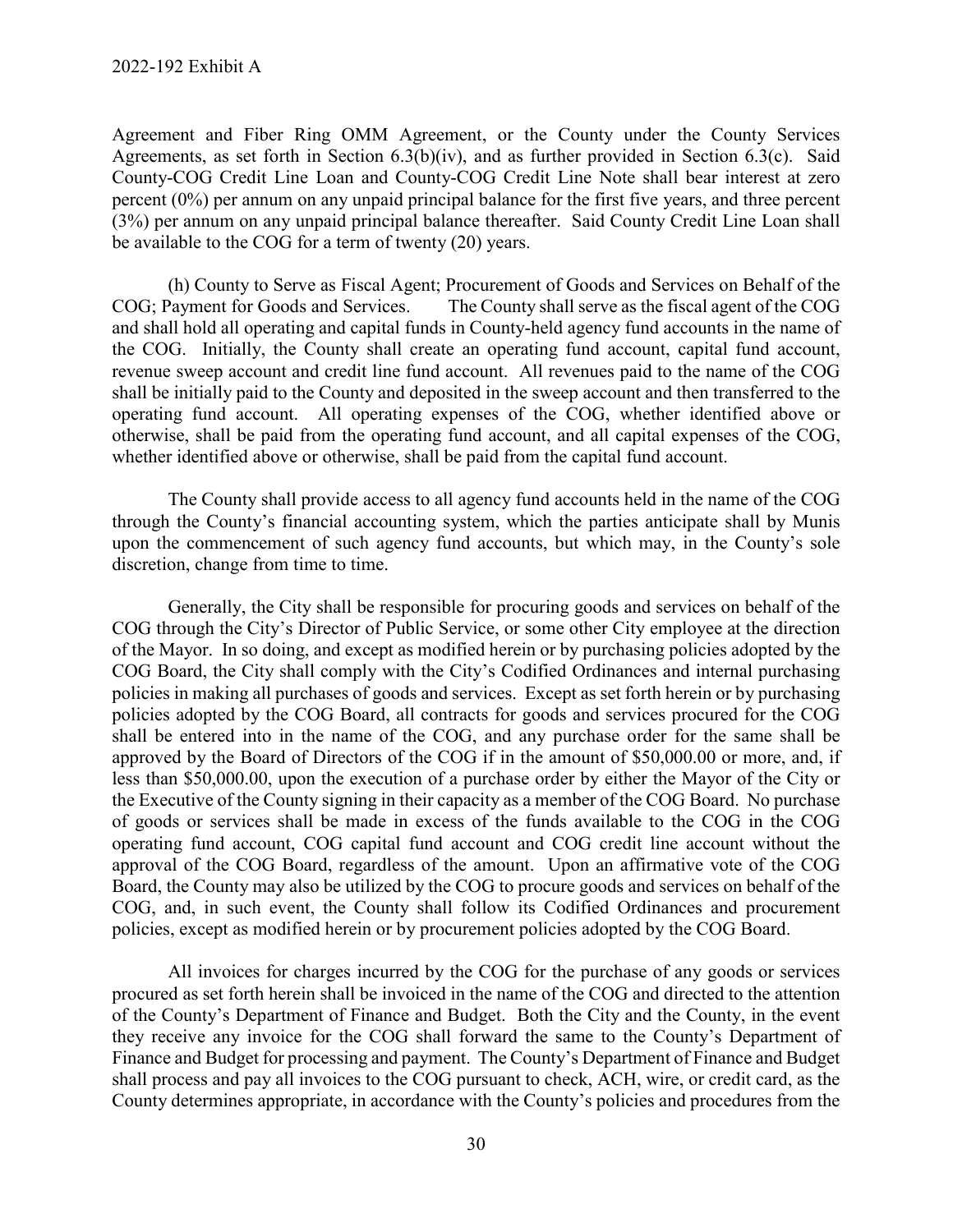COG operating fund account, COG capital funds account or COG credit line account, whichever is appropriate.

The Cooperative Parties understand and agree that while the City will primarily purchase goods and services on behalf of the COG and in the name of the COG, that occasionally the City will procure Goods and services under the Data Center OMM Agreement and Fiber Ring OMM Agreement in the name of the City and then provide the same to the COG pursuant to said agreements, at which point, the same shall be reimbursed to the City by the COG as set forth in said Agreements. In the event the City is routinely incurring substantial costs on behalf of the COG for the purchase of goods and services pursuant to the Data Center OMM and Fiber Ring OMM, the COG and the City may agree for the COG to advance funds to the City for the purchase of such goods and services.

[End of Article VI - Balance of page intentionally left blank.]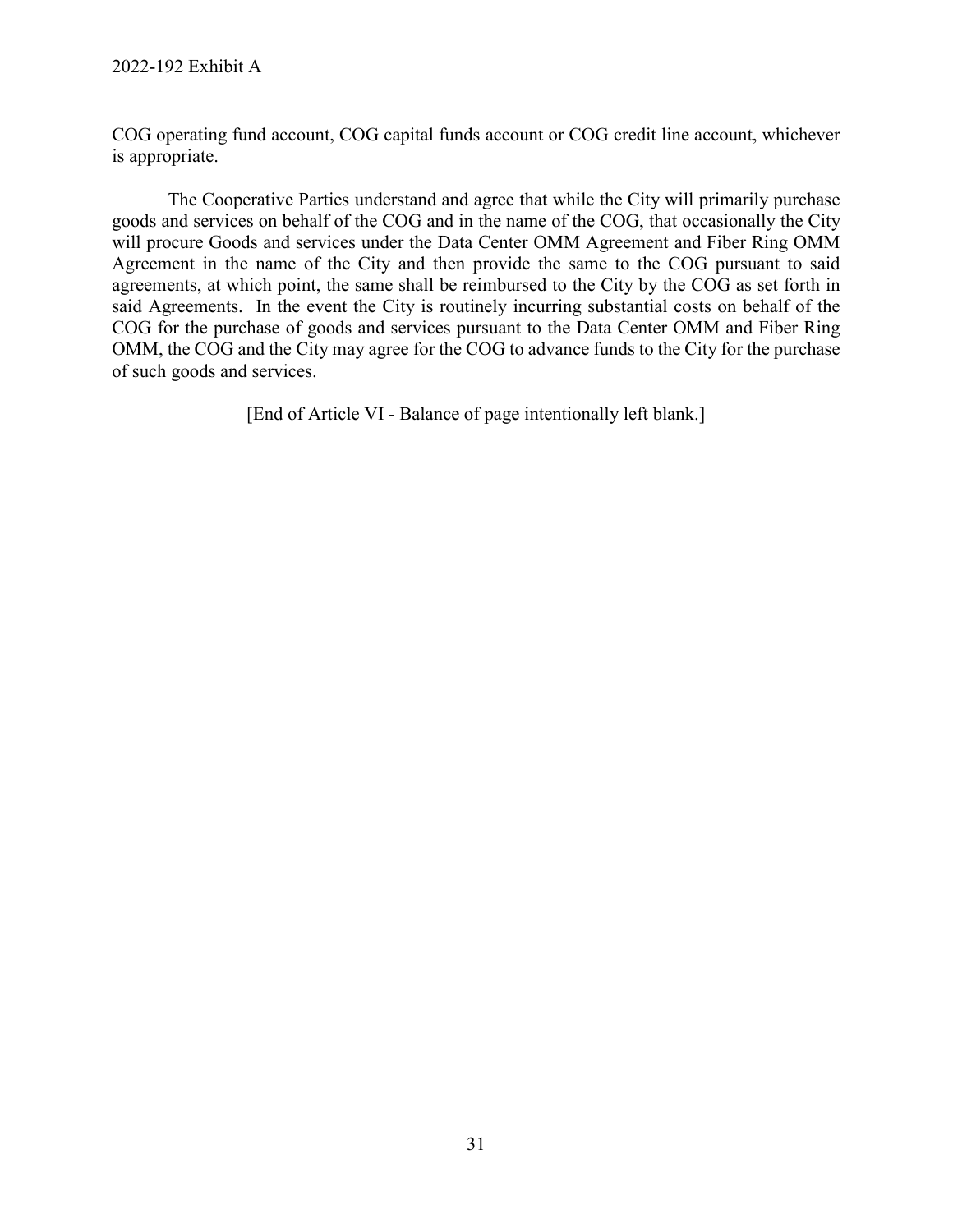## ARTICLE VII

#### Additional Cooperative Arrangements

## 7.1 COG to Establish Rate and Terms of Agreements for Rental of Data Center Improvements and Data Center Equipment, Fiber Ring and Associated Services.

Following creation of the COG, the COG Board shall establish the rental rates, fees, costs and other terms and conditions of the agreements for both public and private third-parties to (i) lease, use and store data in a portion of the space in the Data Center Improvements, (ii) lease, use and store data upon the Data Center Equipment, and (iii) lease, use and transport data over the Fiber Ring. The COG Board shall further establish the rates, fees and costs for the COG to provide associated services, of the type and nature to be determined by the COG Board, to any public or private third-party who enters into a lease or usage agreement for the Data Center Improvements and Data Center Equipment and/or Fiber Ring. The COG Board shall also develop certain agreements necessary for matters set forth in this paragraph. In so doing, the COG Board shall hire such legal counsel as are necessary to fulfill the terms of this Section and to further negotiate and draft any necessary agreements between the COG and public and private third-party users of the Data Center Improvements, Data Center Equipment and Fiber Ring. Any costs incurred by the COG for such legal services shall be considered administrative costs of the COG pursuant to Section 6(a)(iii)(a), above. Administratively, the City shall be the Cooperative Party responsible for the COG for the day-to-day negotiation or such agreements, engaging public and private thirdparties regarding the same and managing any issues regarding the same, as more fully set forth in the Data Center OMM Agreement and Fiber Ring OMM Agreement, provided, however, that no such agreement as provided for in this Section may be entered into by or on behalf of the COG without the approval of the COG Board.

#### 7.2 Lease of Data Center Improvements and Data Center Equipment to City and County.

Following completion of construction of the Data Center Improvements and the installation of the Data Center Equipment, the City and County shall enter into agreements with the COG for the lease, use and storage of the Data Center Improvements and Data Center Equipment necessary to support the operations of the City and the County. Additionally, the City shall enter into such an agreement with the COG necessary to support the City's FairlawnGig utility operations. Neither the City nor the County shall maintain a data center separate and apart from the Data Center Improvements during the term of this Cooperative Agreement. The COG, City and County shall cooperate to establish the rental rates, fees, costs and other terms and conditions for the City and the County related to the same, and shall share in, as will be determined by the parties, the legal costs in developing said agreements.

## 7.3 Lease of Fiber Ring to City and County.

Following completion of construction of the Fiber Ring, or earlier if portions of the same can be utilized by the Cooperative Parties prior to full construction of the same, the City and County shall enter into agreements with the COG for the lease, use and transportation of data over the Fiber Ring necessary to support the operations of the City and the County. Additionally, the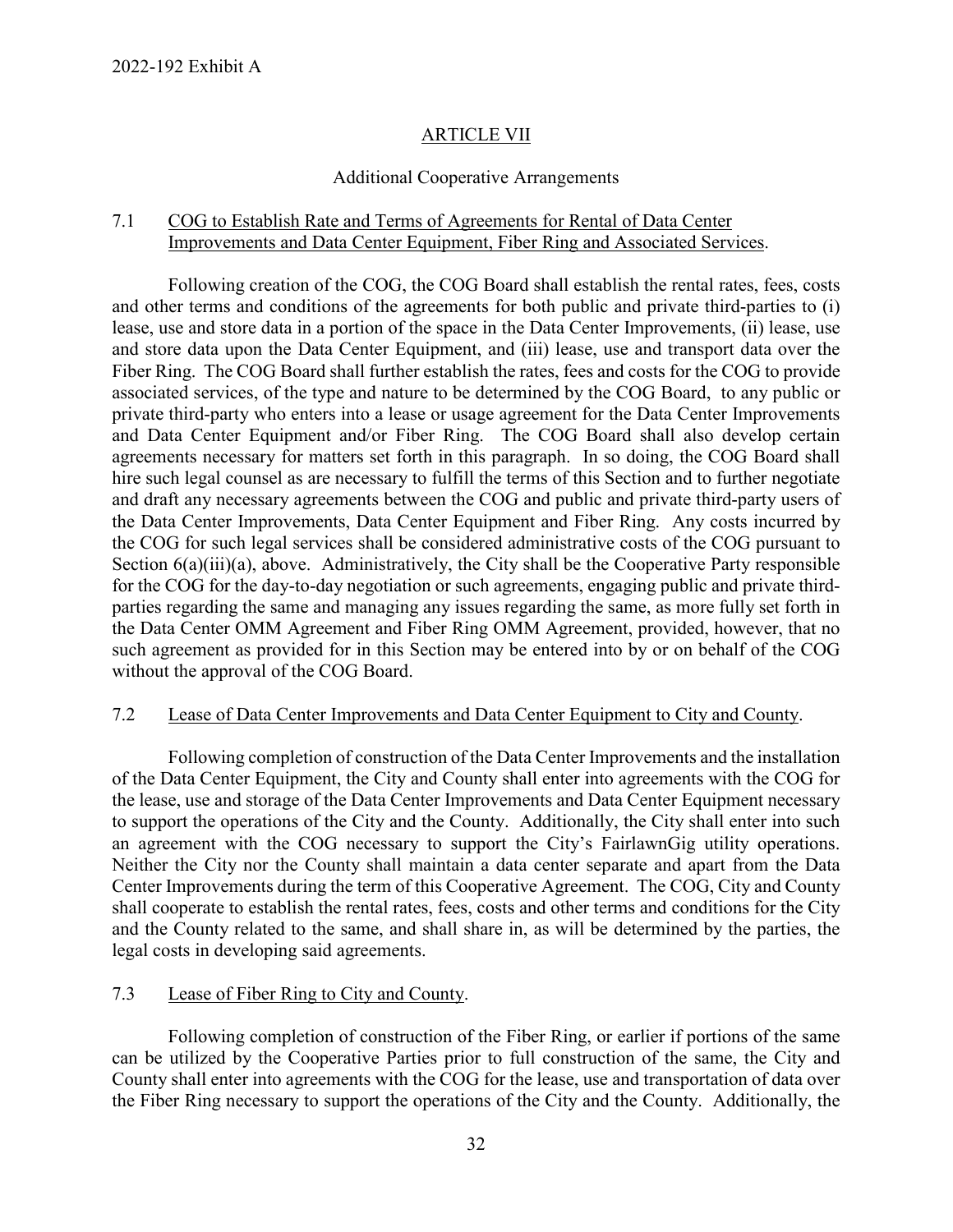City shall enter into such an agreement with the COG necessary to support the City's FairlawnGig utility operations. Except as set forth herein, neither the City nor the County shall own, maintain construct, use or lease fiber separate and apart from the Fiber Ring during the term of this Cooperative Agreement if the Fiber Ring can meet the needs of the City and County for a particular purpose, use or area. However, the Cooperative Parties understand and agree that the City and the County will need to continue to own, maintain, construct, use or lease fiber that serves other purposes, uses or areas than those served by the Fiber Ring, and that the same is permitted hereunder. Additionally, neither the City nor the County shall be required to discontinue use of, or divest ownership in, any fiber that the City or County own at the time of execution of this Cooperative Agreement, which may be connected to the Fiber Ring and used in connection with the Fiber Ring, but shall not become part of the Fiber Ring. The COG, the City, and the County shall cooperate to establish the rental rates, fees, costs and other terms and conditions for the City and the County related to the same, and the legal costs in developing said agreements shall be paid by the COG unless the parties agree otherwise.

## 7.4 Amendment of Cooperative Agreement to Add COG as Party.

 Upon the creation of the COG, the COG Board shall adopt a resolution whereby the COG shall become a Cooperative Party to this Cooperative Agreement by execution of an amendment to this Cooperative Agreement by the COG, City and County, in the form attached hereto as Exhibit P (the "COG Cooperative Agreement Amendment"). The City and the County shall also execute the COG Cooperative Agreement Amendment and any legislative approval to approve and authorize the City and County to enter into this Cooperative Agreement shall automatically include the authorization of the City and the County to enter into the COG Cooperative Agreement Amendment when the same may be executed by the COG. It is expressly understood, acknowledged and agreed by the City and the County, and, the COG, upon execution of the COG Cooperative Agreement Amendment, that the terms and conditions of this Cooperative Agreement shall become full and binding as and to the COG, and shall prevail over any of the terms and conditions of the COG Intergovernmental Agreement or COG Bylaws not consistent herewith.

## 7.5 Prohibition Against Further Lease, Sale or Transfer.

Except as provided in Section 7.8, the City shall not, during the term of the Data Center Site Lease and Data Center Site Sublease, sell, transfer, further lease, or otherwise dispose of, the Data Center Site without the written consent of the COG, except as provided for herein. The County shall not, during the term of the Data Center Site Sublease sell, transfer, further lease, or otherwise dispose of, its leasehold interest in the Data Center Site without the written consent of the COG, except as provided for herein. The County shall not, during the term of the Data Center Improvements Lease or Data Center Equipment Lease sell, transfer, further lease, or otherwise dispose of, the Data Center Improvements or the Data Center Equipment without the written consent of the COG, except as provided for herein. The County shall not, during the term of the Fiber Ring Lease sell, transfer, further lease, or otherwise dispose of, the Fiber Ring without the written consent of the COG, except as provided for herein.

7.6 Application for Grant Proceeds; Amendment of Cooperative Agreement to Account for Grant Funds and/or Additional Assets.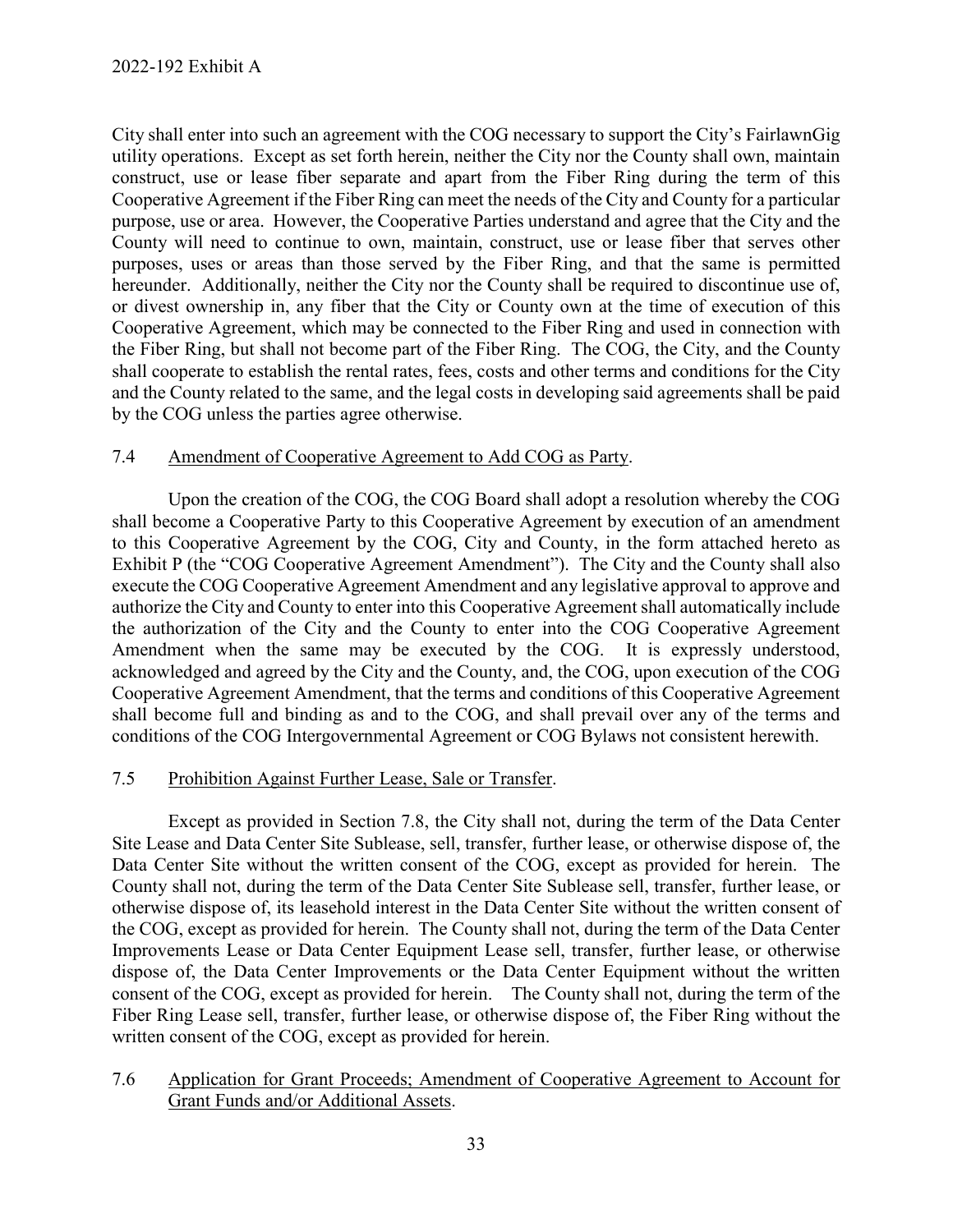The Cooperative Parties agree that they will cooperate with one another to apply for, and attempt to obtain, any federal, state or other grants available to either offset the costs of the Data Center Improvements, Data Center Equipment and Fiber Ring, or to construct or obtain additional assets such as last-mile fiber connections or additional redundant loops built off of the fiber ring. In such event, the Cooperative Parties shall take all appropriate steps to amend this Cooperative Agreement and the agreements contemplated and set forth herein to account for the additional grant funds and the impact of the same on the cooperative and other relationship of the parties, including, but not limited to, revising the definitions of "Data Center Improvements," "Data Center Equipment" and "Fiber Ring" to include any new assets that may be acquired that are not contemplated herein, adding additional assets to the terms of this agreement that are outside the scope of those already-defined assets, adjusting the financial relationships and obligations between the Cooperative Parties and any other reasonable and necessary amendments to this Cooperative Agreement.

### 7.7 Dissolution and Winding Down Affairs of the COG; Distribution or Sale of Assets upon Dissolution.

The COG may be dissolved upon a unanimous vote of the Board. Upon such dissolution, all assets of the COG shall be marshalled and liquidated by the Fiscal Agent of the COG , and all liabilities of the COG shall be paid in the same order of priority as set forth in Section 6.3 of the COG. In the event that, after marshalling liquidating all of the assets of the COG, there remains insufficient funds to pay all liabilities of the COG, then (i) any unpaid liabilities of the COG owed to the City and County shall be discharged as and to the COG, and (ii) any unpaid liabilities of the COG owed to parties other than the City and the County shall be paid in full by the City and the County with each contributing one-half of the funds necessary to satisfy such outstanding liabilities.

Additionally, upon the vote of the COG Board to dissolve the COG, the following shall occur:

(i) The County and City shall each hire, at their separate cost, a qualified appraiser or appraisers who shall appraise the Data Center Site, Data Center Building, and Data Center Equipment and determine the value of the Data Center Site ("Data Center Site Value"), Data Center Building ("Data Center Building Value") and Data Center Equipment ("Data Center Equipment Value"). If the collective sum of the Data Center Site Value, Data Center Building Value and Data Center Equipment Value determined by each appraiser varies by less than ten percent (10%), then the mean of the two shall constitute the collective appraised value of the Data Center Site, Data Center Building and Data Center Equipment ("Collective Appraised Value"). If the collective sum of the Data Center Site Value, Data Center Building Value and Data Center Equipment Value determined by each appraiser varies by more than ten percent (10%), then the appraiser of the Data Center Building hired by the County and the appraiser of the Data Center Building hired by the City shall agree on a third appraiser or appraisers to appraise the Data Center Site, Data Center Building and Data Center Equipment, who shall appraise the same, and that final appraisal shall constitute the Collective Appraised Value.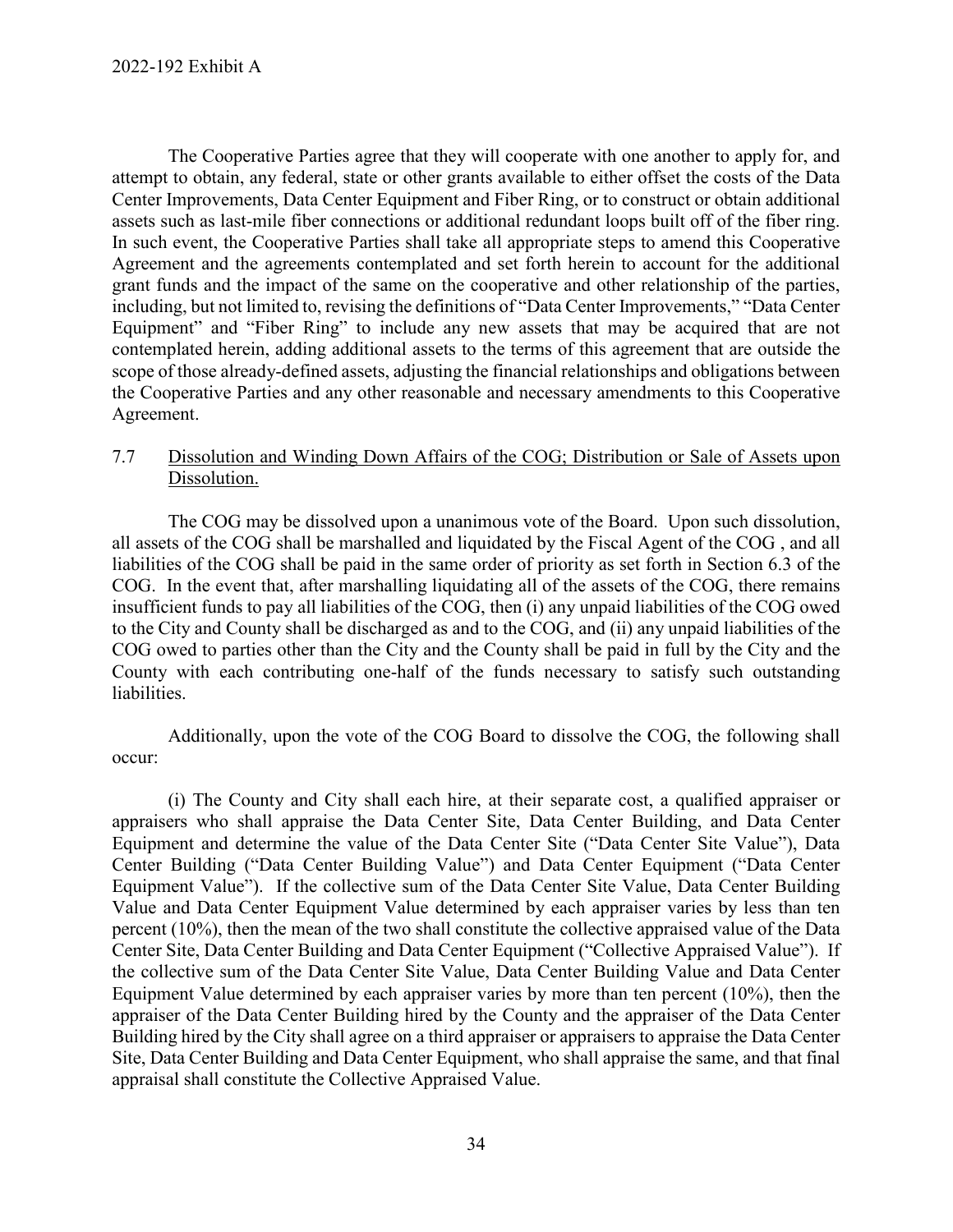(ii) Within thirty (30) days of the determination of the Collective Appraised Value, and in lieu of a sale of the Data Center Site, Data Center Building and Data Center Equipment to a third party as set forth in items (iii) and (iv), below, either the County or the City may elect to obtain full ownership of the same by providing written notice upon the other of its intention to do so. If such election is made, the cost to acquire the same shall be the Collective Appraised Value, which shall be allocated, distributed and reconciled as follows:

(a) first, the following obligations will be allocated amongst the City and County in proportion to the amount of the following obligations owed by the COG to the County and City:

(i) the City shall receive an amount owed to the City under any outstanding and unpaid Operating Costs Advance Notes in the name of the City that were not paid by the COG,

(ii) the County shall receive an amount equal to any outstanding and unpaid Operating Costs Advance Notes in the name of the County that were not paid by the COG,

(iii) the County shall receive any outstanding and unpaid amount owed to the County by the COG under the County-COG Credit Line Note.

- (b) second, the following obligations will be allocated amongst the City and County in proportion to the amount of the following obligations owed by the COG to the County and City:
	- (i) the City shall receive an amount equal to any unpaid base rent under the Data Center Site Lease and Data Center Site Sublease, both due and owing to the City and scheduled for the balance of the term,
	- (ii) the County shall receive an amount equal to any unpaid base rent under the Data Center Building Lease and Data Center Equipment Lease, both due and owing to the County and scheduled for the balance of the term
- (c) third, the remaining amount of the Collective Appraised Value shall be allocated one-half to the County and one-half to the City.

Following the calculation of the above allocation, the party acquiring the full interest in the Data Center Site, Data Center Building and Data Center Equipment shall pay to the other the amount due to that party. Additionally, the parties agree that they will enter into, execute and deliver such other documents as are reasonable and necessary to effectuate the transfer of all real and personal property to the other, including, but not limited to the Data Center Site, Data Center Improvements and Data Center Equipment.

(iii) If neither the City nor the County elect to obtain full ownership of the Data Center Site, Data Center Improvements, and Data Center Equipment as set forth in item (ii) above,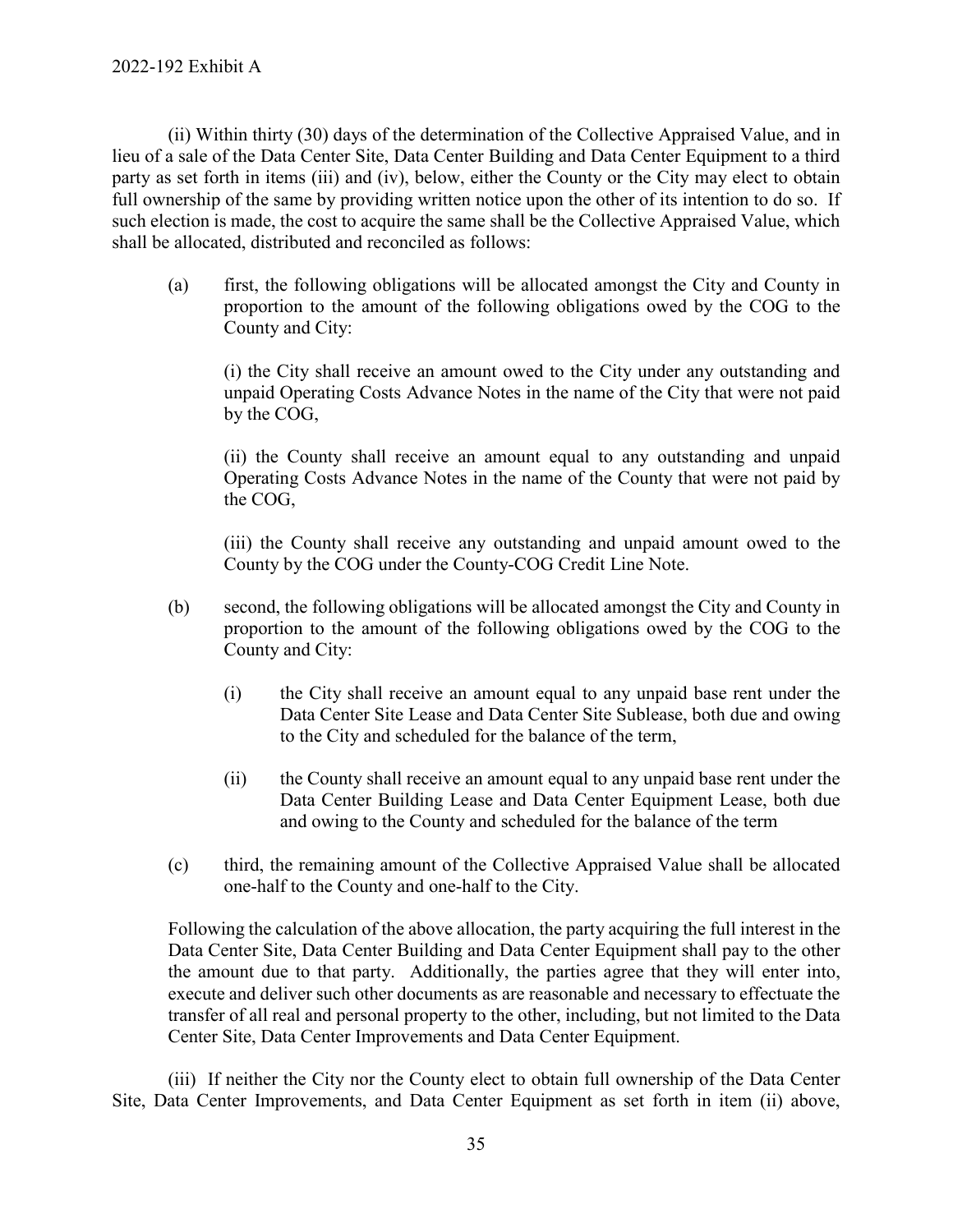following the expiration of the thirty (30) day window to make such an election, the City shall transfer to the County, and the County shall accept, the Data Center Site within thirty (30) days of the expiration of the election under item (ii), above.

(iv) Following acquisition of the Data Center Site, the County shall sell, in a single sale, the Data Center Site, Data Center Building and Data Center Equipment to a third party, following the County's Codified Ordinances governing the sale of County-owned property. In so doing, the County shall use all reasonable efforts to sell the Data Center Site, Data Center Building and Data Center Equipment for an amount equal to or more than the Collective Appraised Value, provided, however, if, after the County has used all reasonable commercial efforts to sell the same for an amount equal to or more than the Collective Appraised Value, it has failed to do so, then the County may sell the same for less than the Collective Appraised Value. The proceeds of such sale shall be distributed as follows:

(a) first, the proceeds will be paid or retained by the County as follows in proportion to the amount of the following obligations owed by the COG to the County and City:

(i) the County shall pay to the City any amount owed to the City under any outstanding and unpaid Operating Costs Advance Notes in the name of the City that were not paid by the COG,

(ii) the County shall retain an amount equal to any outstanding and unpaid Operating Costs Advance Notes in the name of the County that were not paid by the COG,

(iii) the County shall retain an amount equal to any outstanding and unpaid amount owed to the County by the COG under the County-COG Credit Line Note.

(b) second, the proceeds will be paid or retained by the County as follows in proportion to the amount of the following obligations owed by the COG to the County and City:

(i) the County shall pay to the City an amount equal to any unpaid base rent under the Data Center Site Lease and Data Center Site Sublease, both due and owing to the County and scheduled for the balance of the term,

(ii) and the County shall retain an amount equal to any unpaid base rent under the Data Center Building Lease and Data Center Equipment Lease both due and owing to the County and scheduled for the balance of the term.

(c) third, the County shall divide the remaining amount of the proceeds of the sale in half and pay one-half to the City and retain the remaining proceeds.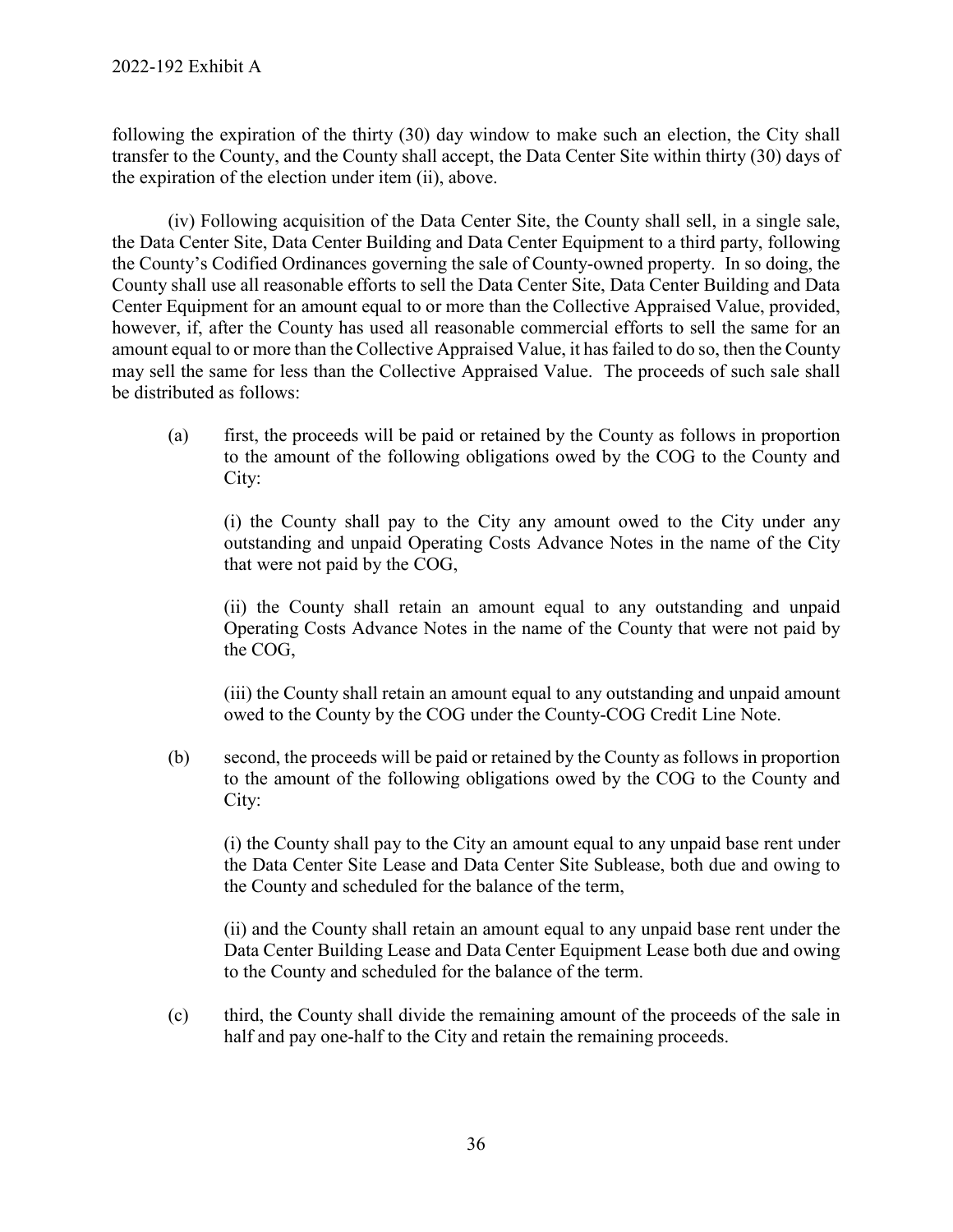The dissolution of the COG shall have no effect on the County's ownership of the Fiber Ring and the County shall continue to own the same with no obligation to sell the same to the City or otherwise.

Recognizing that remedies traditionally available to the City and County for the breach of the terms of this Section would be insufficient and that actual damages for a breach of this Section would be extremely difficult to calculate, the City and County shall each have the right to compel the adherence of the other to the terms set forth in this Section, including the right to file and pursue a writ of mandamus against the other party in the event either party fails to comply with the terms and conditions contained herein, in addition to any remedy that either may have at law or equity.

## 7.8 Sale of Assets Upon Agreement of the Parties.

Upon mutual agreement of all of the Cooperative Parties, during the term of the Data Center Site Lease and Data Center Site Sublease, Data Center Improvements Lease, Data Center Equipment Lease, and Fiber Ring Lease, the Data Center Site, Data Center Improvement Data Center Equipment and Fiber Ring may be sold to a third party. In undertaking such a sale, the Data Center Site, Data Center Improvements and Data Center Equipment shall be sold collectively to such third party, and the Fiber Ring may or may not be sold together with the same.

In the event of a sale of the Data Center Site, Data Center Improvement and Data Center Equipment to a third party, the City first shall transfer to the County, and the County shall accept, the Data Center Site prior to the sale to the third party. Then, upon the sale, the proceeds of the sale shall be distributed or paid by the County as follows:

(a) first, the proceeds will be paid or retained by the County as follows in proportion to the amount of the following obligations owed by the COG to the County and City:

(i) the County shall pay to the City any amount owed to the City under any outstanding and unpaid Operating Costs Advance Notes in the name of the City that were not paid by the COG,

(ii) the County shall retain an amount equal to any outstanding and unpaid Operating Costs Advance Notes in the name of the County that were not paid by the COG,

(iii) the County shall retain an amount equal to any outstanding and unpaid amount owed to the County by the COG under the County-COG Credit Line Note.

(b) second, the proceeds will be paid or retained by the County as follows in proportion to the amount of the following obligations owed by the COG to the County and City: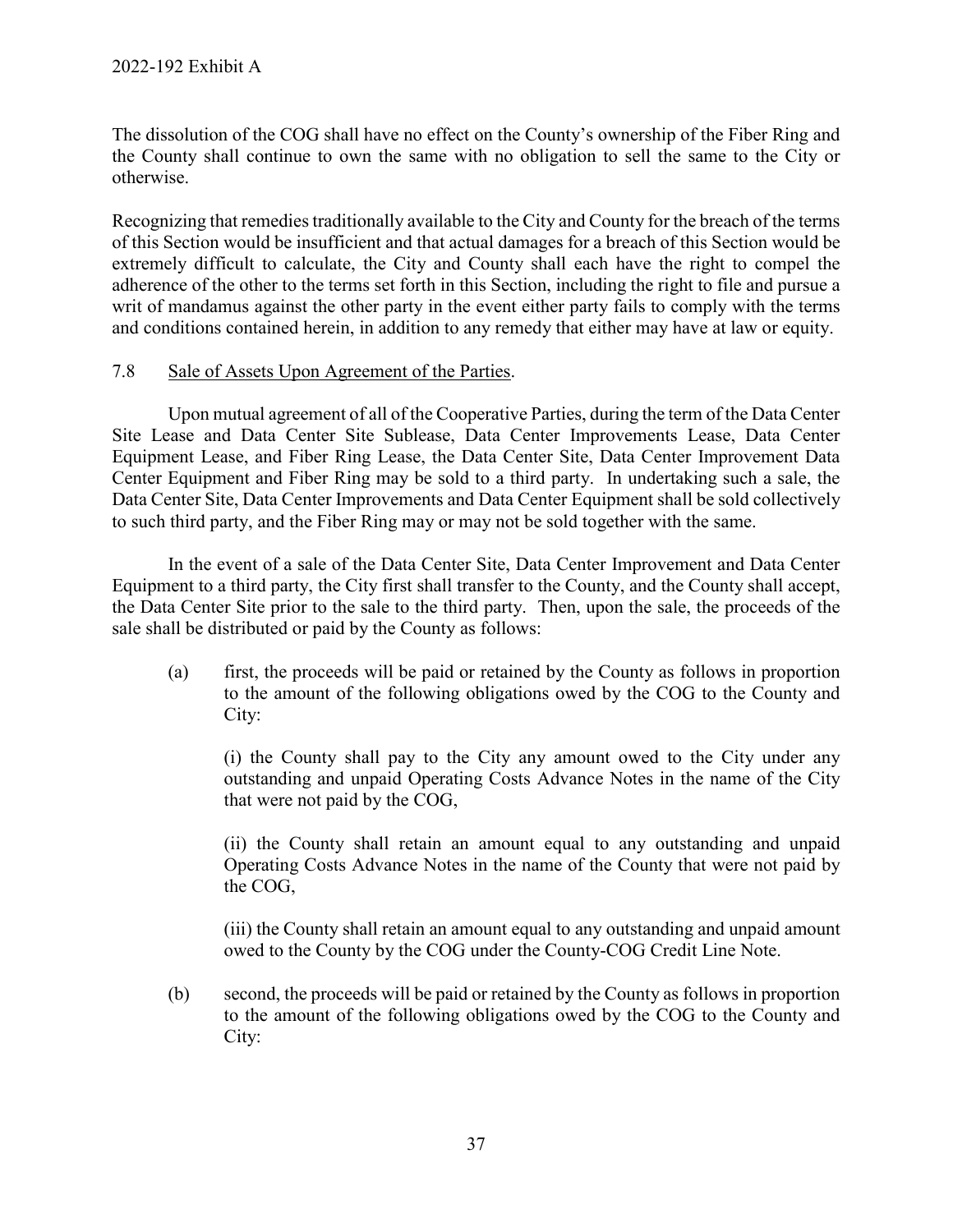(i) the County shall pay to the City an amount equal to any unpaid base rent under the Data Center Site Lease and Data Center Site Sublease, both due and owing to the County and scheduled for the balance of the term,

(ii) and the County shall retain an amount equal to any unpaid base rent under the Data Center Building Lease and Data Center Equipment Lease both due and owing to the County and scheduled for the balance of the term.

(c) third, the County shall divide the remaining amount of the proceeds of the sale in half and pay one-half to the City and retain the remaining proceeds.

In the event of a sale of the Fiber Ring to a third party, the proceeds of the sale shall be distributed or paid by the County as follows:

(a) first, the proceeds will be paid or retained by the County as follows in proportion to the amount of the following obligations owed by the COG to the County and City:

(i) the County shall pay to the City any amount owed to the City under any outstanding and unpaid Operating Costs Advance Notes in the name of the City that were not paid by the COG,

(ii) the County shall retain an amount equal to any outstanding and unpaid Operating Costs Advance Notes in the name of the County that were not paid by the COG,

(iii) the County shall retain an amount equal to any outstanding and unpaid amount owed to the County by the COG under the County-COG Credit Line Note.

(b) second, the proceeds will be paid or retained by the County as follows in proportion to the amount of the following obligations owed by the COG to the County and City:

(i) the County shall pay to the City an amount equal to any unpaid base rent under the Data Center Site Lease and Data Center Site Sublease, both due and owing to the County and scheduled for the balance of the term,

(ii) and the County shall retain an amount equal to any unpaid base rent under the Data Center Building Lease and Data Center Equipment Lease both due and owing to the County and scheduled for the balance of the term.

(c) third, the County shall retain all of the remaining proceeds.

[End of Article VII - Balance of page intentionally left blank.]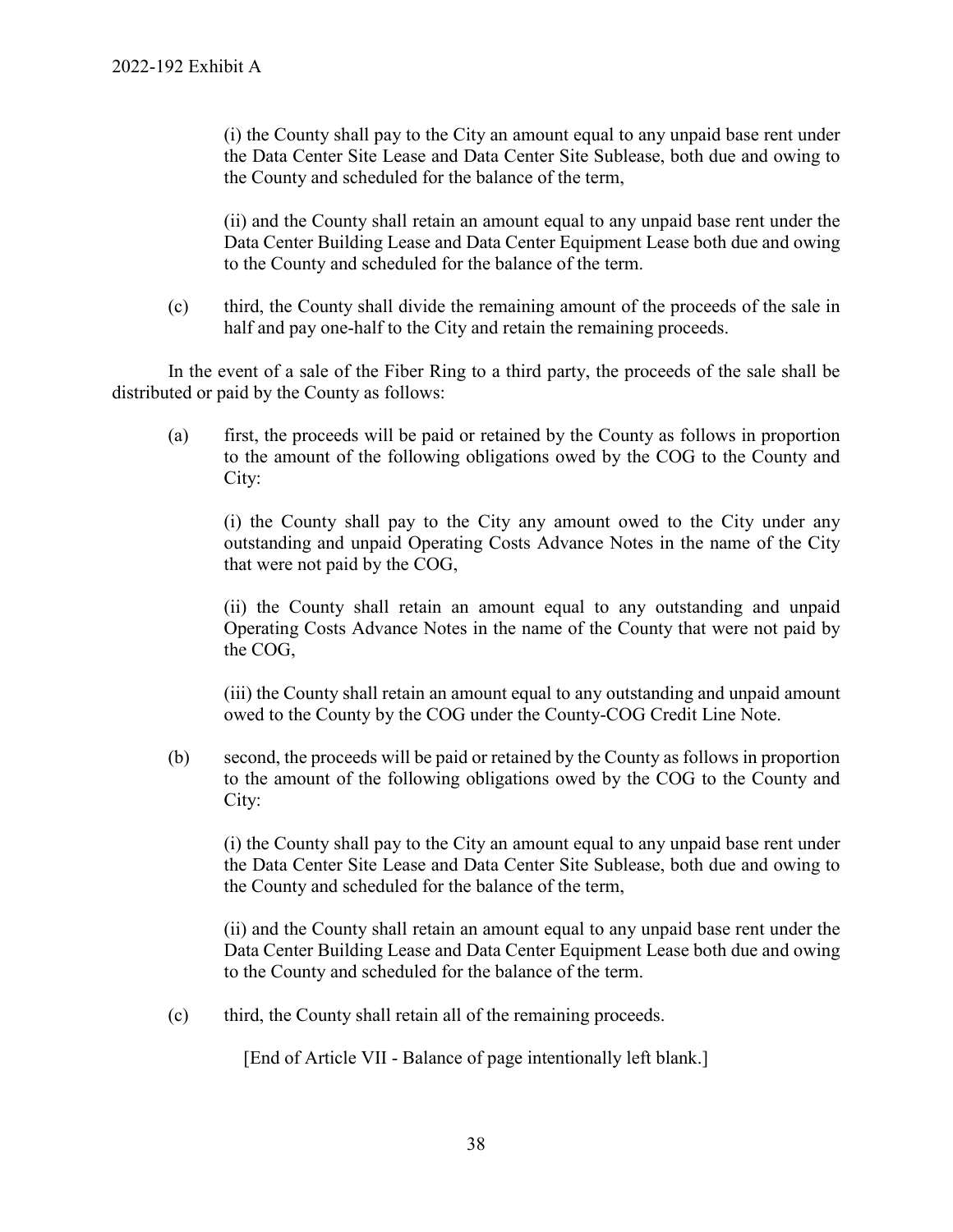2022-192 Exhibit A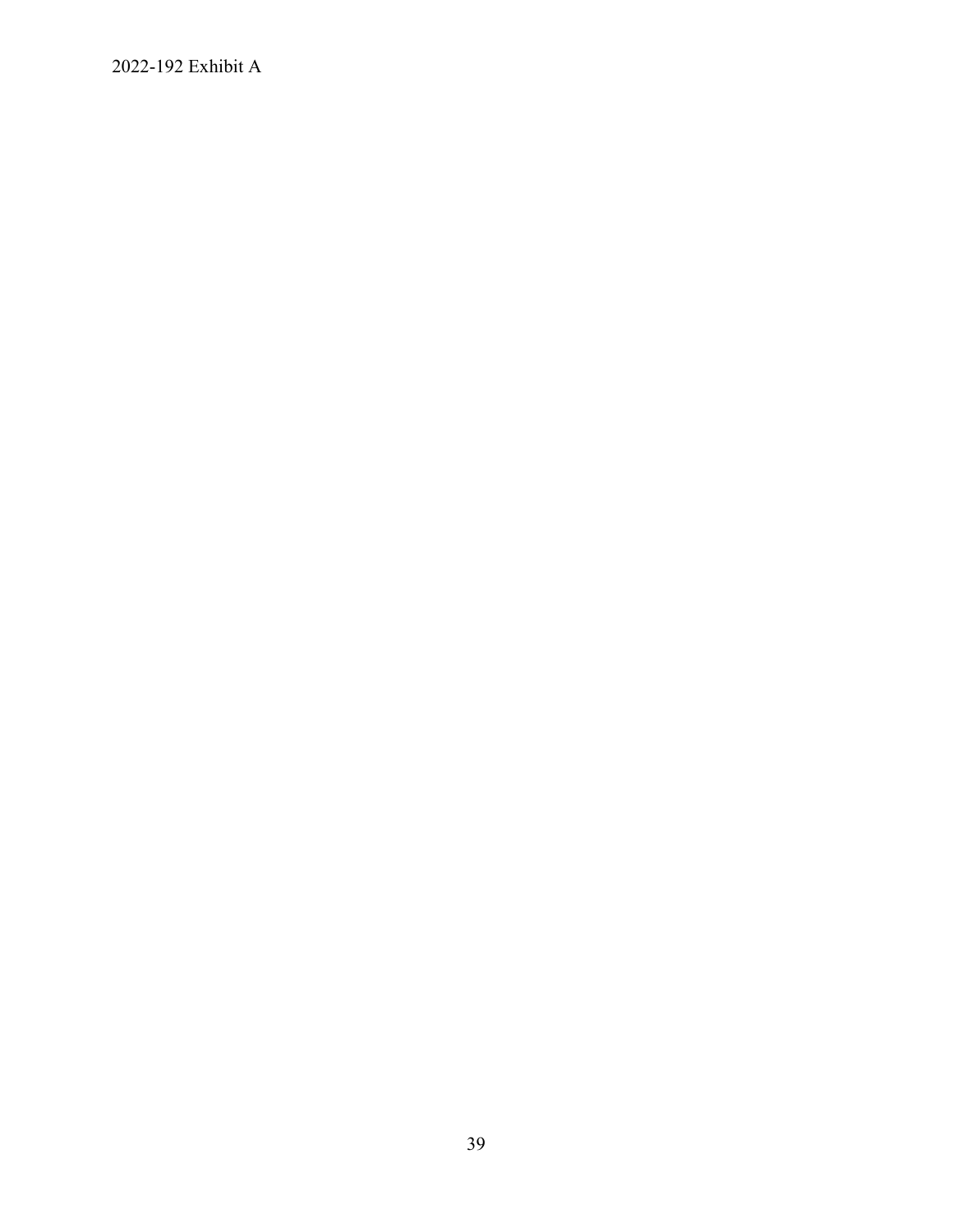#### ARTICLE VIII

#### Miscellaneous

Section 8.1 Notices. All notices, certificates, requests or other communications hereunder shall be in writing and shall be deemed to be sufficiently given when mailed by registered or certified mail, postage prepaid, or delivered by overnight courier service, and addressed to the appropriate Notice Address. A duplicate copy of each notice, certificate, request or other communication given hereunder to any Cooperative Party shall also be given to the other Cooperative Parties. The Cooperative Parties, by notice given hereunder, may designate any further or different addresses to which subsequent notices, certificates, requests or other communications shall be sent. If, because of the suspension of delivery of certified or registered mail or for any other reason, notice, certificates or requests or other communications are unable to be given by the required class of mail or courier service, any notice required to be mailed or delivered by courier service by the provisions of this Agreement shall be given in such other manner as in the judgment of the Cooperative Party shall most effectively approximate mailing thereof or delivery by courier service, and the giving of that notice in that manner for all purposes of this Agreement shall be deemed to be in compliance with the requirement for delivery under this Section. Except as otherwise provided herein, the mailing of any notice shall be deemed complete upon deposit of that notice in the mail and the giving of any notice by any other means of delivery shall be deemed complete upon receipt of the notice by the delivery service.

Section 8.2 Extent of Covenants; No Personal Liability. All covenants, obligations and agreements of the Cooperative Parties contained in this Agreement shall be effective to the extent authorized and permitted by applicable law. No such covenant, obligation or agreement shall be deemed to be a covenant, obligation or agreement of any present or future officer, official, employee or agent of any Cooperative Party or their respective Legislative Authorities, in other than its official capacity, and neither the members of any Legislative Authorities nor any official executing this Agreement shall be liable personally on this Agreement or be subject to any personal liability or accountability by reason of the covenants, obligations or agreements of the Cooperative Parties contained in this Agreement.

Section 8.3 Binding Effect. This Agreement shall inure to the benefit of and shall be binding in accordance with its terms upon the Cooperative Parties and their respective permitted successors and assigns. This Agreement may be enforced only by the Cooperative Parties, their assignees and others who may, by law, stand in their respective places.

Section 8.4 Amendments and Supplements. Except as otherwise expressly provided in this Agreement, no provision of this Agreement may be effectively amended, changed, modified, altered or terminated unless set forth in a writing signed by all of the Cooperative Parties.

Section 8.5 Execution Counterparts/PDF. This Agreement may be executed in any number of counterparts, each of which shall be regarded as an original and all of which shall constitute but one and the same instrument. Copies of signatures sent or provided electronically in portable document format (PDF) shall be deemed to be originals for purposes of execution and proof of this Agreement.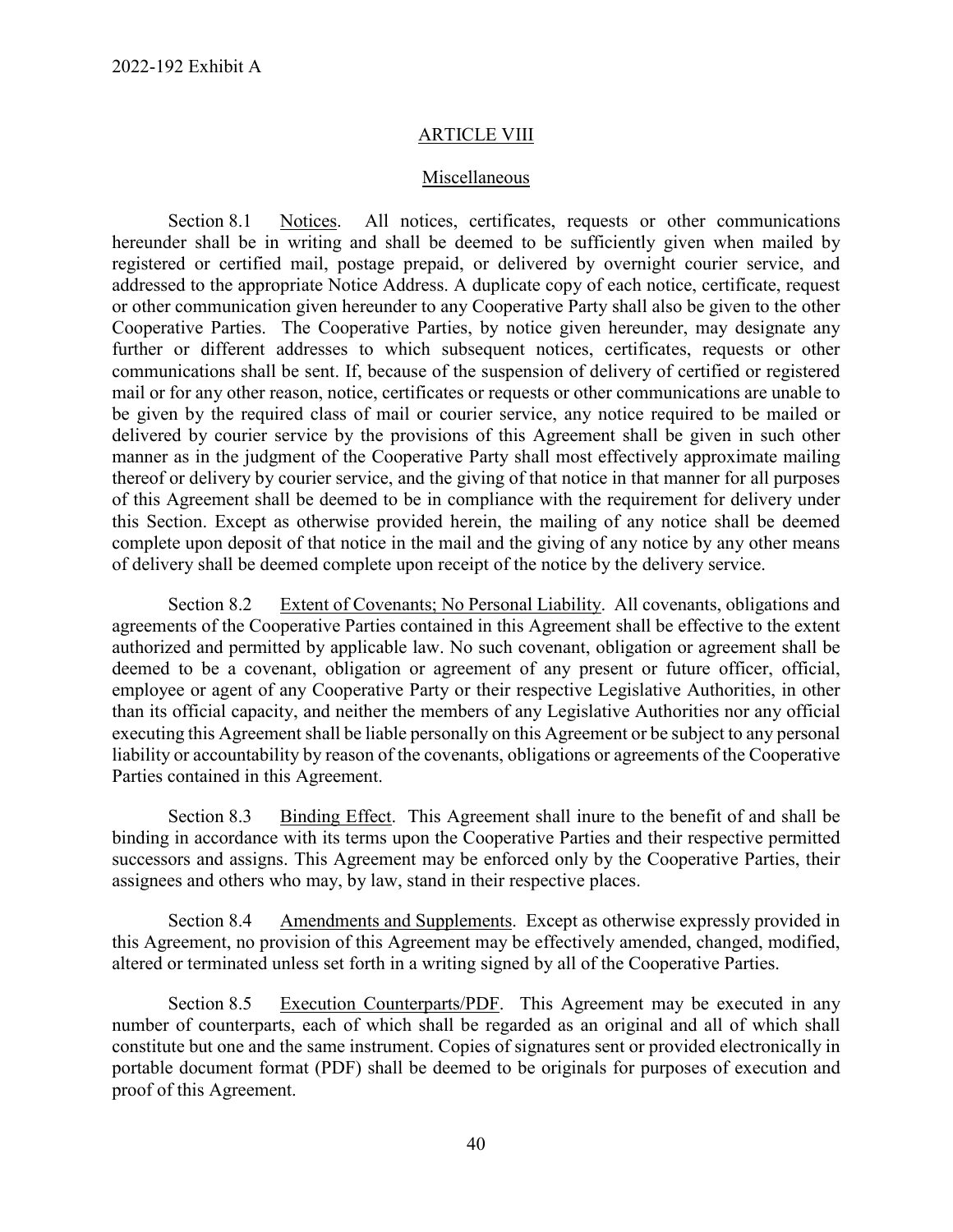Section 8.6 Severability. If any provision of this Agreement, or any covenant, obligation or agreement contained herein is determined by a court to be invalid or unenforceable, that determination shall not affect any other provision, covenant, obligation or agreement, each of which shall be construed and enforced as if the invalid or unenforceable portion were not contained herein. That invalidity or unenforceability shall not affect any valid and enforceable application thereof, and each such provision, covenant, obligation or agreement shall be deemed to be effective, operative, made, entered into or taken in the manner and to the full extent permitted by law.

Section 8.7 Limitation of Rights. With the exception of rights conferred expressly in this Agreement, nothing expressed or mentioned in or to be implied from this Agreement is intended or shall be construed to give to any Person other than the Cooperative Parties any legal or equitable right, remedy, power or claim under or with respect to this Agreement or any covenants, agreements, conditions and provisions contained herein. This Agreement and all of those covenants, agreements, conditions and provisions are intended to be, and are, for the sole and exclusive benefit of the Cooperative Parties, as provided herein.

Section 8.8 Governing Law. This Agreement shall be deemed to be a contract made under the laws of the State and for all purposes shall be governed by and construed in accordance with the laws of the State. Any legal suit, action or proceeding arising out of or relating to this Agreement shall be instituted in a State court sitting in the County.

Section 8.9 Entire Agreement. This Cooperative Agreement, and the agreements contemplated herein, constitute the entire agreement between the parties and supersedes all prior understandings or agreements regarding matters contained herein. There are no conditions or inducements relied upon by the parties prior to the execution of this Cooperative Agreement.

[End of Article VII - Balance of page intentionally left blank.]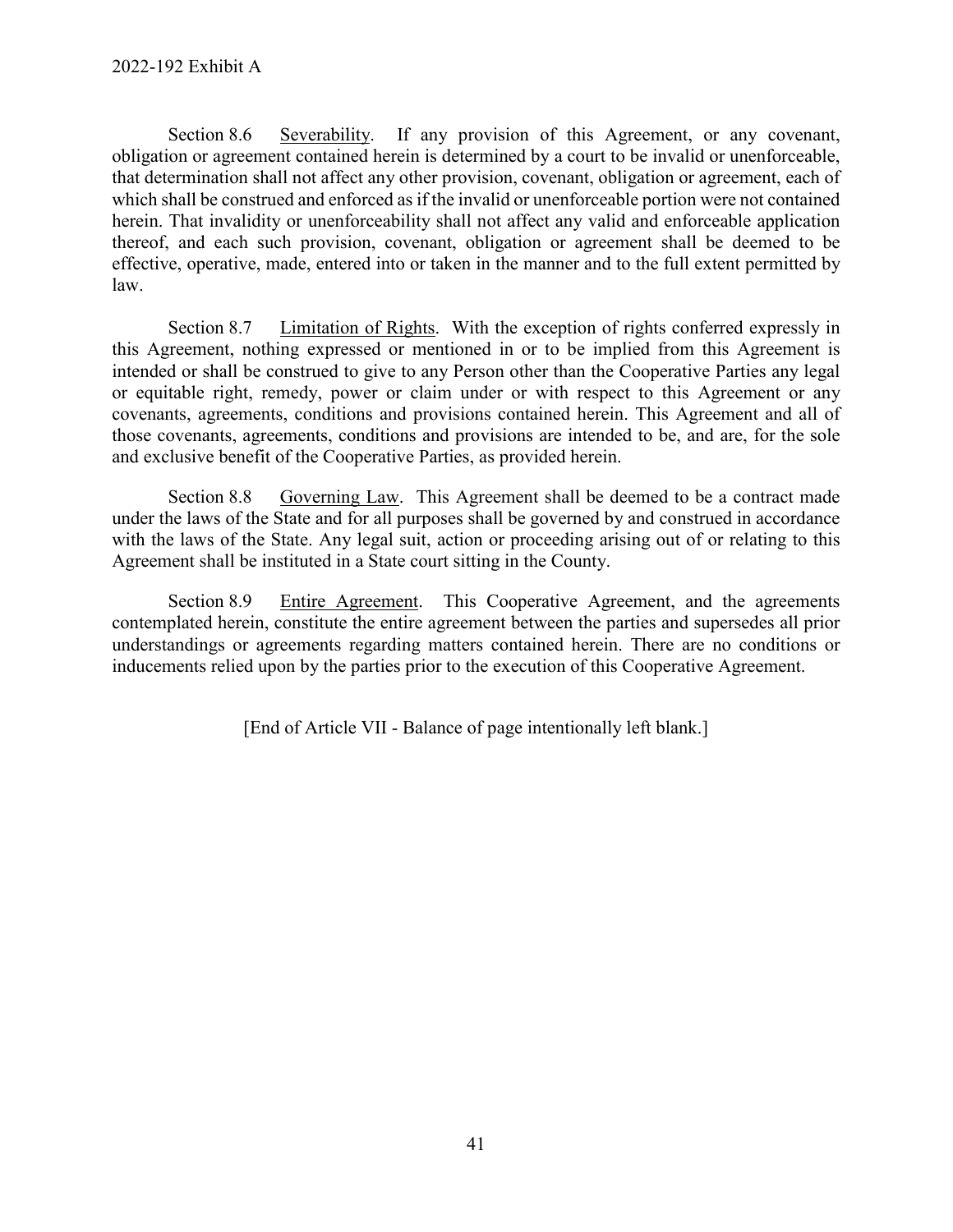IN WITNESS WHEREOF, the Cooperative Parties have caused this Agreement to be duly executed in their respective names, all as of the date first hereinbefore written.

## **COUNTY OF SUMMIT, OHIO**

By:  $\Box$ 

Ilene Shapiro, Executive

Approved as to form and correctness:

Deborah Matz, Director Department of Law and Risk Management

## **CITY OF FAIRLAWN**

 $\mathbf{By:}$ 

William J. Roth, Jr., Mayor

Approved as to form and correctness:

R. Bryan Nace, Director of Law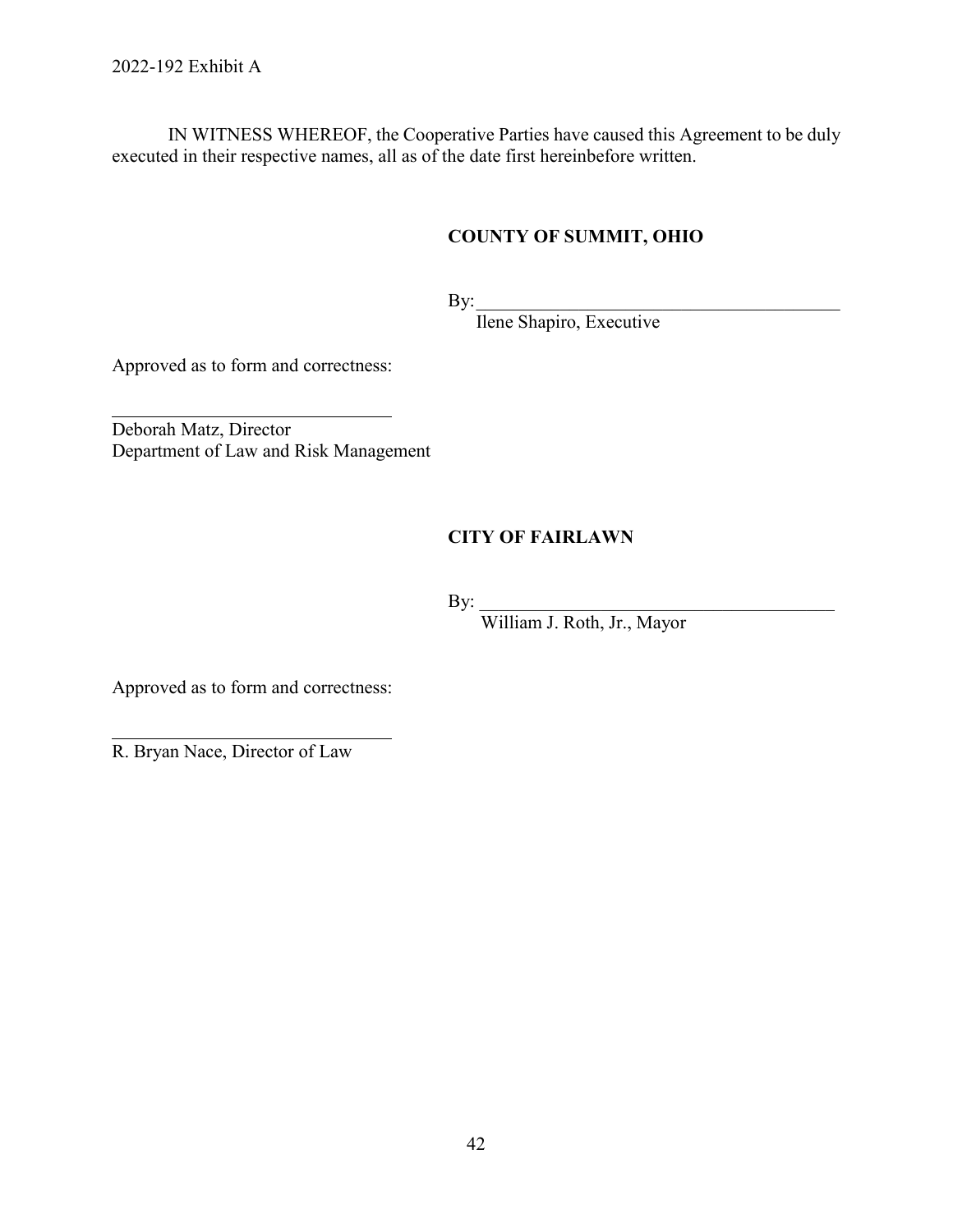[Signature Page (ii) of (ii) – Cooperative Agreement]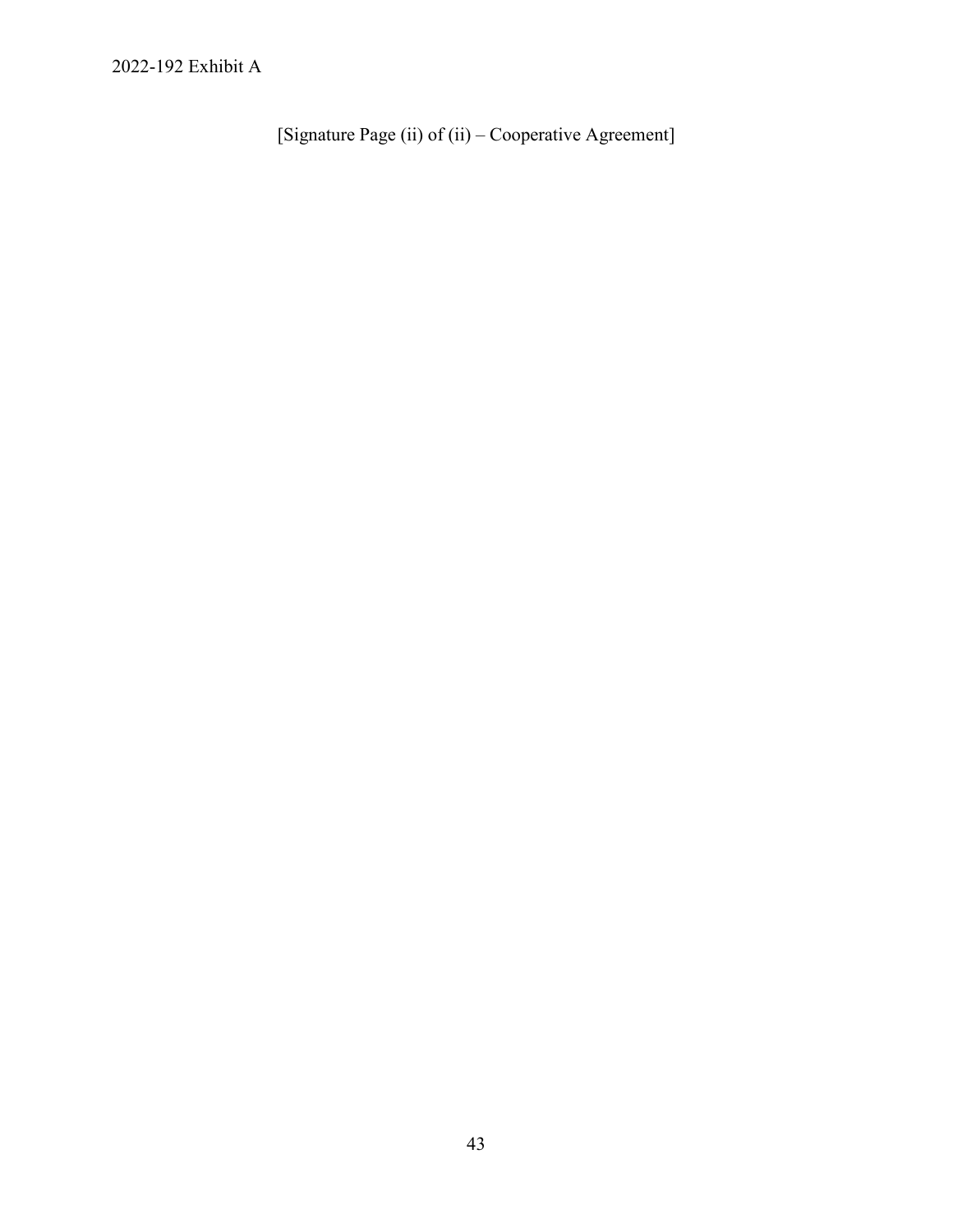## FISCAL OFFICER'S CERTIFICATE COUNTY OF SUMMIT, OHIO

The undersigned, Fiscal Officer of the County of Summit, Ohio, hereby certifies that the moneys required to meet the obligations of the County during the year 2022 under the Agreement have been lawfully appropriated by the Legislative Authority of the County for such purposes and are in the treasury of the County or in the process of collection to the credit of an appropriate fund, free from any previous encumbrances. This Certificate is given in compliance with Sections 5705.41 and 5705.44, Ohio Revised Code.

> Fiscal Officer County of Summit, Ohio

Dated: \_\_\_\_\_\_\_\_\_\_\_\_\_\_\_\_, 2022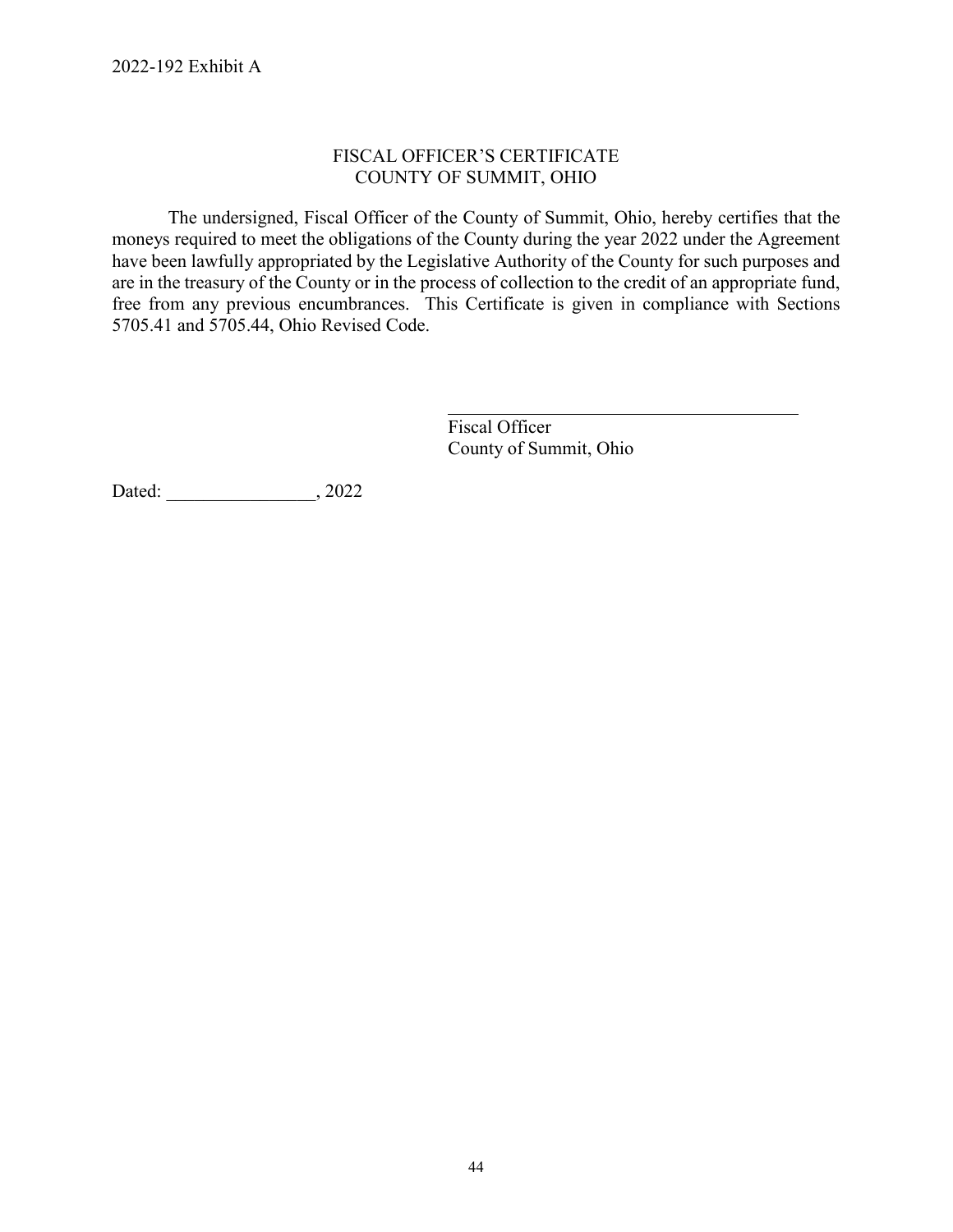2022-192 Exhibit A

[County Fiscal Officer Certificate – Cooperative Agreement]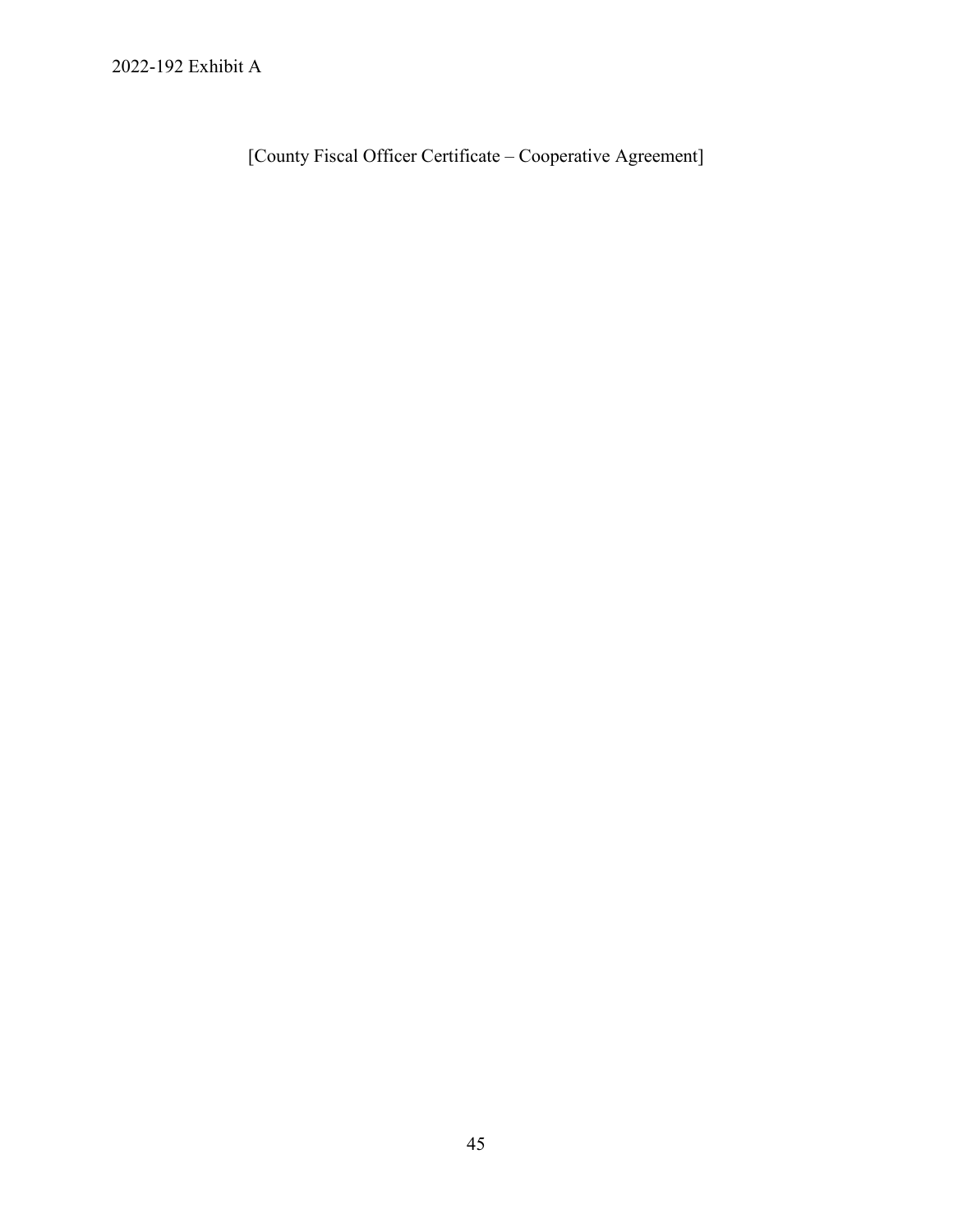## FISCAL OFFICER'S CERTIFICATE CITY OF FAIRLAWN, OHIO

The undersigned, Finance Director of the City of Fairlawn, Ohio, hereby certifies that the moneys required to meet the obligations of the City during the year 2022 under the Agreement have been lawfully appropriated by the Legislative Authority of the City for such purposes and are in the treasury of the City or in the process of collection to the credit of an appropriate fund, free from any previous encumbrances. This Certificate is given in compliance with Sections 5705.41 and 5705.44, Ohio Revised Code.

> Finance Director City of Fairlawn, Ohio

Dated: \_\_\_\_\_\_\_\_\_\_\_\_\_\_\_\_\_\_, 2022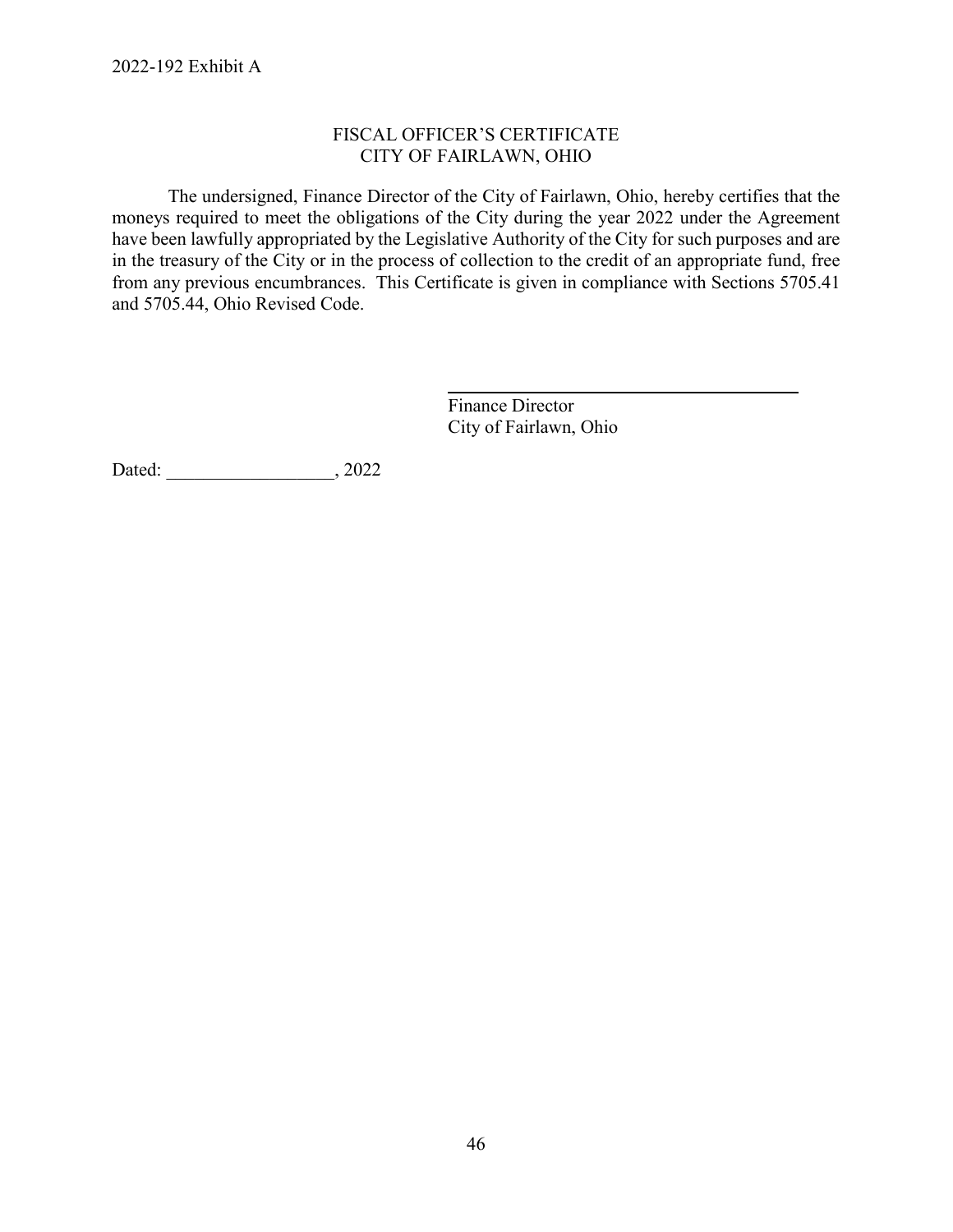2022-192 Exhibit A

[Fairlawn Fiscal Officer Certificate – Cooperative Agreement]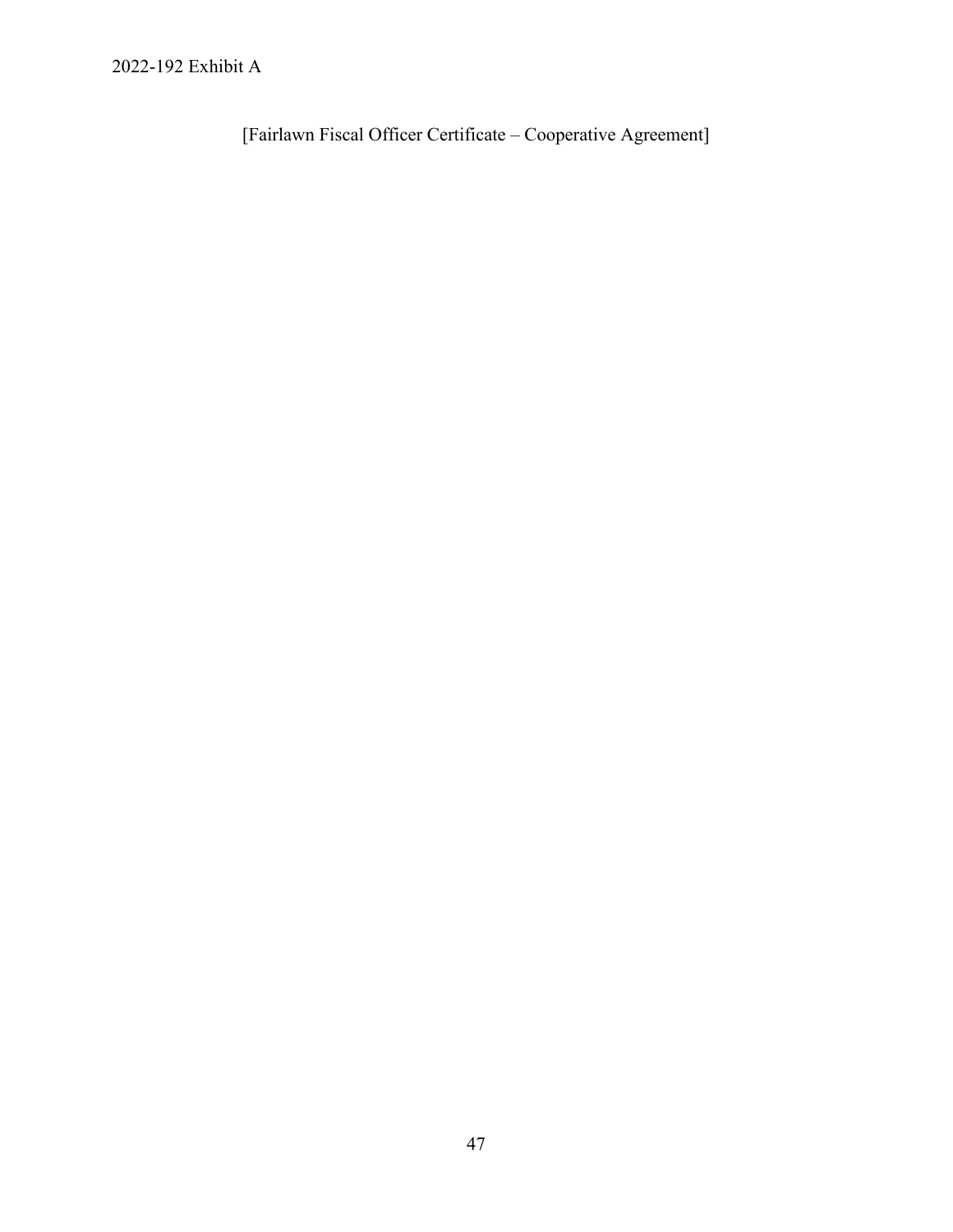#### EXHIBIT LIST

- Exhibit A Depiction of Data Center Site
- Exhibit B COG Intergovernmental Agreement
- Exhibit C COG Bylaws
- Exhibit D Data Center Site Lease
- Exhibit E Data Center Site Sublease
- Exhibit F Description of Data Center Equipment
- Exhibit G Data Center Improvements Lease
- Exhibit H Data Center Equipment Lease
- Exhibit I Fiber Ring Route
- Exhibit J Fiber Ring Lease
- Exhibit K Data Center OMM Agreement
- Exhibit L Fiber Ring OMM Agreement
- Exhibit M Operating Costs Advance Note
- Exhibit N County-COG Credit Line Loan
- Exhibit O County-COG Credit Line Note
- Exhibit P COG Cooperative Agreement Amendment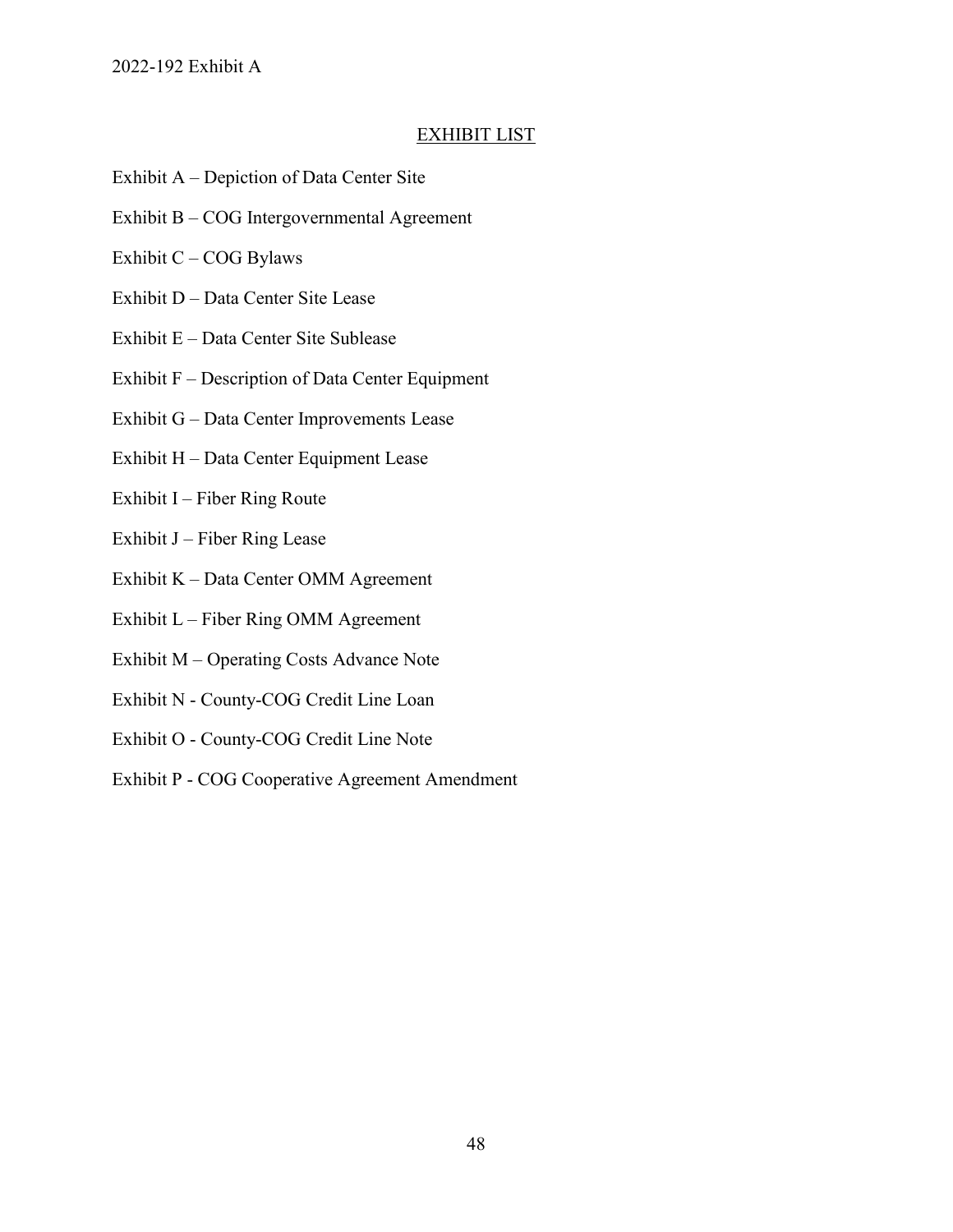#### Exhibit A

#### Depiction of Data Center Site

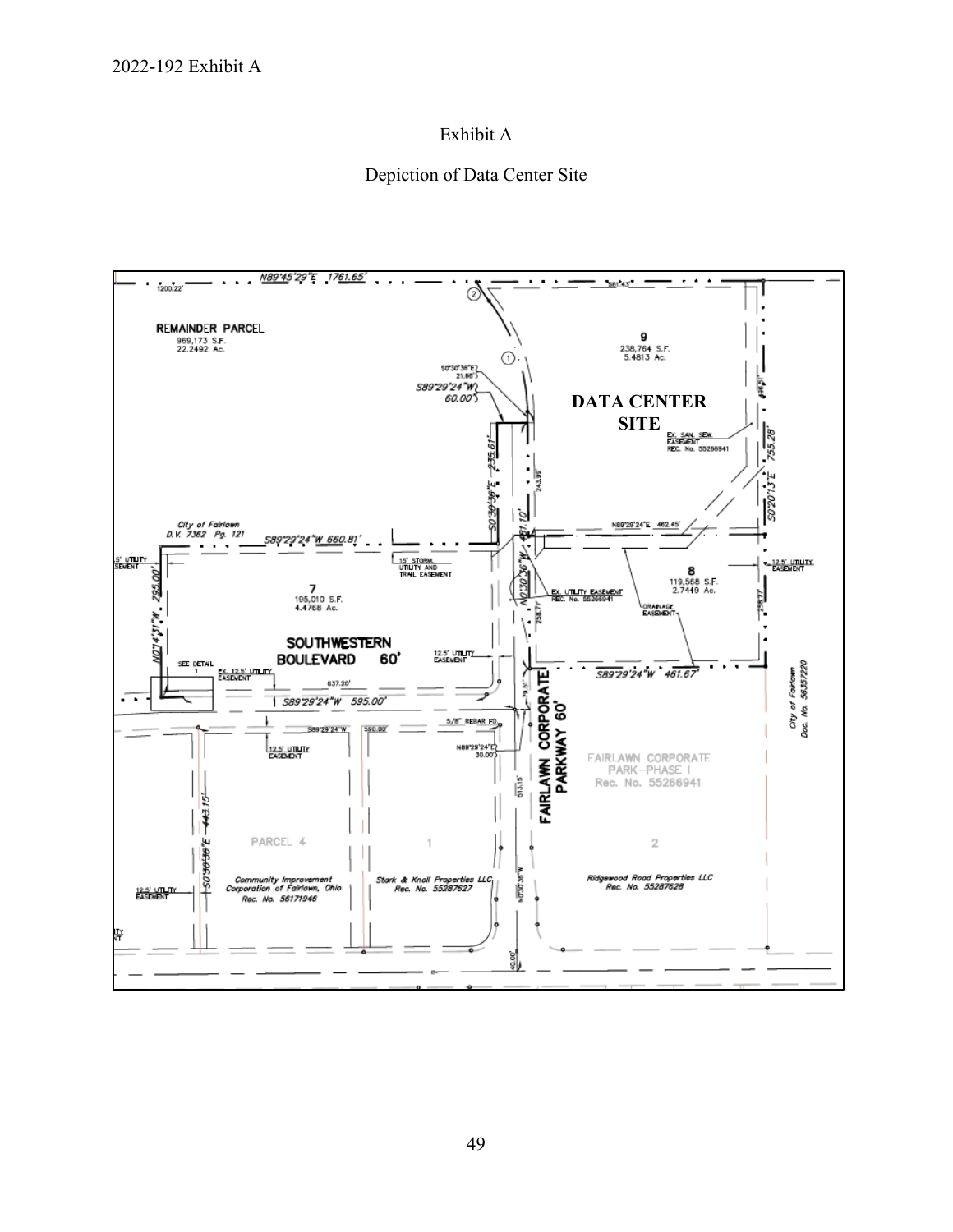## Exhibit B

# COG Intergovernmental Agreement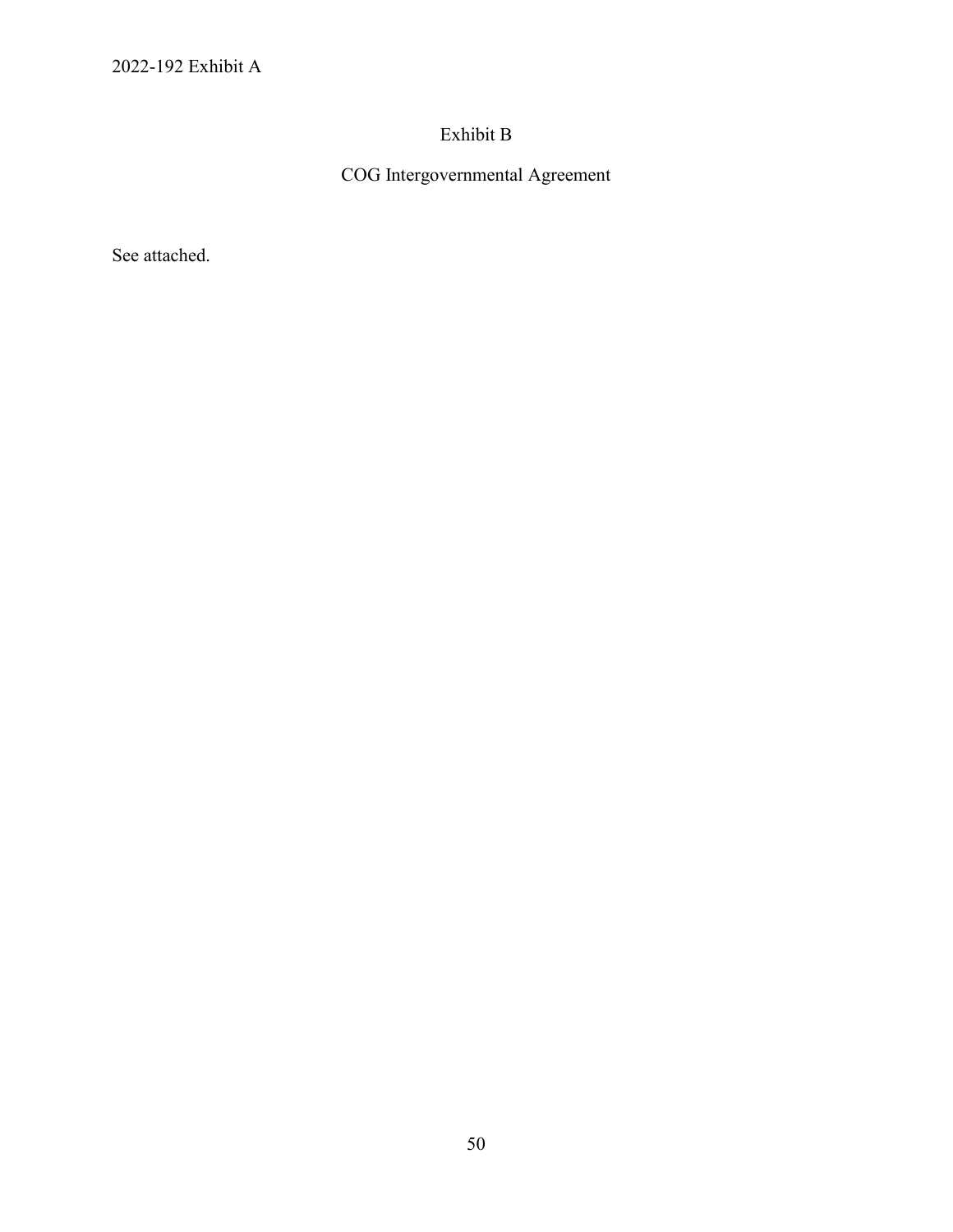## Exhibit C

# COG Bylaws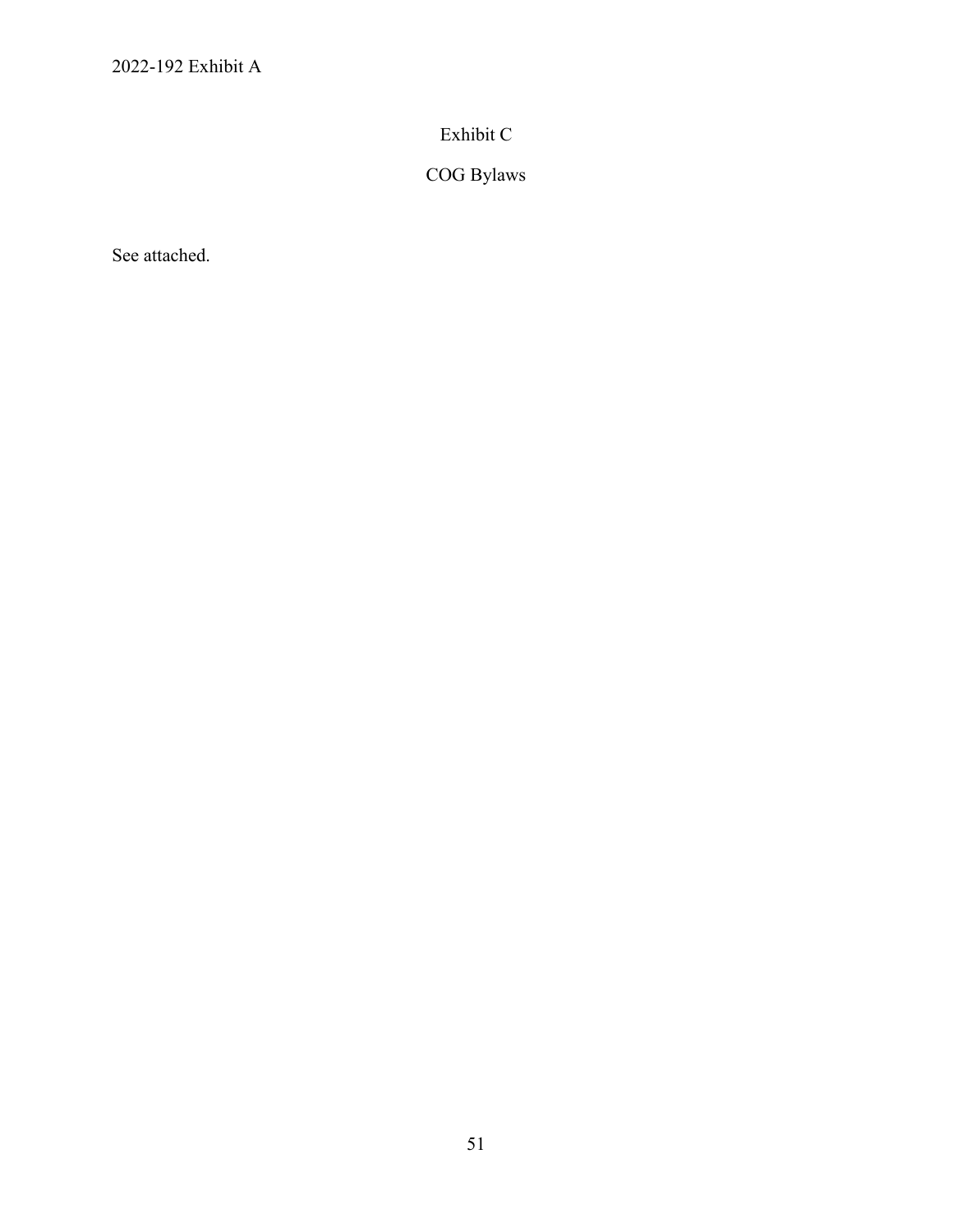## Exhibit D

## Data Center Site Lease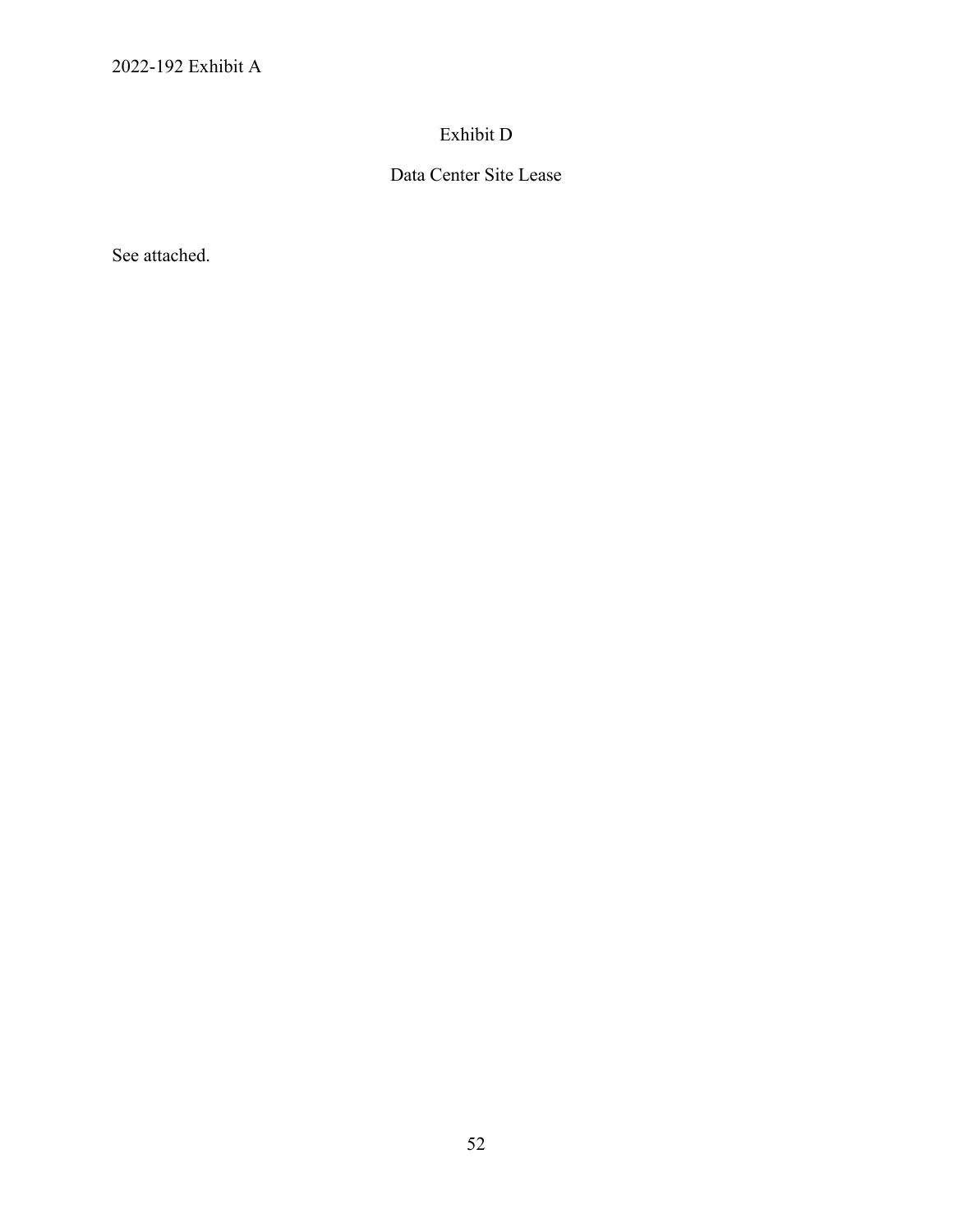## Exhibit E

## Data Center Site Sublease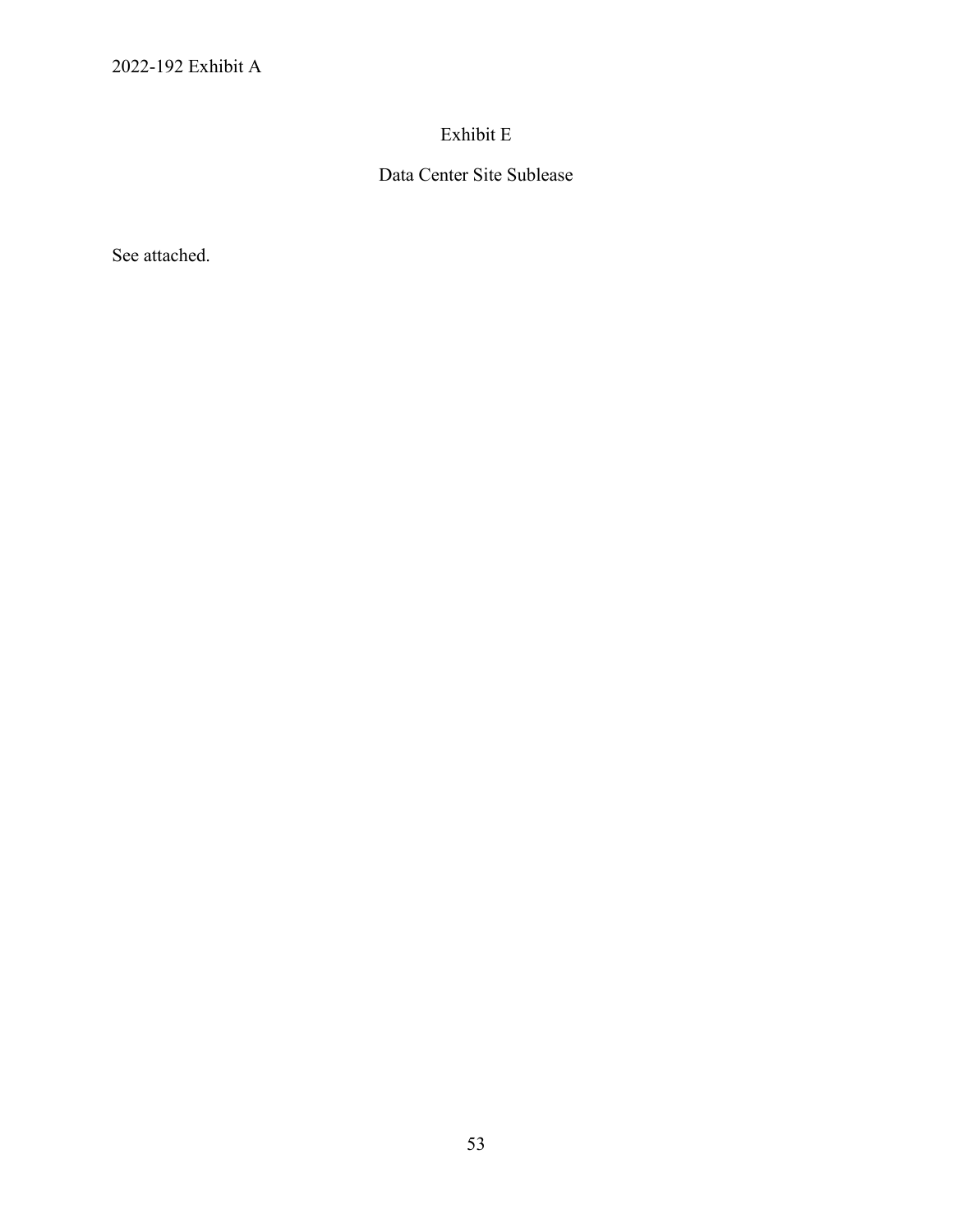## Exhibit F

### Description of Data Center Equipment

Enclosures Cabinets Relay racks Cages and other dividers

Fiber Distribution Patch Panels Splice Trays Ceiling Fiber Trays Distribution patch panels Outside plant terminations

Facility Management Internal switching CAT-6 Wiring Workstations / PC's Monitors / Displays Records Servers / Storage

Electrical Distribution Substation / Power Feed Generators & Fuel AC & DC Uninterruptible Power / Batteries Power distribution units / Managed Power Strips

Office furniture, TBD Desks & Chairs Lab Crash Cart Lift Assist equipment

Security features, TBD Cameras Card Scanners / ID Scanners Gate

#### Specialized HVAC, TBD

Backup Dispatch equipment, TBD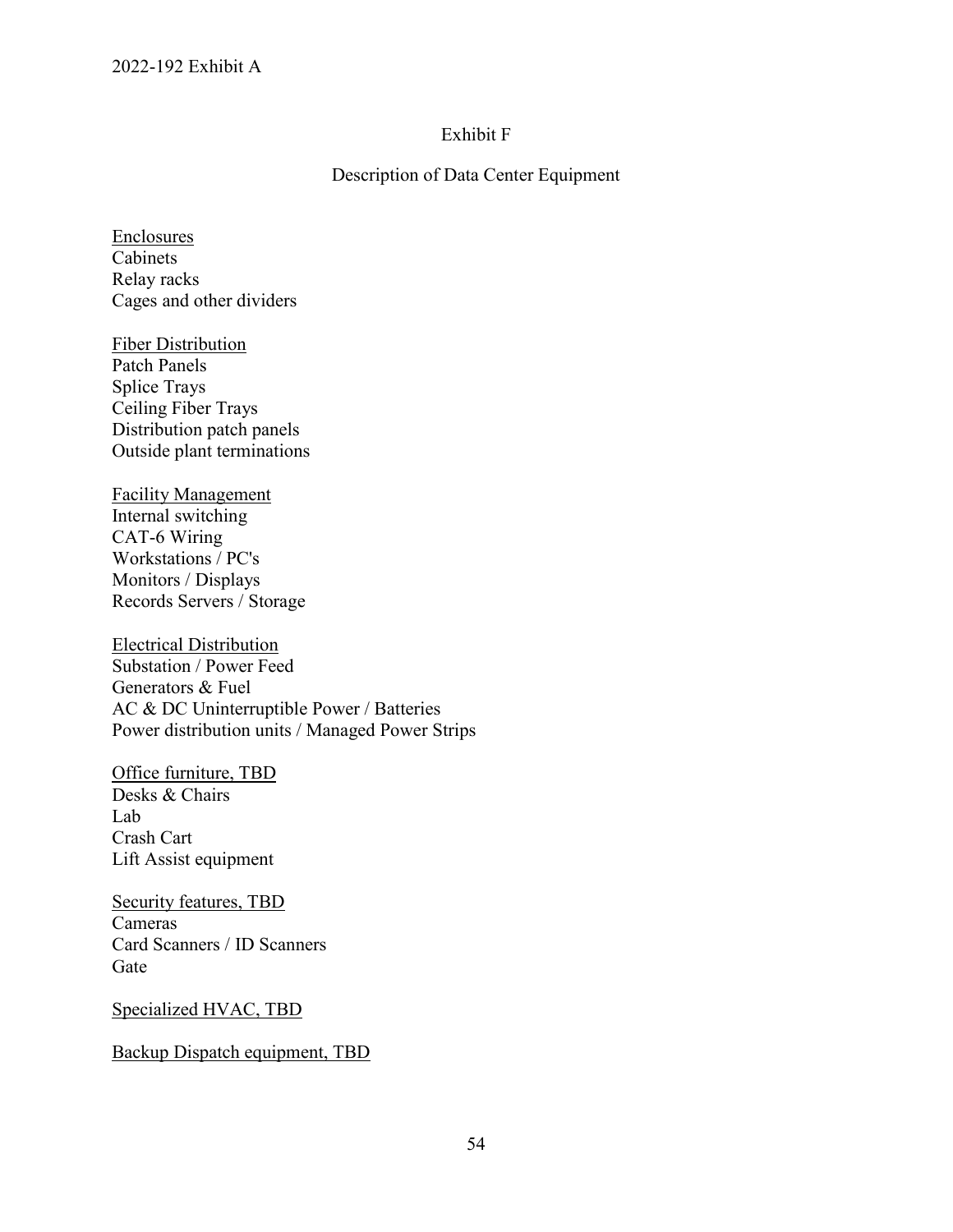# Exhibit G

# Data Center Improvements Lease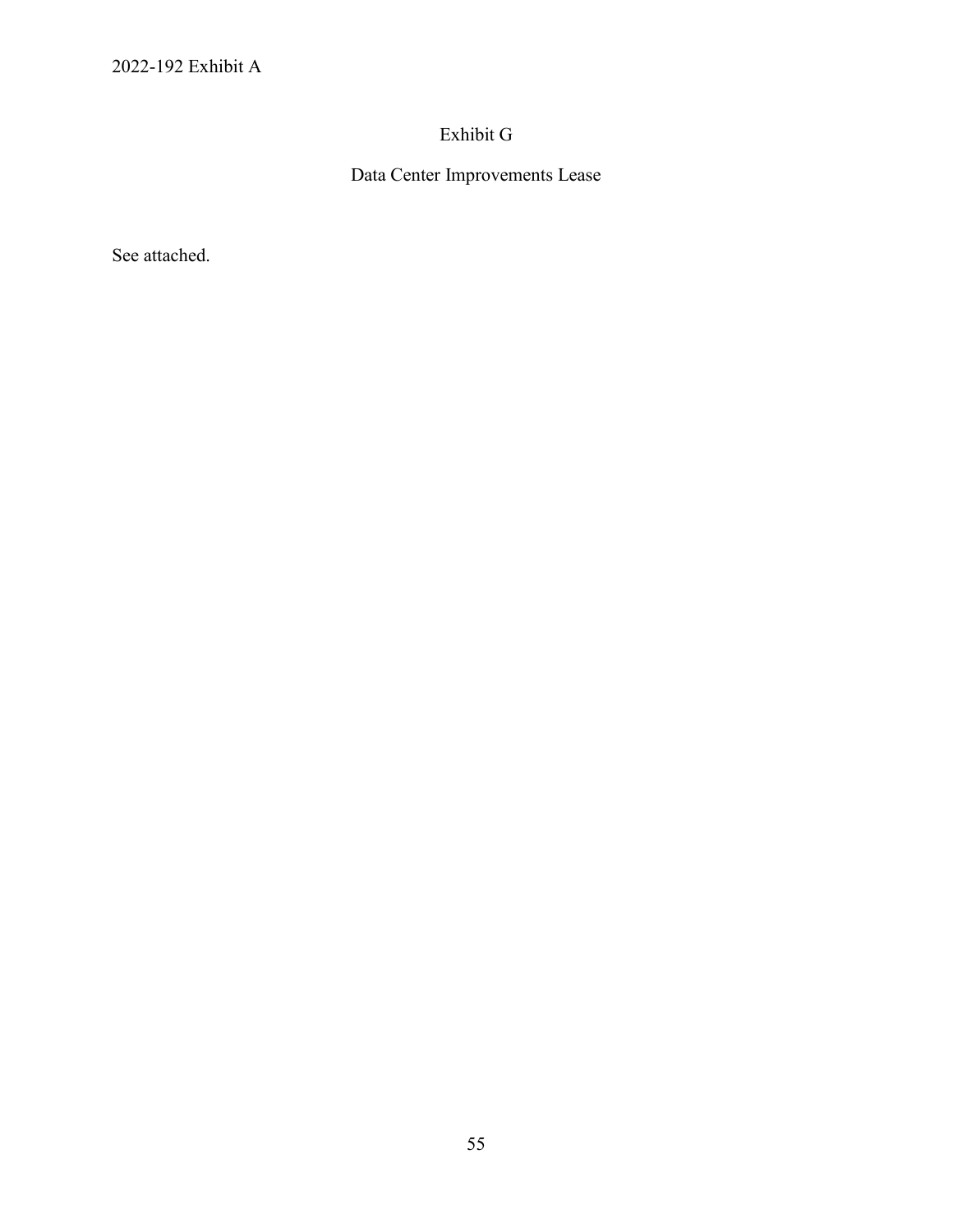## Exhibit H

# Data Center Equipment Lease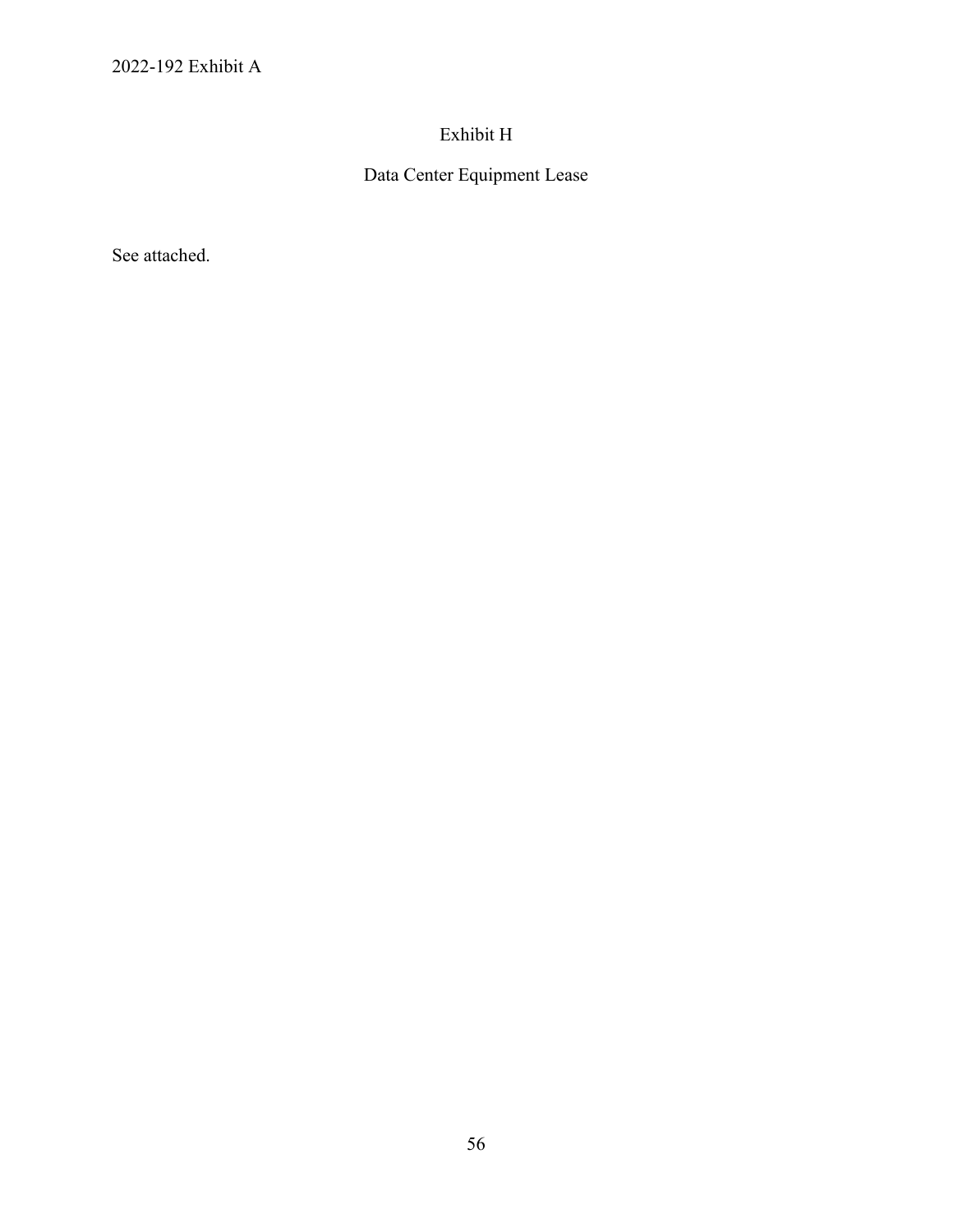## Exhibit I

## Fiber Ring Route



#### FIGURE 1: Community Locations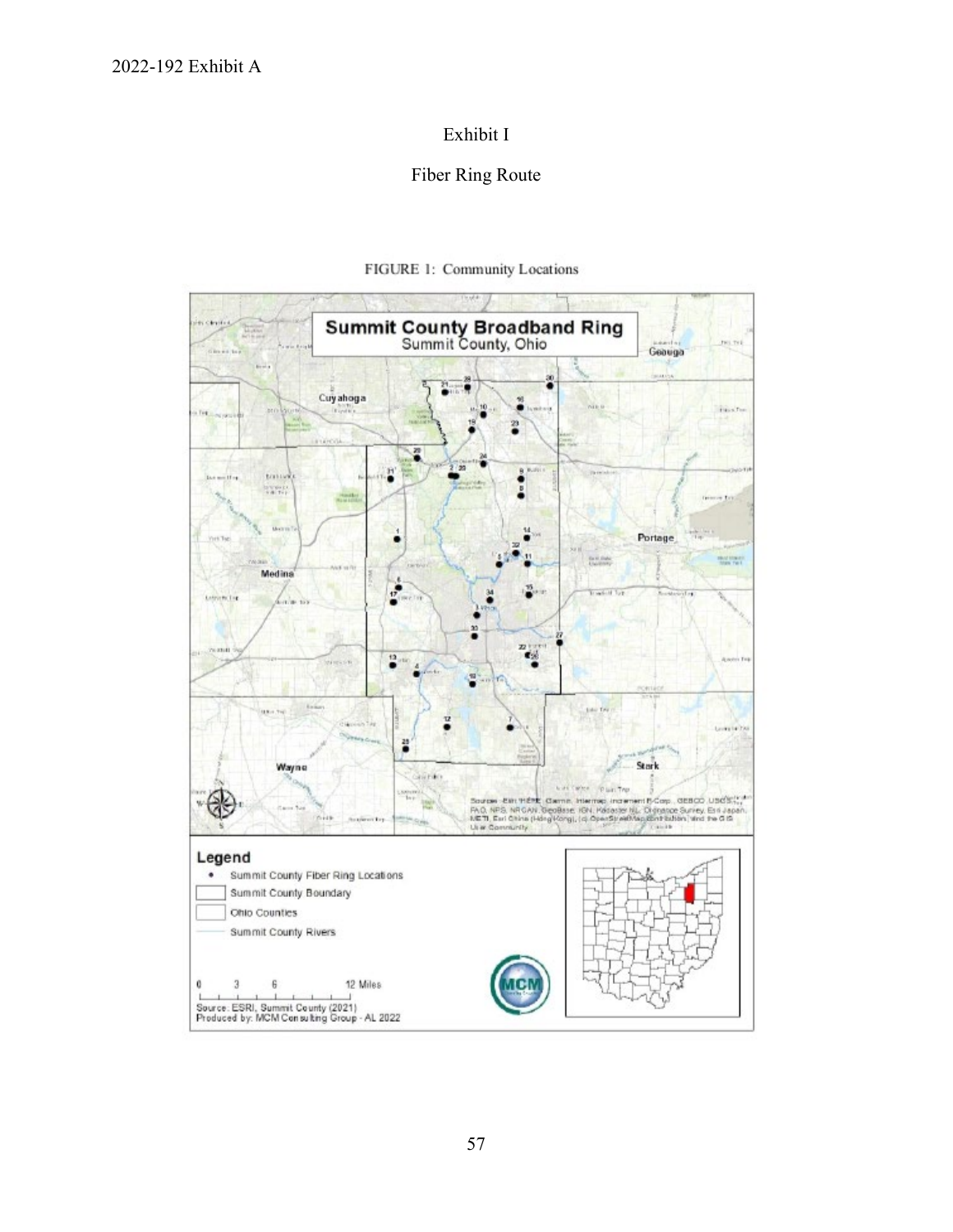## Exhibit J

# Fiber Ring Lease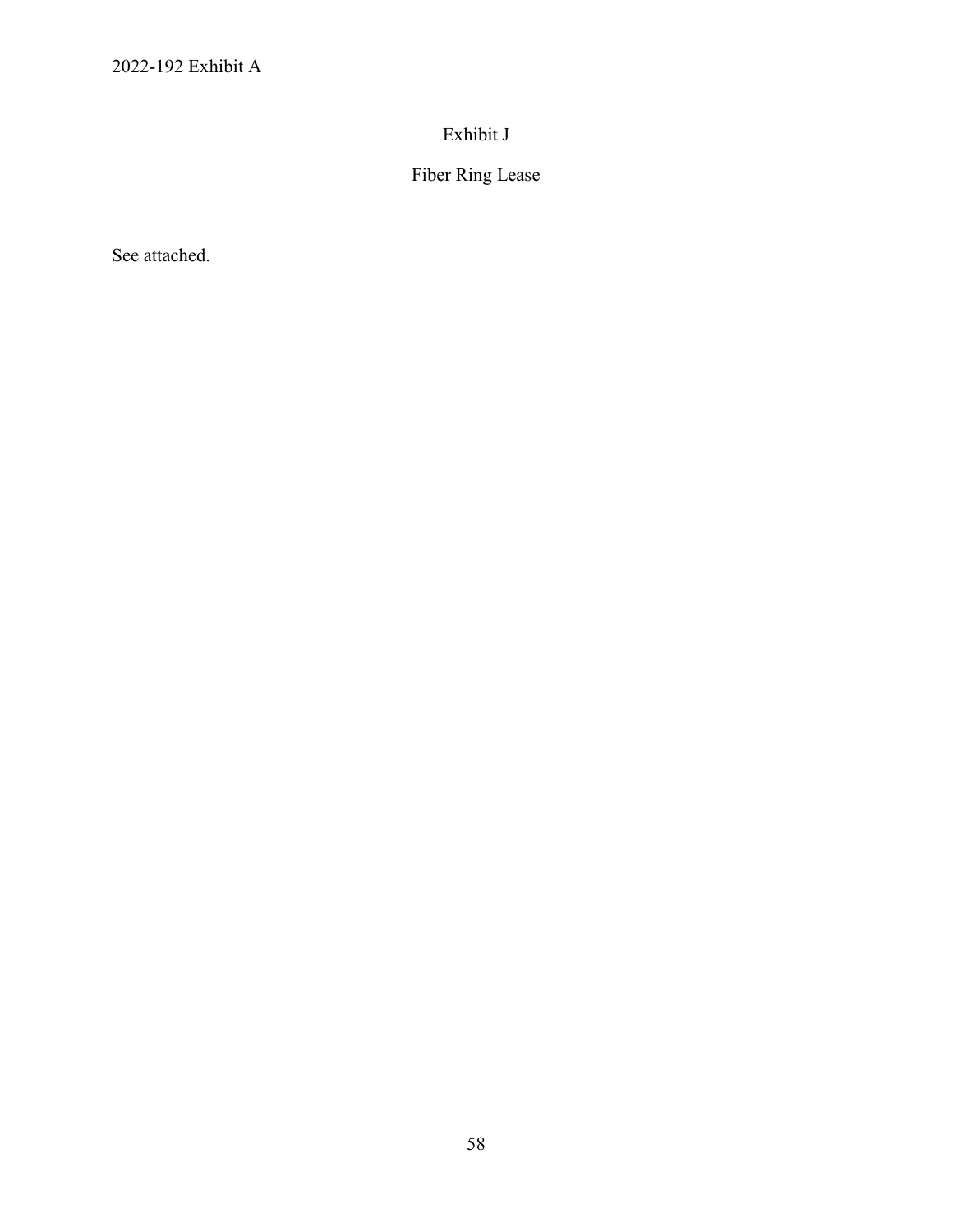## Exhibit K

# Data Center OMM Agreement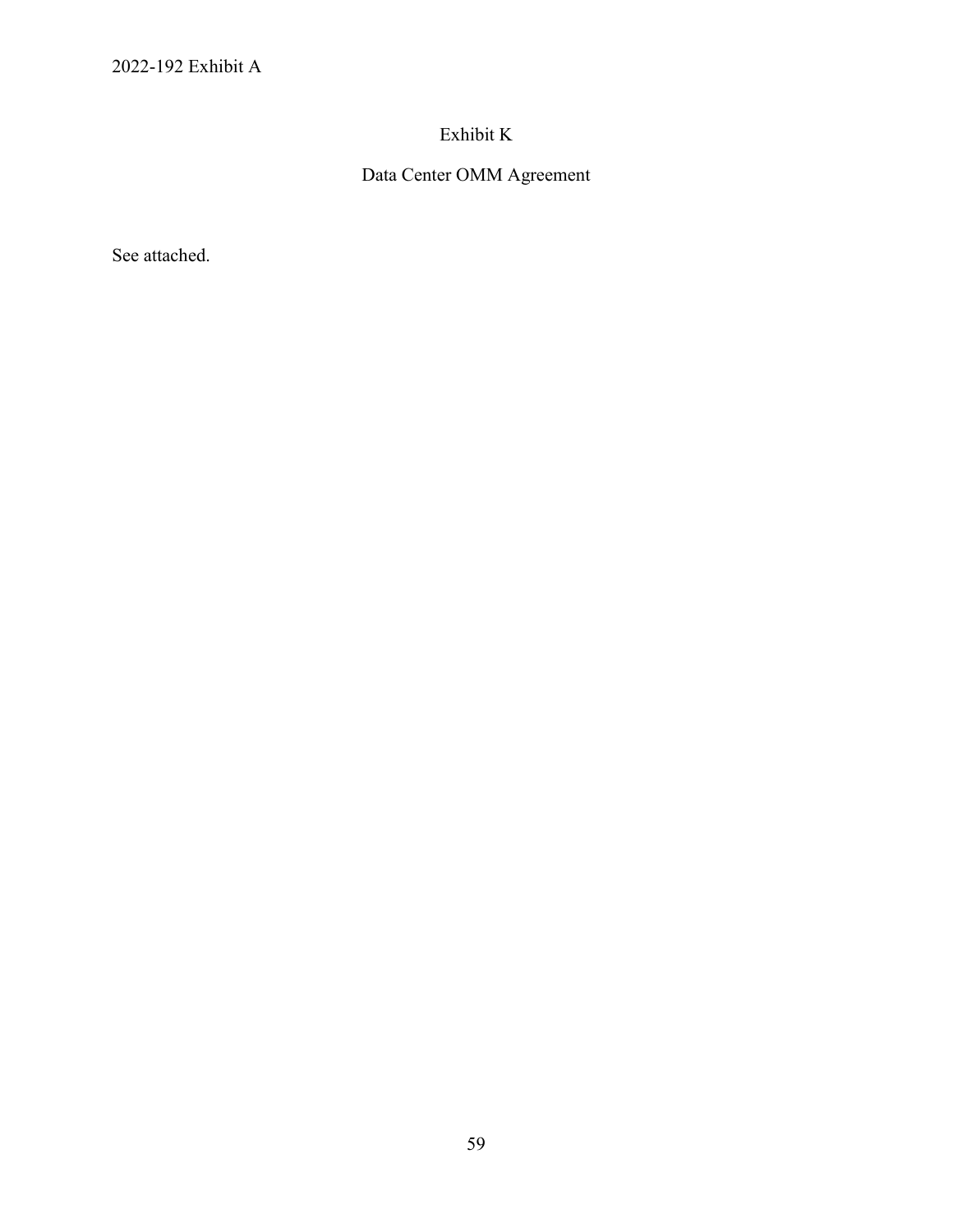## Exhibit L

# Fiber Ring OMM Agreement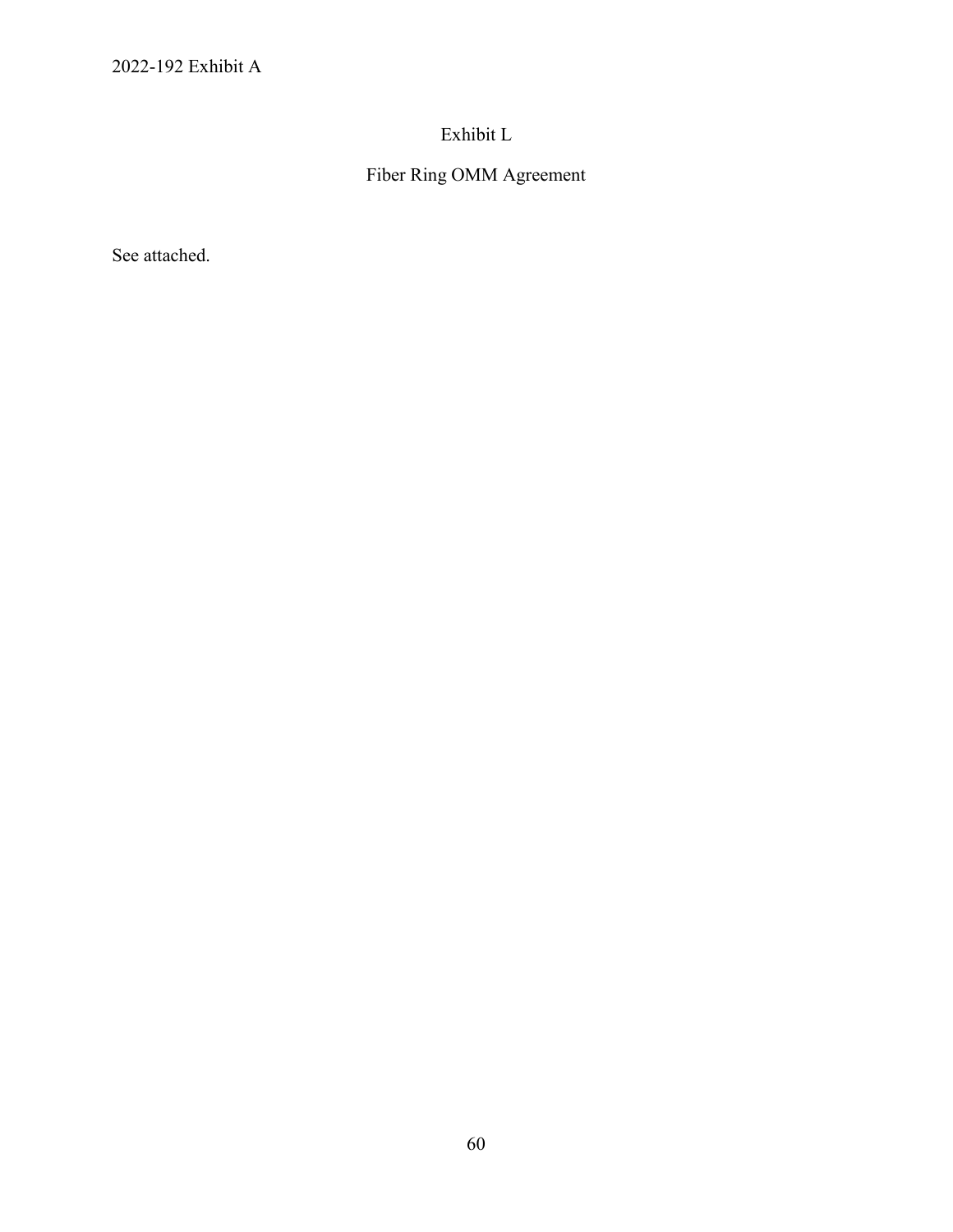## Exhibit M

# Operating Costs Advance Note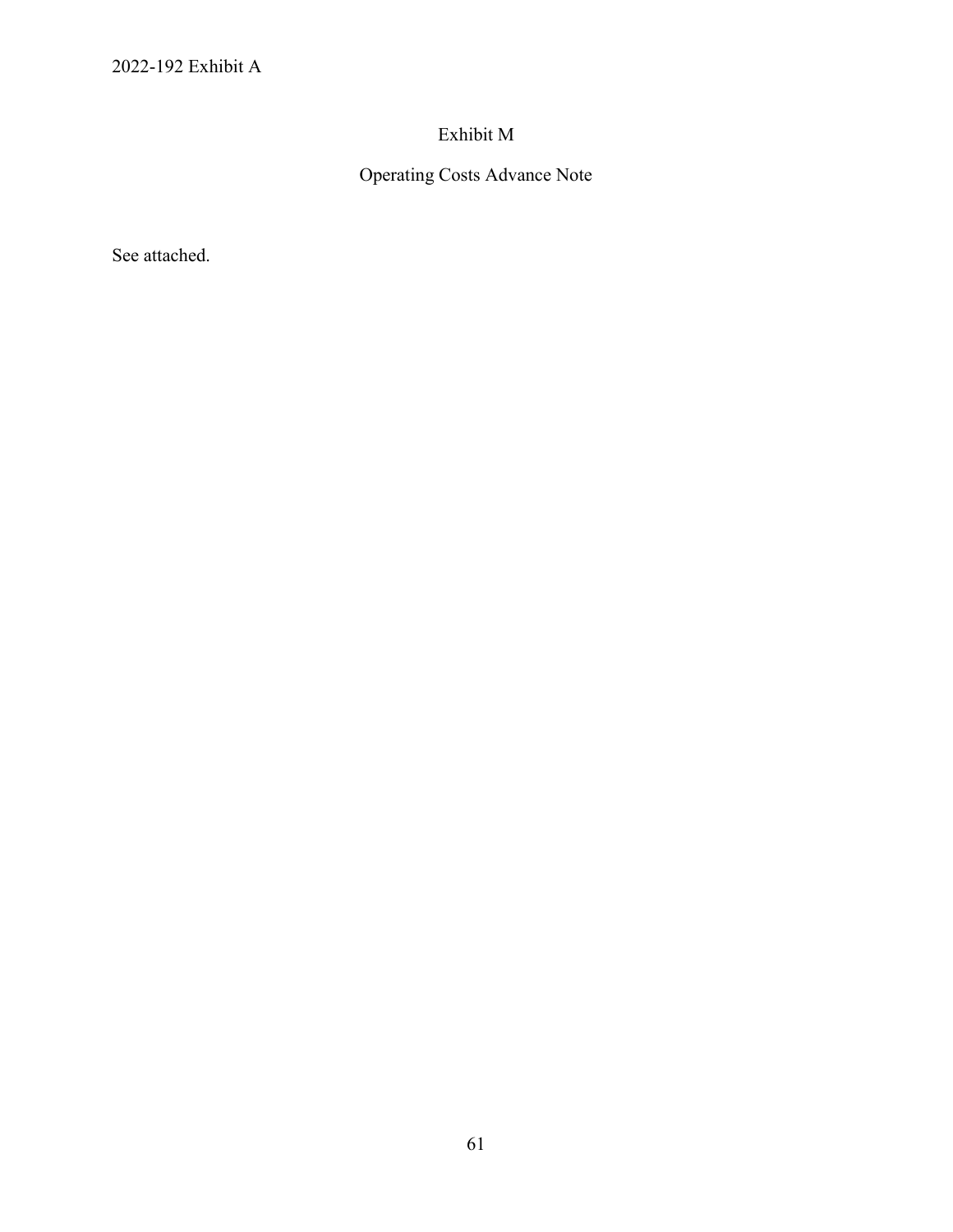## Exhibit N

# County-COG Credit Line Loan